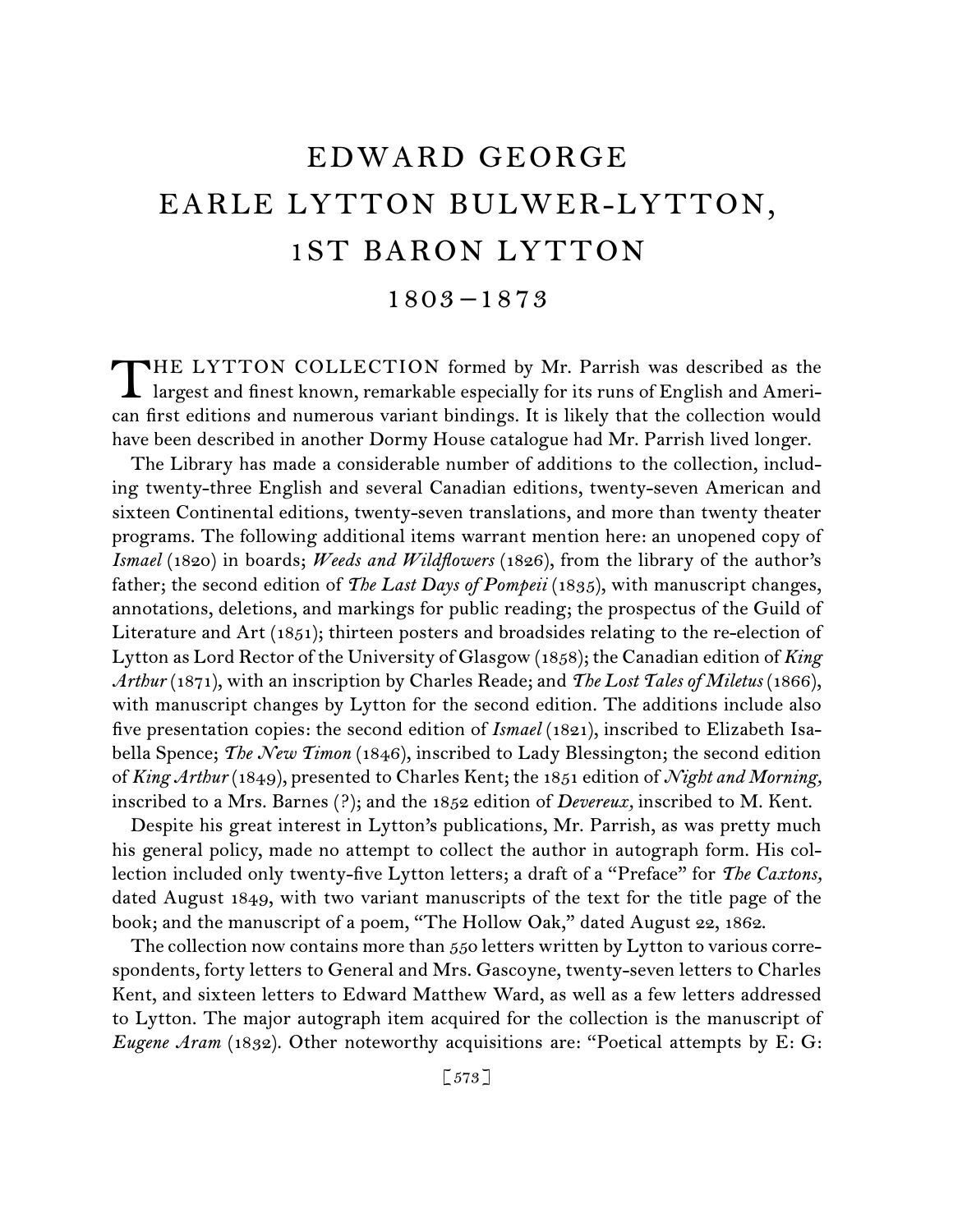Bulwer," an eighty-page notebook containing poems written by Lytton before the age of seventeen; "Epistolary Preface to the American Edition of 'Eugene Aram,'" dated December 22, 1831; another draft of a "Preface" for *The Caxtons,* dated October 1849, with a manuscript of the text of the title page (from the collection of Harry B. Smith); the autograph manuscripts of the "Preface" and the prefatory poem in the 1850 edition of *The Pilgrims of the Rhine,* with the autograph manuscript of the "Preface" of the 1850 edition of *Godolphin,* the leaves mounted and elaborately bound with a portrait of the author and tear sheets of the texts as printed (from the library of George W. Childs); three pencil drawings by James Sant of Macready as Richelieu; and a caricature (pencil heightened with white) of Lytton by Carlo Pellegrini ("Ape") for *Vanity Fair* (October 29, 1870).

1. *Address of Sir Edward Bulwer Lytton, Bart. M.P., D.C.L. to the Associated Societies of the University of Edinburgh, on the Occasion of His Installation as Their Honorary President. Delivered in the Queen Street Hall, Jan. 18, 1854. And His Speech at the Public Dinner Given to Him in the Hopetoun Rooms, Edinburgh, Jan. 20, 1854.* Edinburgh and London: William Blackwood and Sons, 1854. 28 p. 22 cm.

No wrappers; stitched. 2 copies.

2. Copy 3.

20.5 cm.

Detached from a bound volume. Sprinkled edges, blue.

3. *Alice; or, The Mysteries. A Sequel to "Ernest Maltravers."* By the Author of "Pelham"*. . . .* London: Saunders and Otley, 1838.

3 vols. 21 cm.

Grayish yellowish brown boards. Light grayish brown pebble cloth spine. Paper label on spine.

Adverts., p. [i-ii] at front of Vol. I.

4. *Alice; or, The Mysteries: A Sequel to "Ernest Maltravers."* By the Author of "Pelham"*. . . .* New-York: Harper & Brothers, 1838. 2 vols. 19 cm.

Grayish greenish yellow diagonal very fine rib cloth. Paper label on spine.

Adverts., May 1838, 2 p. at front of Vol. i. "Valuable works," 24 p. at back of Vol. ii.

5. Copy 2.

Grayish violet smooth cloth. Paper label on spine.

Adverts. as above.

Bookplate of Leo Mortimer Thorn ("Use but dont abuse").

6. *Alice, or The Mysteries, a Sequel to "Ernest Maltravers". . . .* Paris: Baudry's European Library, 1838.

[3], 383 p. 21.5 cm.

On halftitle: Collection of Ancient and Modern British Authors. Vol. 222.

Yellowish brown German marbled boards. Deep yellowish brown leather spine. Moderate brown shell marbled edges. Grayish brown shell marbled endpapers.

7. ———*. . . .* Paris: A. and W. Galignani and Co., 1838.

 $\lceil 3 \rceil$ , 383 p. 21.5 cm.

Grayish brown Spanish marbled boards. Deep yellowish brown leather spine. Edges sprinkled, brown, and glazed, clear. Moderate brown shell marbled endpapers.

# *Alice. French*

<sup>8.</sup> *Alice ou Les Mystères, Suite d'Ernest Maltravers. . . .* Traduit par Mlle A. Sobry*. . . .* Bruxelles: Meline, Cans et Compagnie, 1838.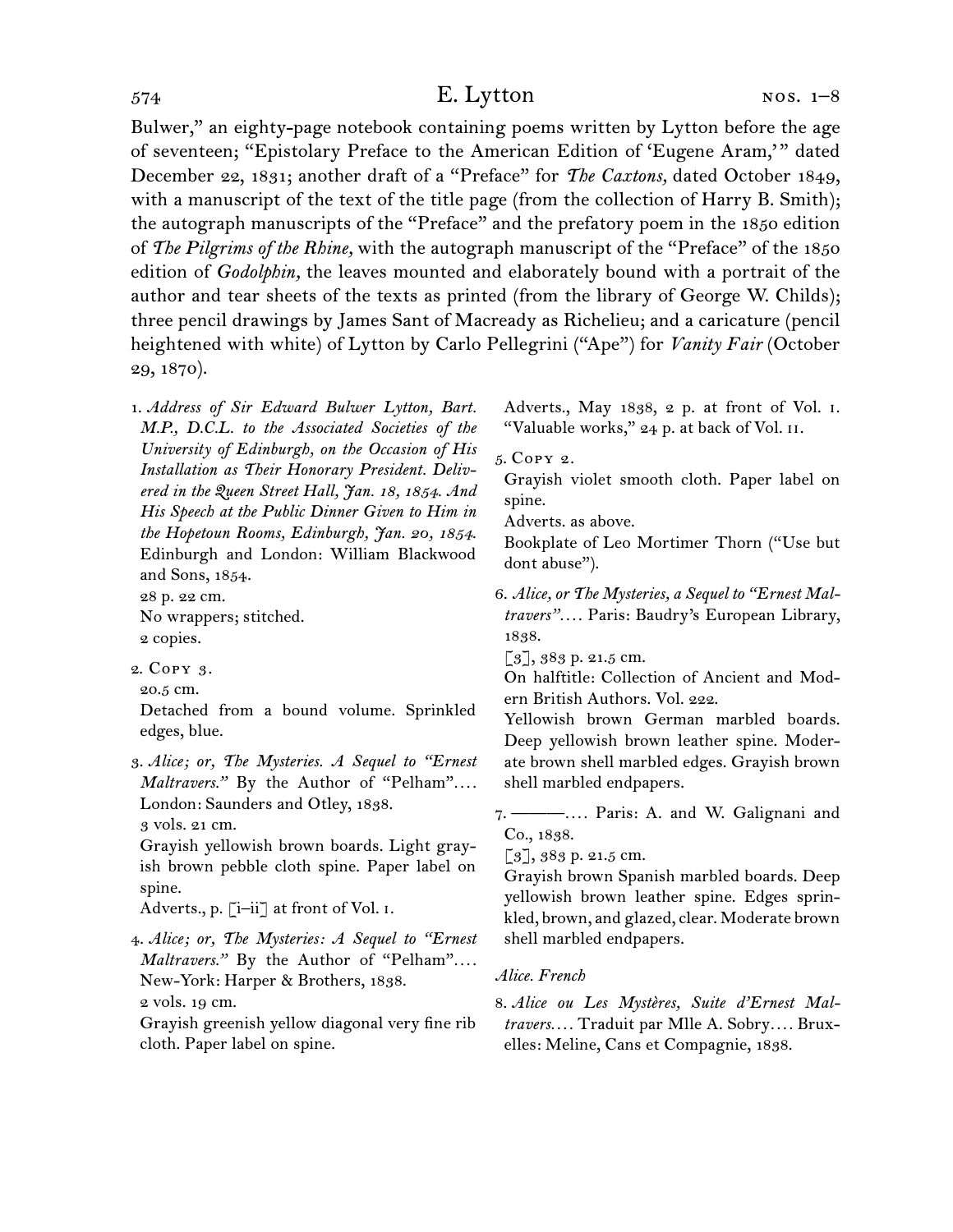# nos. 8–16

# E. Lytton 575

2 vols. 15 cm.

Blue and green Spanish marbled boards. Brown leather spine, gilt, blocked in blind, and with two dark brown leather labels, and corners. Sprinkled edges, red and green. Blue and white shell marbled endpapers.

# *Alice. Swedish*

9. *Alice, eller, Hemligheterna. Fortsättning af "Ernst Maltravers". . . .* Ofversättning*. . . .* Stockholm: L. J. Hjerta, 1838.

3 vols. 17 cm.

Added t.p. with series, in Vol. 1: Nett Läse-Bibliothek.

Light yellowish brown decorated wrappers. Adverts. on outside back wrapper.

Adverts.,  $\begin{bmatrix} 4 \end{bmatrix}$  p. at back of Vol. 1.

10. *Arasmanes; or, The Seeker, A Tale.* By the Author of "Pelham"*. . . .* New-York: Charles S. Francis; Boston: Munroe & Francis, 1833. 91 p. 15 cm. Dark olive green coarse sand cloth.

Adverts., [2] p. at back.

- Signature of L. M. Thorn on pastedown front endpaper and on p.  $\lceil 3 \rceil$ .
- 11. *Arasmanes; or, The Seeker.* By the Author of "Pelham," &c. In *The Amulet,* Vol. 9. London: Frederick Westley and A. H. Davis, 1834. Pages [11]–54. 15.5 cm. Black morocco. A.e.g.

12. ———*. . . .* Paris: Baudry's European Library, 1834.

32 p. 21.5 cm.

Bound with *The Pilgrims of the Rhine,* Paris, 1834 (No. 201), and *Falkland,* Paris, 1833 (No. 72). No separate halftitle for *Arasmanes*; a single halftitle at front of the volume includes all three titles and series note: Collection of Ancient and Modern British Novels and Romances. Vol. 53.

Brown and yellow Spanish marbled boards,

edges, and endpapers. Black leather spine and corners.

Bookplate of Willm. Steen.

13. *Asmodeus at Large.* By the Author of Pelham"*. . . .* Philadelphia: Carey, Lea & Blanchard, 1833.

iv, [13]–227 p. 20.5 cm.

Light grayish yellowish brown boards.

Dark red smooth cloth spine. Paper label on spine (partly worn away).

Adverts.,  $2$ ,  $\lceil 2 \rceil$  p. at front and  $\lceil 23 \rceil$  p. at back.

14. *Athens: Its Rise and Fall. With Views of the Literature, Philosophy, and Social Life of the Athenian People. . . .* London: Saunders and Otley, 1837.

2 vols. 23.5 cm.

Boards: Vol. i, light bluish green; Vol. ii, grayish yellowish brown. Moderate yellowish brown diaper cloth spine. Paper label on spine.

Adverts., April 1, 1837, [2] p. at back of Vol. i. "New Works,"  $\begin{bmatrix} 4 \end{bmatrix}$  p. at back of Vol. II.

Errata slip inserted in Vol. i, p. [iv]. Another copy of the errata slip for Vol. i is also inserted in Vol. ii, p. [ii].

Bookplate of Edmund Grundy.

15. *Athens: Its Rise and Fall; with Views of the Literature, Philosophy, and Social Life of the Athenian People. . . .* New-York: Harper & Brothers, 1837.

2 vols. 19 cm.

Dark grayish red vertical rib cloth, with an overall floral pattern embossed in blind on both covers and spine. Paper label on spine. "Valuable works," 12 p. at back of Vol. ii.

16. *The Boatman.* By Pisistratus Caxton [pseud.]. Edinburgh and London: William Blackwood and Sons, 1864.

16 p. 20.5 cm.

Very light greenish blue stiff wrappers.

Advertisement slip for Charles Lever's *Jack Hinton,* printed on one side, 9.5 cm., moderate pink paper, tipped in at front.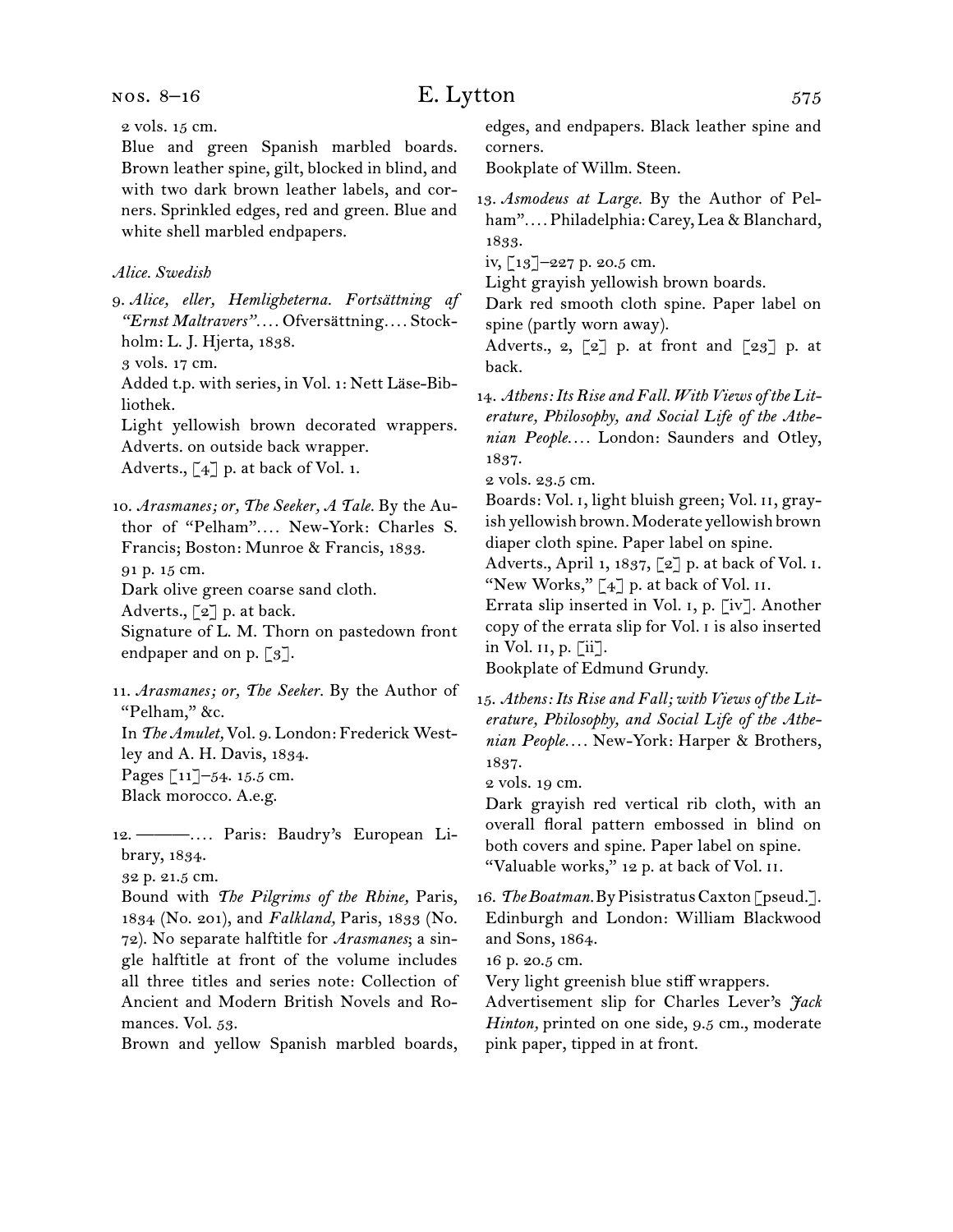17. *Bulwer and Macready: A Chronicle of the Early Victorian Theatre.* Edited by Charles H. Shattuck. Urbana: University of Illinois Press, 1958.

[7], 278 p. Plates. 26 cm.

T.p. printed in blue and black.

Correspondence of Bulwer, Macready, and Forster, augmented by diary notes and other memorabilia.

Very deep red smooth cloth.

18. … *Bulwer's Plays: Being the Complete Dramatic Works of Lord Lytton,* (*Sir Edward Lytton Bulwer, Bart.*)*. . . .* From the Original Text, as Produced under the Supervision of the Author and Mr. Macready. An Entirely New Acting Edition*. . . .* Edited by John M. Kingdom*. . . .* New York: Robert M. De Witt, c1875.

1 prel. leaf, 48, 61, 61, 59, 41, 56, 68 p. 21.5 cm.

At head of title: De Witt's Acting Edition.

Very dark green diagonal fine rib cloth, covers blocked in black, spine blocked in gold and black. Bevelled boards. Glazed edges, deep reddish orange.

19. *Calderon, the Courtier: A Tale.* By the Author of "Leila"*. . . .* Philadelphia: Carey, Lea & Blanchard, 1838.

144 p. 19.5 cm.

Light grayish yellowish brown boards. Grayish violet sand cloth spine, with an overall branch pattern blocked in blind. Paper label on spine.

20. ———. By the Author of "Eugene Aram"*. . . .* Cincinnati: U. P. James, 1838.

117 p. 16.5 cm.

Light greenish blue boards. Dark blue coarse sand cloth spine embossed with an overall geometric pattern. Paper label on spine.

21. *Caxtoniana: A Series of Essays on Life, Literature, and Manners. . . .* Edinburgh and London: William Blackwood and Sons, 1863.

2 vols. 20.5 cm.

Blackish red sand cloth, front cover blocked in blind and gold, back cover and spine blocked in blind. Bevelled boards.

"Catalogue,"  $19, 71$  p. at back of Vol. II.

22. ———*. . . .* New York: Harper & Brothers, 1864.

441,  $\lceil 1 \rceil$  p. 20 cm.

Grayish yellowish brown morocco cloth, covers and spine blocked in blind.

Label of Dr. W.S.W. Ruschenberger, 1932 Chestnut St.

23. *The Caxtons: A Family Picture. . . .* Edinburgh and London: William Blackwood and Sons, 1849.

3 vols. 20.5 cm.

Dark grayish brown vertical fine rib cloth, covers and spine blocked in blind.

"Catalogue of Books," 1849, 32 p. at back of Vol. iii.

24. ———*. . . .* New York: Harper & Brothers  $[1849]$ .

2 parts ( $\lceil 3 \rceil$ –186 p.). 25 cm.

Part i breaks off in mid-sentence, on p. 72. Part II begins on p. 73, without a separate t.p.

Light yellowish brown decorated wrappers. On outside front wrapper: No. 125 [126]. Library of Select Novels. Adverts. on inside front and inside and outside back wrappers.

Adverts., p.  $\lceil 1-2 \rceil$  at front of Part I and  $\lceil 6 \rceil$  p. at back of Part ii.

25. *Cheap Edition of the Novels and Tales of Sir Edward Bulwer Lytton, Bart.* On the 30th of October, Messrs. Chapman & Hall will issue the First Number and the First Part of A Cheap and Complete Edition of Sir Edwd. Bulwer Lytton's Novels and Tales*. . . .* The Series will Commence with "Rienzi." [London: Chapman & Hall; Edinburgh: John Menzies; Glasgow: James Macleod], [1847.]

4 p. 19 cm.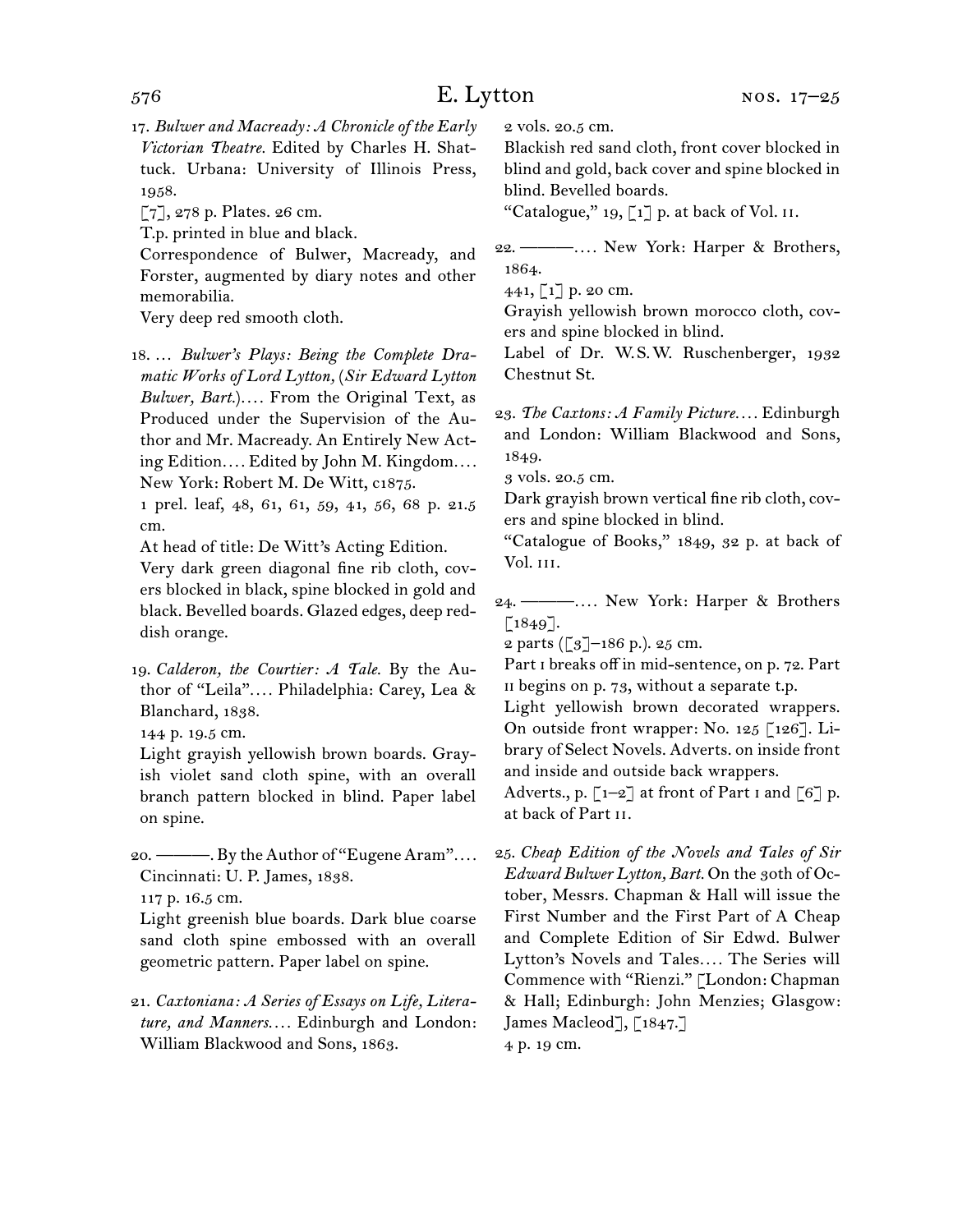nos. 25–33

# E. Lytton 577

Caption title.

"Advertisement by the Author," signed Edward Bulwer Lytton, p. [1]–3.

Page 4 is a specimen page of *Rienzi.*

Two copies, inserted in W. M. Thackeray, *Vanity Fair,* London, 1847–48, No. x: one in Copy 1, the other in Copy 2. Stamped at the foot of p.  $\lceil 1 \rceil$  of the second copy: Sold by A. J. Chapman.

Bookseller, News Agent, &c. Cranbrook. In THACKERAY collection  $\lceil$  WMT 244–245].

A third copy is inserted in Charles Dickens, *The Posthumous Papers of the Pickwick Club,*  Cheap Edition, London, Part vIII, 1847 (in DICKENS collection:  $CD$  397). Copies 4 and 5 are inserted in Charles Dickens, *Dombey and Son,* London, 1846–48, No. xiii: one in Copy 1, the other in Copy  $2$  (in DICKENS collection:  $CD$  181–182).

26. *The Coming Race.* Edinburgh and London: William Blackwood and Sons, 1871.

3 prel. leaves, 292 p. 21 cm.

Published anonymously.

Deep reddish orange sand cloth, front cover and spine blocked in black and gold, back cover blocked in blind.

27. ———*. . . .* Copyright Edition. Leipzig: Bernhard Tauchnitz, 1873.

 $\lceil 3 \rceil$ –296 p. 16 cm.

Lacks halftitle.

Brilliant red boards embossed with a leaf pattern. Bright red pebble cloth spine. Red and blue hair-vein marbled edges.

# 28. *The Coming Race; or, The New Utopia. . . .* New York: John W. Lovell Company [n.d.].

 $\left[\begin{smallmatrix}3\\1\end{smallmatrix}\right]$ -137, 281-391 p. 19 cm.

"Oxford" Edition of 12 mos. No. 31.

"The Coming Race," p. [3]–137. "The History of Samuel Titmarsh and the Great Hoggarty Diamond," [by W. M. Thackeray], p. 281–391.

Very dark bluish green diagonal fine rib cloth, front cover blocked in black, spine blocked in

black and gold. Floral-patterned endpapers, dark grayish green on white.

"Publications," 8 p. at back.

29. C*onfessions of a Water-Patient: In a Letter to W. Harrison Ainsworth. . . .* London: Henry Colburn, 1845.

2 prel. leaves, 98 p., 1 leaf. 16.5 cm.

Deep yellow green glazed moiré diagonal rib wrappers. Spine taped. A.e.g.

Inscribed on outside front wrapper: No 485 T Nutter; on halftitle: T. Nutter.

30. *The Confirmed Valetudinarian. . . .*

In *The Keepsake 1851.* Edited by Miss [Marguerite] Power. London: David Bogue; New York: Appleton and Co.; Paris: H. Mandeville. Pages [153]–157. 24.5 cm.

Deep red diagonal straight-grain morocco cloth, front cover and spine elaborately blocked in gold, back cover blocked in blind (design by John Leighton). A.e.g.

In THACKERAY collection [WMT 257].

31. *Conversations with an Ambitious Student in Ill Health: With Other Pieces.* By the Author of "Pelham"*. . . .* New-York: Printed and Published by J. & J. Harper, 1832.

 $\lfloor \text{vii} \rfloor - x, \lfloor 2 \rfloor, \lfloor 13 \rfloor - 205 \text{ p. } 18.5 \text{ cm.}$ 

Moderate reddish brown smooth cloth. Paper label on spine.

Adverts., p. [i–vi] at front and [10] p. at back.

32. *The Critical and Miscellaneous Writings of Sir Edward Lytton Bulwer. . . .* Philadelphia: Lea & Blanchard, 1841.

2 vols. 20.5 cm.

Very dark purple coarse sand cloth. On spine: Bulwer's Miscellanies.

33. Copy 2.

Black coarse sand cloth. Same lettering on spine.

### *Darnley.*

See No. 47, *Dramatic Works,* Vol ii, London, 1883.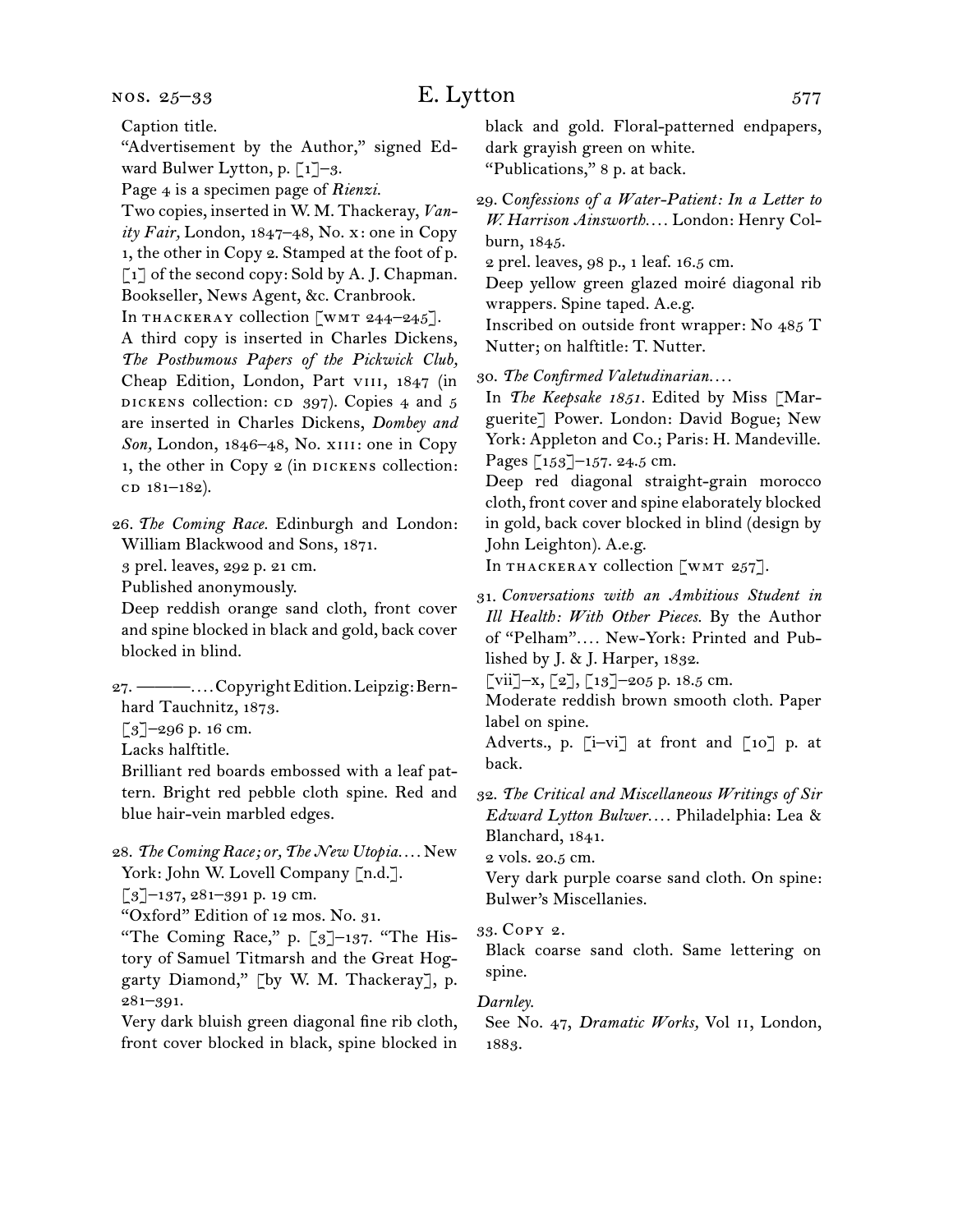- 34. … *A Day with Lord Lytton.* Including a Facsimile of a MS. Page from "King Arthur," given by his Lordship to the Editor*. . . .* London: Houlston & Sons, 1871.
- Pages [161]–240. Facsim. 22 cm.

At head of title: The Best of All Good Company. By Blanchard Jerrold.

Consists mainly of excerpts from Lytton's writings.

White illustrated wrappers, printed in black and brownish orange. Adverts. on inside front and inside and outside back wrappers.

"Best of All Good Company Advertiser," 4 p. at back.

35. *Delmour; or, A Tale of a Sylphid. And Other Poems. . . .* London: Printed for Carpenter and Son, By C. Whittingham, Chiswick, 1823. 4 prel. leaves, 64 p. 22.5 cm. Published anonymously. Dark greenish gray plain wrappers.

36. *Devereux. A Tale.* By the Author of "Pelham"*. . . .* London: Henry Colburn, 1829. 3 vols. 21 cm. Grayish blue boards; grayish yellowish brown spine. Paper label on spine. Adverts.,  $\lceil 2 \rceil$  p. at back of Vol. II. Errata slip inserted at p.  $\lceil 1 \rceil$  in each vol. Bookplate of R. J. Ll. Price, Rhiwlas Library.

37. *Devereux, a Tale.* By the Author of "Pelham"*. . . .* Paris: Baudry's Foreign Library, 1832.

 $\lceil$ iii]–vii, xvi, 470 p. 22.5 cm.

Lacks halftitle.

Dark green boards embossed with a horizontal straight-grain morocco pattern. Dark gray and moderate pink shell marbled endpapers. Book label of Bibliothèque de la Motte.

38. *Devereux. A Tale.* By the Author of "Pelham"*. . . .* New-York: Harper & Brothers, 1835. 2 vols. 19.5 cm.

The first Harper edition was published in 1829.

Light grayish yellowish brown boards. Very dark red smooth cloth spine. Paper label on spine.

Signature of John Brown Wilson on flyleaf of each vol.

39. *Devereux. . . .* Copyright Edition. Leipzig: Bernhard Tauchnitz, 1842.

x, 461, [1] p. 16 cm.

On halftitle: Collection of British Authors. Vol. 21.

Dark grayish purple German marbled boards. Very deep purple leather spine. Sprinkled edges, purple. Bluish green shell marbled endpapers.

40. ———*. . . .* With a Frontispiece. London: Chapman and Hall, 1852.

xvi, 303 p. Front. 19.5 cm.

"Note to the Present Edition,  $1852$ ," p. [ix]xi.

The frontispiece is by James Godwin.

Grayish violet vertical rib cloth, covers blocked in blind, spine blocked in gold. Adverts. on endpapers.

Inscribed by Lytton on recto of frontispiece leaf: To M. Kent Esq from his affect. frd EBL.

# *Devereux. French*

41. *Devereux*, par l'Auteur de Pelham et de L'Enfant Desavoué; Traduit de l'Anglais par Jean Cohen*. . . .* Paris: Mame et Delaunay-Vallee, 1829.

4 vols. in 2. 16.5 cm.

A variety of yellowish brown German marbled boards. Deep brown leather spine. Sprinkled edges, reddish orange.

Bookplate of Mr. Le Cte. Frédéric de Pourtales.

# *Devereux. Swedish*

42. *Devereux. Berättelse. . . .* Ofversättning från Engelskan. Stockholm: L. J. Hjerta, 1836. 2 vols. in 1. 14.5 cm.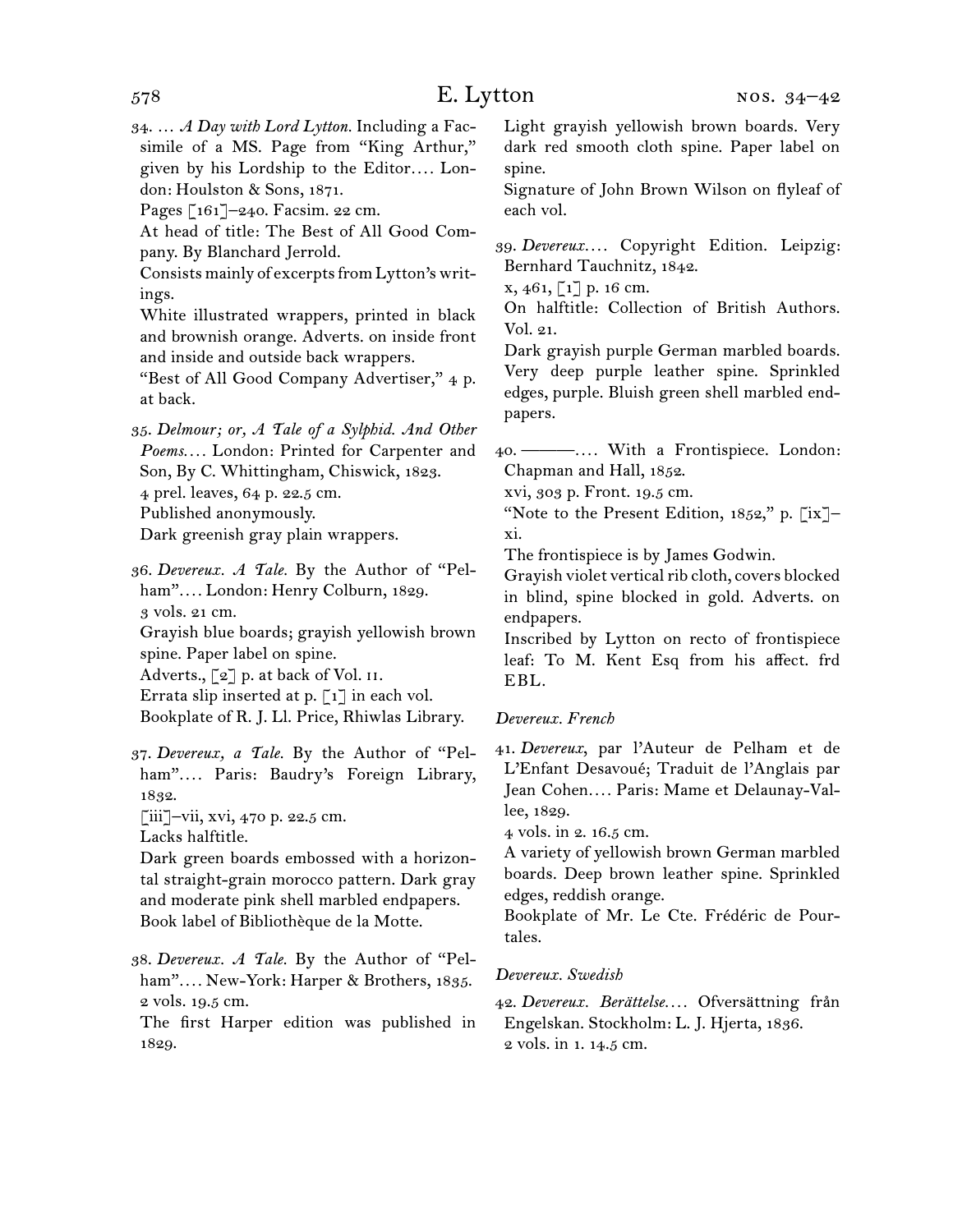Moderate yellowish brown Spanish marbled boards. Deep brown leather spine and corners. Sprinkled edges, bluish green.

43. *The Disowned.* By the Author of "Pelham"*. . . .*  London: Henry Colburn, 1829.

4 vols. 21 cm.

Grayish yellowish brown boards. Paper label on spine.

Adverts., p. 353–354 of Vol. iv, in this copy bound in after title leaf rather than at end. Bookplate of Sir William Rowley in Vols.  $II-IV$ .

44. ———*. . . .* With a Frontispiece. London: Chapman and Hall, 1852.

 $\lceil$ iii]–viii, 312 p. Front. 19.5 cm.

"Advertisement to the Present Edition," signed E.B.L., May 3, 1852, p. [vii]–viii.

The frontispiece is by James Godwin.

Grayish violet vertical rib cloth, covers blocked in blind, spine blocked in gold. Adverts. on endpapers.

Adverts., p. [i] at front.

# *The Disowned. Swedish*

45. *Den Förskjutne. Roman. . . .* Ofversättning från Engelskan*. . . .* Stockholm: L. J. Hjerta, 1835. 7 parts (815 p.). 16 cm.

Added t.p., with series: Läse-Bibliothek af den Nyaste Utländska Litteraturen i Svensk Öfversättning. 1835 Års Samling. ix. [Häftet  $43 - 49.$ ]

Each part except the last has 120 pages, with the text breaking off in mid-sentence at the end of a part.

Wrappers: Parts 1–3, yellowish gray; Parts 4– 7, grayish yellowish brown. Front wrapper of Part 2 lacking. Adverts. on inside front and inside back wrappers of Part 4.

46. *The Dramatic Works of Sir Edward Lytton Bulwer, Bart.* Now First Collected. To Which Are Added, Three Odes on The Death of Elizabeth; Cromwell; and The Death of Nelson. London: Saunders and Otley, 1841.

xvi, xviii p., 1 leaf, 8, 526 p., 1 leaf. 23 cm. Deep yellowish brown vertical rib cloth, covers

and spine blocked in blind. Inscribed on free front endpaper: Elizabeth Colling-Hurworth Sep. 19th 1842.

47. *Dramatic Works. . . .* In Two Volumes. Vol ii*. . . .* Darnley. London, New York: George Routledge and Sons, 1883.

279 p. 19 cm.

Contains the first appearance in book form of the play "Darnley," p. [207]–279.

Very dark red fine diaper cloth, spine blocked in gold. Patterned endpapers, white on brownish orange.

"New Books & New Editions," 6, [2] p. at back.

48. *The Duchess de la Valliere. A Play in Five Acts.* By the Author of "Eugene Aram"*. . . .* London: Saunders and Otley, 1836. xviii, [2], 178, [2] p. 22.5 cm.

"Preface" signed E.L.B.

Grayish yellowish brown plain wrappers.

Adverts.,  $\lceil 4 \rceil$  p. at back.

49. *[The] Duchess de la Valliere: A Play, in Five Acts.* By the Author of "Eugene Aram"*. . . .* Baltimore: Printed and Published by J. Robinson, 1837.

96 p. 14.5 cm.

No wrappers; stitched.

First word of title cut off.

50. *The Duchess de la Vallière. A Play in Five Acts. . . .* From the Third London Edition. With the Key to the Alterations. Paris: Baudry's European Library, 1837.

xvi, 6, [2], 96 p. 21.5 cm.

On halftitle: Collection of Ancient and Modern British Authors. Vol. 159.

Bound with *The Student,* Paris, 1835 (No. 249), and *A Letter to a Late Cabinet Minister,* Paris, 1835 (No. 137). The halftitle includes all three titles.

Moderate greenish blue German marbled boards. Dark grayish blue diaper cloth spine.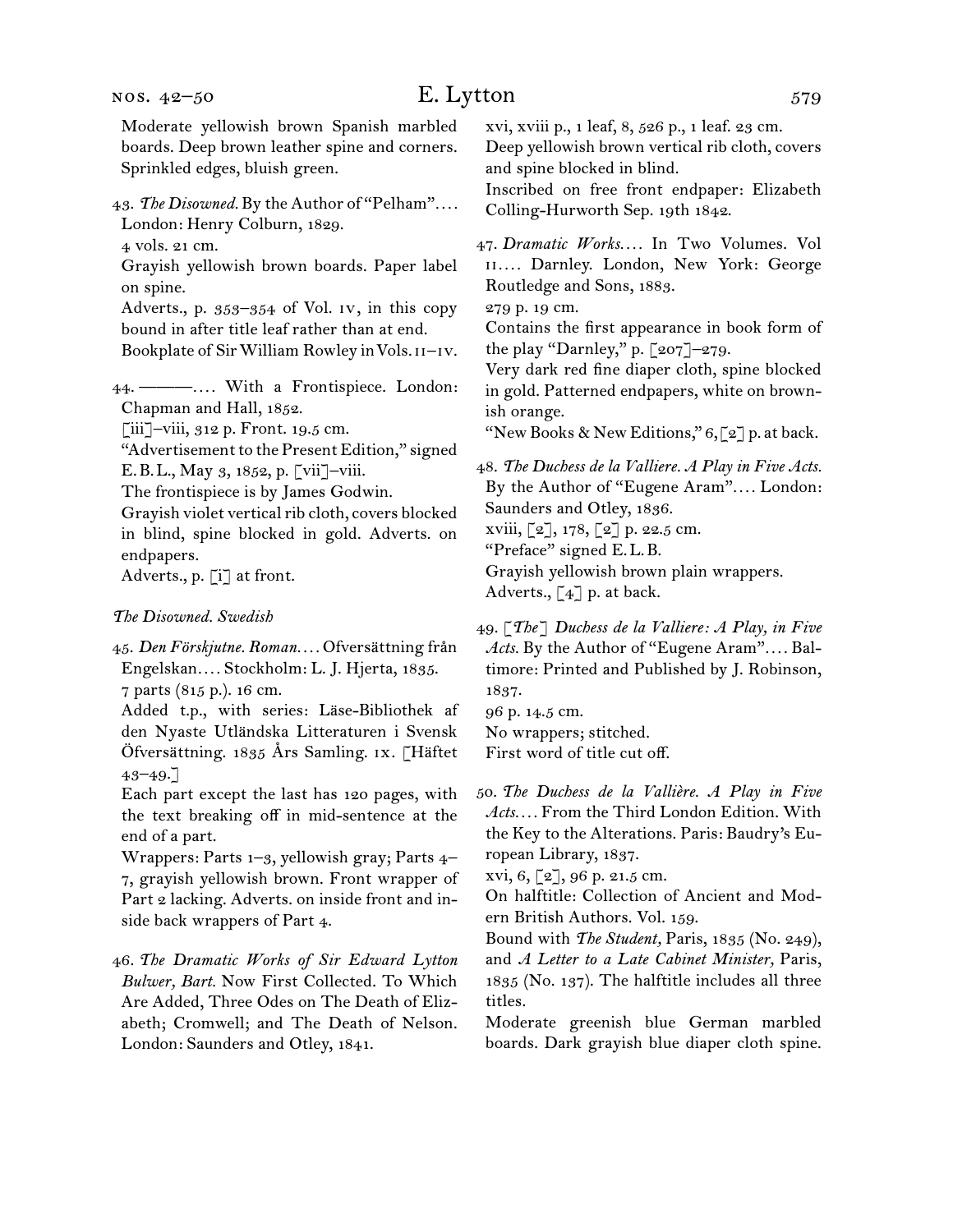Sprinkled edges, brown. Moderate blue shell marbled endpapers.

# *The Duchess de la Vallière. Swedish*

51. *Hertiginnan de la Vallière. Skådespel i Fem Akter. . . .* Öfversättning efter Tredje Original-Upplagan. Stockholm: L. J. Hjerta, 1837. xvii, [6], 164 p. 16.5 cm. Added t.p., with series: Nytt Läse-Bibliothek.

[Häftet 62–63.] Light yellowish brown decorated wrappers.

52. *England and the English. . . .* London: Richard Bentley, (Successor to Henry Colburn), 1833. 2 vols. 20.5 cm.

Dark red smooth cloth. Paper label on spine.

53. … ———. By the Author of "Pelham"*. . . .* New-York: Printed and Published by J. & J. Harper, 1833.

2 vols. 19.5 cm.

At head of title: Harper's Stereotype Edition. Olive green coarse sand cloth. Paper label on spine.

Adverts., 8 p. at back of Vol. i; "Standard Works," 8 p. at back of Vol. ii.

# *England and the English. Italian*

54. *L'Inghilterra e gl'Inglesi. . . .* Versione dall'Originale Inglese corredata da varie note di Achille Montuoro Sulla 6.a edizione (di Parigi). Napoli: Gaetano Nobile, 1844. 372 p. Illus. 20.5 cm.

The illustrations appear to be stock cuts, only a very few of which are signed in any way. Black mottled boards. Strong brown leather spine, mottled with black. Red leather label on spine. Sprinkled edges, brown.

55. *Ernest Maltravers*; By the Author of "Pelham"*. . . .* London: Saunders and Otley, 1837. 3 vols. 20.5 cm.

Grayish violet coarse sand cloth. No lettering on spine or covers.

The author's proof copy. With a few manuscript corrections, probably by the printer.

Laid in Vol. i, on Knebworth House letterhead dated 17th September, 1936, and signed Lytton, is a typed statement: This copy of "Ernest Maltravers" is a proof copy from the author's own collection, sold to Mr. Parrish by the author's grandson on September 14th, 1936.

56. ———. By the Author of "Pelham"*. . . .* New-York: Harper & Brothers, 1837.

2 vols. 19 cm.

Grayish blue diagonal rib cloth embossed with an overall floral pattern. Paper label on spine. Adverts., 19–24 p., and "Valuable Works," 10 p., at back of Vol. ii.

57. Copy 2.

Moderate purplish red (faded) vertical rib cloth embossed with same overall floral pattern. Paper label on spine. Same adverts.

58. ———, By the Author of "Pelham"*. . . .* Paris: Baudry's European Library, 1837.

 $[3]$ , 351 p. 22 cm.

On halftitle: Collection of Ancient and Modern British Authors. Vol. 196.

Bluish green German marbled boards. Blackish green leather spine. Sprinkled edges, reddish orange. Grayish reddish orange shell marbled endpapers.

59. ———. By the Author of "Pelham"*. . . .* New-York: Harper & Brothers, 1838.

2 vols. 19 cm.

Dark grayish red smooth cloth. Paper label on spine. Back endpapers lacking in both vols.

"Important Works," May 1838, 2 p., and "Valuable Works," 14 p., at back of Vol. ii.

# *Ernest Maltravers. Swedish*

60. Ernst Maltravers*. . . .* Ofversättning. Stockholm: L. J. Hjerta, 1837–38.

7 parts (2 vols.). 17 cm.

Added t.p., with series: Nytt Läse-Bibliothek. [Häftet [66]–72.]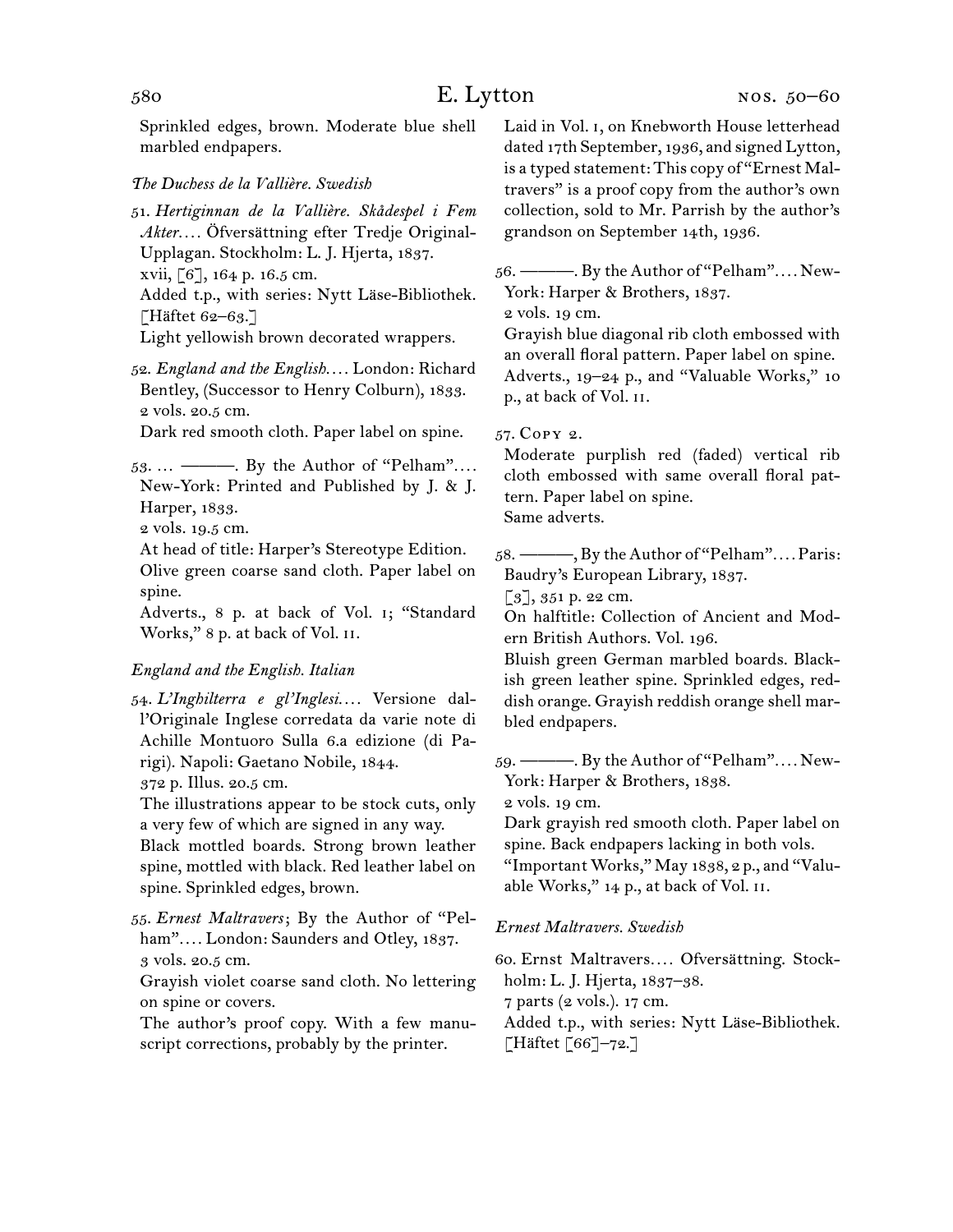# E. Lytton  $581$

Each part except the first and last has 96 pages, with the text breaking off in mid-sentence at the end of a part. Part 1 was originally issued with the final part of *Handsekreteraren,*  by George Sand. The front wrapper and the section of Sand's novel are lacking.

Light yellowish brown decorated wrappers.

61. *Eugene Aram. A Tale.* By the Author of "Pelham"*. . . .* London: Henry Colburn and Richard Bentley, 1832.

3 vols. 21 cm.

Dark blue smooth cloth. Paper label on spine. Adverts., Jan. 1, 1832, [2] p. at back of Vol. III. Signature of J. B. Storrs on pastedown front endpaper of each vol.

62. … ———. By the Author of "Pelham"*. . . .*  New-York: Printed and Published by J. & J. Harper, 1832.

2 vols. 19.5 cm.

At head of title: Harper's Stereotype Edition. Yellowish gray boards. Strong reddish brown smooth cloth spine. Paper label on spine. Adverts., p. [i–vi] at front of Vol. i.

63. Copy 2.

20 cm.

Yellowish gray boards with very fine green threads. Grayish green diagonal rib cloth spine. Paper label on spine.

Adverts. as above.

Signature of Jos. Ingraham on t.p. of both vols. Inscription on free front endpaper of both vols.: This Book is to be used with care, and [& in Vol. II] not lent. J. Ingraham.

64. *Eugene Aram, a Tale. . . .* Copyright Edition. Leipzig: Bernhard Tauchnitz, 1842.

viii, 416 p. 16 cm.

On halftitle: Collection of British Authors. Vol. 4.

Dark grayish purple German marbled boards. Very deep purple leather spine. Sprinkled edges, purple. Bluish green shell marbled endpapers.

*Eugene Aram. French*

65. *Eugène Aram. . . .* Traduit de l'Anglais par J. Cohen*. . . .* Paris: H. Fournier Jeune, 1832. 2 vols. 21 cm.

Greenish black antique spot marbled boards. Very dark green leather spine. Sprinkled edges, light brown. Bluish gray shell marbled endpapers.

# *Eugene Aram. Swedish*

66. *Eugene Aram, en Berättelse. . . .* Stockholm: L. J. Hjerta, 1834.

5 parts (624 p.). 16 cm.

Added t.p., with series: Läse-Bibliothek af den Nyaste Utlänska Litteraturen. I Svensk Öfversättning. x. [Häftet  $37-41$ .]

Each part except the last has 120 pages, with the text breaking off in mid-sentence at the end of a part.

Purplish gray wrappers.

67. *Eva, a True Story, of Light and Darkness; The Ill-Omened Marriage, and Other Tales & Poems. . . .* London: Saunders and Otley, 1842. xii, 215 p. 17.5 cm.

Dark grayish green fine diaper cloth, covers and spine blocked in blind. On spine: Tales and Poems.

"New Works," 8 p. at back.

Inscribed on t.p.: From the Author. The inscription is not in the author's hand.

68. Copy 2.

Dark grayish olive green fine diaper cloth, blocked and lettered as Copy 1. Adverts. as above.

69. *Eva; A True Story of Light and Darkness, The Ill-Omened Marriage, &c., &c. . . .* [New York, 1842.]

1 prel. leaf, xxviii p. 29.5 cm.

Cover title.

*Supplement* to *Brother Jonathan,* Vol. 2, No. 1, June 11, 1842. New York.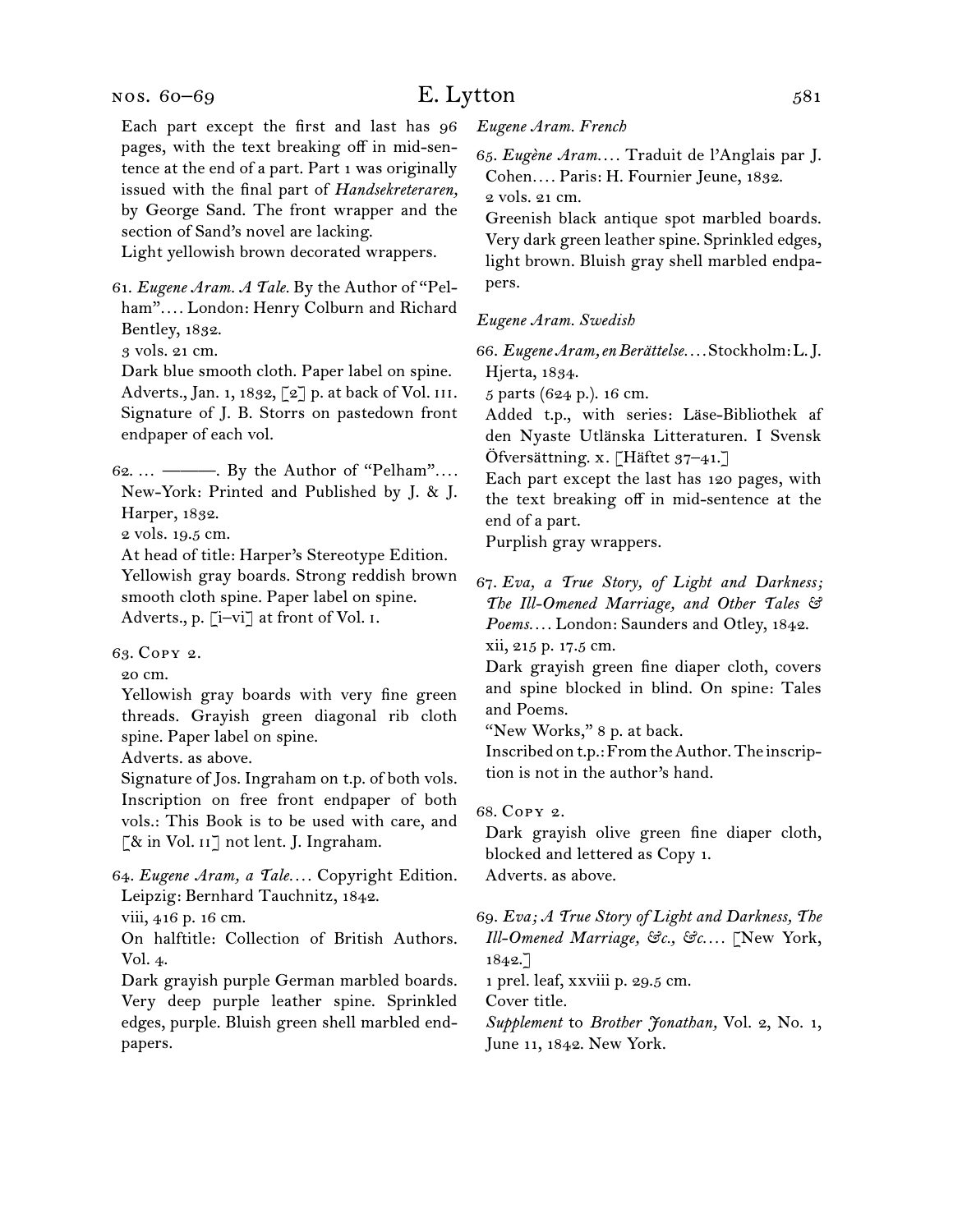| 582                                                                                                                                                                                                                                                                                                                                                                                                        | E. Lytton                                                                                                                                | NOS. $69-78$                                                                                                                                                                                                                                                                                |
|------------------------------------------------------------------------------------------------------------------------------------------------------------------------------------------------------------------------------------------------------------------------------------------------------------------------------------------------------------------------------------------------------------|------------------------------------------------------------------------------------------------------------------------------------------|---------------------------------------------------------------------------------------------------------------------------------------------------------------------------------------------------------------------------------------------------------------------------------------------|
| Brilliant yellow decorated wrappers. Illustra-<br>tion on outside back wrapper, signed by the<br>engraver, Rafael. Spine renewed.<br>Adverts. and miscellaneous items, [2] p. at                                                                                                                                                                                                                           | Edition.<br>"Works Published," [10] p. at back.                                                                                          | with bands of floral decoration blocked in black<br>on both covers and spine. On spine: Knebworth                                                                                                                                                                                           |
| back.<br>70. Falkland London: Henry Colburn, 1827.<br>ix, [1] p., 1 leaf, 264 p. 21 cm.<br>Published anonymously.<br>Moderate brown boards. Paper label on spine.<br>On pastedown front endpaper: yellow printed<br>label of "Ainsworth Bookseller & Publisher, 27<br>Old Bond Street" and signature (?) of Mrs. T<br>Clifton, Hatch Court.<br>Bookplate of Thomas Clifton.                                | 74. The First Violets<br>York: Appleton; Paris: Mandeville.<br>Pages [17]-18. 24.5 cm.<br>John Leighton). A.e.g.                         | In The Keepsake for 1849. Edited by the Count-<br>ess of Blessington. London: David Bogue; New<br>Moderate red diagonal straight-grain morocco<br>cloth, front cover and spine elaborately blocked<br>in gold, back cover blocked in blind (design by<br>In THACKERAY collection [WMT 115]. |
| 71. ————…. By the Author of "Pelham"….<br>New-York: Printed by J. & J. Harper, 1830.<br>117 [i.e. 97] p. 20 cm.<br>Pages [94-97] misnumbered 114-117.<br>At head of title: Harper's Stereotype Edition.<br>Light grayish yellowish brown boards. Dark<br>red smooth cloth spine. Paper label on spine.                                                                                                     | 3 vols. 20.5 cm.<br>Published anonymously.<br>on spine.                                                                                  | 75. Godolphin. A Novel London: Richard<br>Bentley, (Successor to Henry Colburn), 1833.<br>Grayish yellowish brown boards. Paper label<br>Bookplate with the motto: En Dieu est tout.                                                                                                        |
| Adverts., [10] p. at back.<br>72. — —  Paris: Baudry's European Li-<br>brary, 1833.<br>98 p. 21.5 cm.<br>Bound with The Pilgrims of the Rhine, Paris,<br>1834 (No. 201), and Arasmanes, Paris, 1834<br>(No. 12). No separate halftitle for Falkland; a<br>single halftitle at front of the volume includes<br>all three titles and series note: Collection of<br>Ancient and Modern British Novels and Ro- | 76. Сору 2.<br>19.5 cm.<br>Vols. II and III only.<br>Paper label on spine.<br>chard, 1833.<br>2 vols. 20.5 cm.<br>Published anonymously. | Dark grayish green very fine diaper cloth.<br>77. — —  Philadelphia: Carey, Lea & Blan-<br>Yellowish white boards. Grayish violet smooth                                                                                                                                                    |
| mances. Vol. 53.<br>Brown and yellow Spanish marbled boards,<br>edges, and endpapers. Black leather spine and<br>corners.<br>Bookplate of Willm. Steen.<br>73. Falkland and Zicci London, New York:<br>George Routledge and Sons, 1875.                                                                                                                                                                    | cloth spine. Paper label on spine.<br>1840.<br>2 vols. 19 cm.<br>tion—1840," Vol. 1, p. $[5]$ .                                          | "Beekman" written on front cover of each vol.<br>78. Godolphin New-York: Harper & Brothers,<br>Revised edition, with "Note to the Present Edi-                                                                                                                                              |
| 245 p. Front. 19 cm.<br>The frontispiece is a reproduction of a portrait<br>of the author by Alfred D'Orsay.                                                                                                                                                                                                                                                                                               | spine.                                                                                                                                   | Grayish blue smooth cloth. Paper label on<br>"Valuable Standard Works," March 1840, 30,                                                                                                                                                                                                     |

[2] p. at back of Vol. II.

Dark yellowish green diagonal fine rib cloth,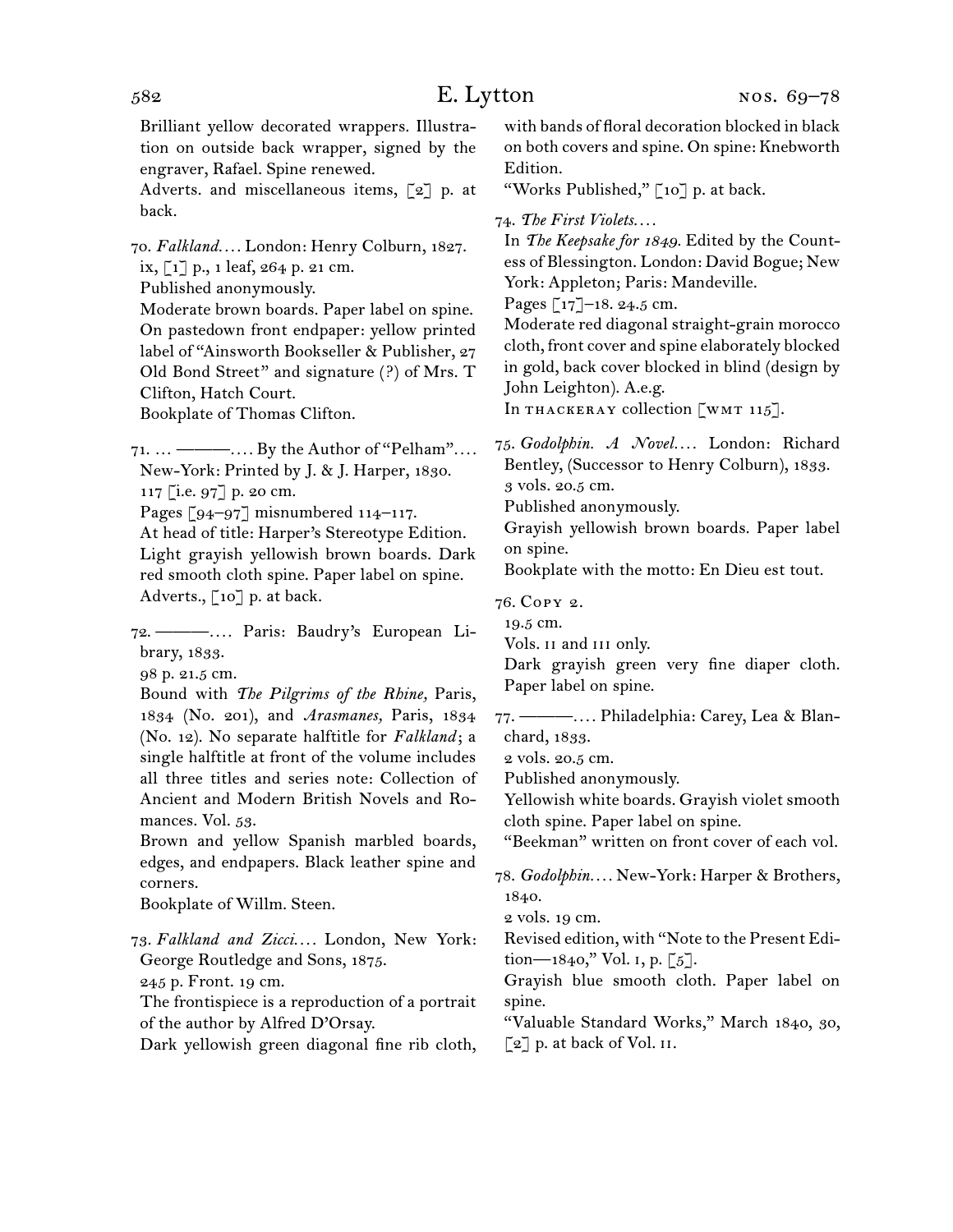nos. 78–87

79. *Godolphin and Falkland. . . .* Copyright Edition. Leipzig: Bernhard Tauchnitz, 1842. [8], 414 p., 1 leaf. 16.5 cm.

On halftitle: Collection of British Authors. Vol. 23.

Olive black German marbled boards. Deep yellowish brown leather spine. Sprinkled edges, brown. Grayish olive green shell marbled endpapers.

80. *Harold, the Last of the Saxon Kings*; by the Author of "Rienzi"*. . . .* London: Richard Bentley, 1848.

3 vols. 20.5 cm.

Light grayish olive boards. Dark grayish blue fine diaper cloth spine. Paper label on spine.

Pages 325–326 of Vol. i are misplaced after p. [330].

Adverts., June 9, 1848, [8] p. at back of Vol. iii.

81. Copy 2.

Pale blue diagonal straight-grain morocco cloth, front cover blocked in blind and gold, back cover and spine blocked in blind.

Pages 325–326 of Vol. i are correctly placed.

Adverts., [4] p. between halftitle and t.p. of Vol. i. Adverts., June 9, 1848, [4] p. at back of Vol. III; same as first and last leaves of adverts. in Copy 1.

Signature of Helen Stanley on halftitles.

82. ———. By the Author of "Lucretia"*. . . .* New York: Harper & Brothers, 1848.

2 parts (217 p.). 24.5 cm.

On outside front wrapper: By Sir E. Bulwer Lytton, Bart.

Part I breaks off in mid-sentence, on p. 112. Part ii begins on p. 113, without a separate t.p.

Light brown decorated wrappers. On outside front wrapper: No. 113  $\lceil 114 \rceil$ . Library of Select Novels. Adverts. on inside front and inside and outside back wrappers.

Adverts., on verso of p. 217, and "Alphabetical Catalogue of Works," 22 p., at back of Part ii.

83. *The Haunted and the Haunters: or, The House and the Brain.*

In *Tales from "Blackwood,"* Vol. 10. Edinburgh and London: William Blackwood and Sons  $[1860]$ .

Third section, p.  $\lceil 1 \rceil$ –63. 16.5 cm.

Published anonymously.

Grayish reddish orange horizontal ripple cloth, covers and spine blocked in black.

84. *The Haunted and the Haunters; or, The House and the Brain. . . .* London, Glasgow: Gowans & Gray, Ltd., 1905.

57 p. 14.5 cm.

Yellowish white illustrated parchment paper wrappers, printed in black, green, yellow, and red; folded over plain white wrappers. On outside front wrapper: Gowans's International Library No. 1.

Adverts.,  $\lceil 1 \rceil$  p. at back.

### *The Haunted and the Haunters*

85. … *The House and the Brain. . . .* Girard, Kansas: Appeal to Reason [1920?].

64 p. 12.5 cm.

At head of title: People's Pocket Series. No. 40.

Strong pink wrappers. Adverts. on inside front and outside back wrappers. On inside front wrapper: Titles in Preparation. Ready for Delivery January 15, 1920.

86. … *The House and The Brain. . . .* Girard, Kansas: Haldeman-Julius Company [n.d.]. 50 p. 12.5 cm.

At head of title: Ten Cent Pocket Series No. 40 Edited by E. Haldeman-Julius.

Light greenish blue wrappers. Adverts. on outside back wrapper.

"Other Titles in Pocket Series," p. 51–58.

87. *Inaugural Address Delivered by Sir E. L. Bulwer Lytton, Bart., on His Installation as Lord Rector of the University of Glasgow, January*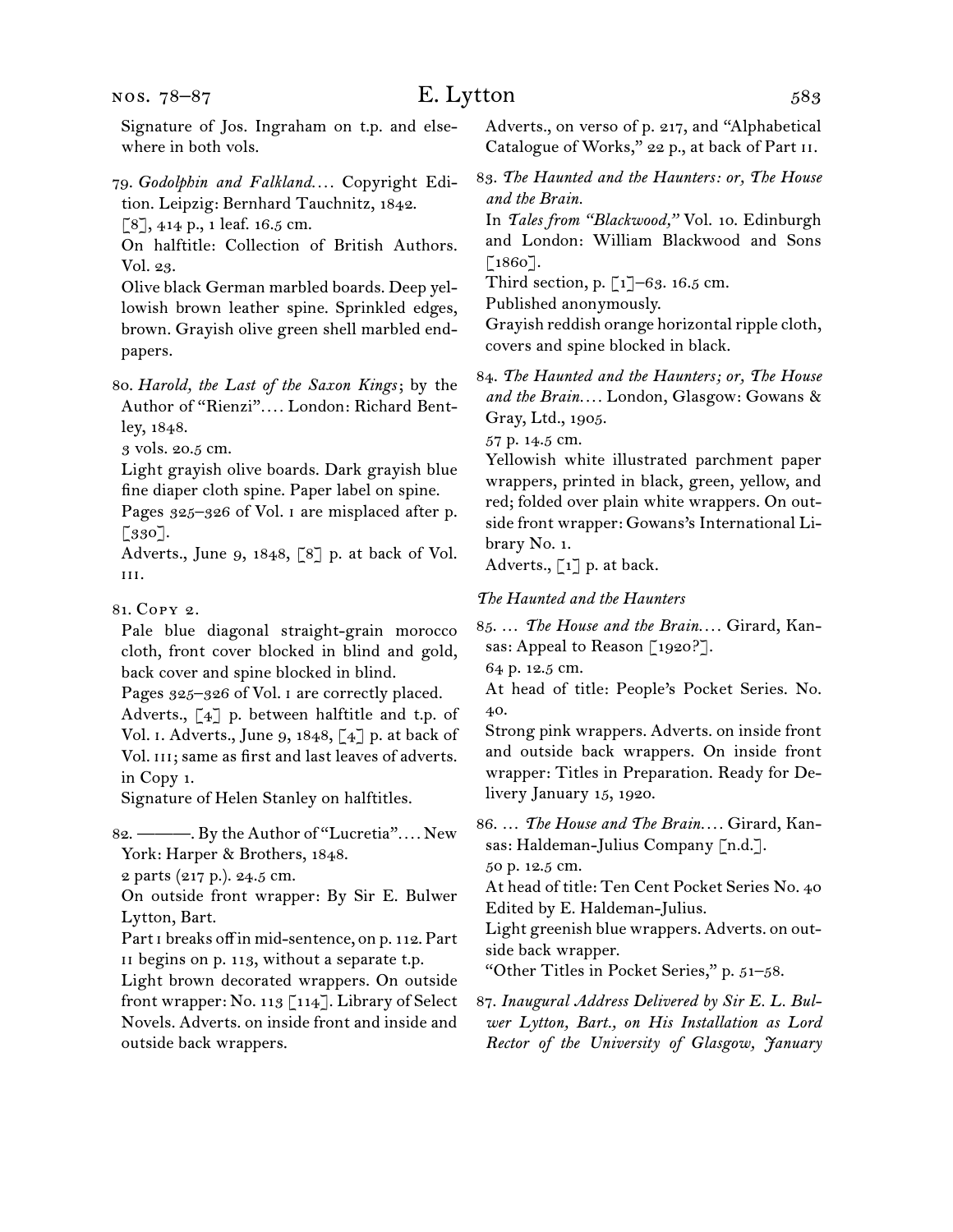*15, 1857.* Glasgow: Printed at the University Press, by George Richardson, for The University Conservative Club, 1857.

24 p. 22 cm.

Printed on outside front wrapper: Presentation Copy.

Moderate yellowish green wrappers.

88. *Ismael; An Oriental Tale. With Other Poems. . . .* Written between The Age of Thirteen and Fifteen*. . . .* London: Printed for J. Hatchard and Son, 1820.

xi, [5], 197, [1] p. 18.5 cm.

"Preface," signed in Greek [by Charles Walling- $\lbrack \text{ton} \rbrack$ , p.  $\lbrack \lbrack \text{v} \rbrack$ -viii.

Moderate brown boards. Paper label on spine. Adverts., [2] p. at back.

89. Copy 2.

Grayish green boards. Paper label on spine. Adverts. as above.

Unopened.

90. *Ismael; An Oriental Tale, with Other Poems. . . .* Second Edition*. . . .* London: Printed for T. and J. Hoitt, 1821.

xi, [5], 197, [1] p. 18.5 cm.

"Preface" as in first edition.

Grayish yellowish brown boards. Paper label on spine. Free front endpaper lacking. Inscription on t.p.: From the author to  $E$ [lizabeth] I[sabella] Spence. The inscription is probably in the author's hand.

91. *Kenelm Chillingly: His Adventures and Opinions.* By the Author of 'The Caxtons,' &c*. . . .* Edinburgh and London: William Blackwood and Sons, 1873.

3 vols. 19 cm.

Deep violet sand cloth, covers and spine blocked in blind.

"Catalogue,"  $\lceil 4 \rceil$ , 60 p. at back of Vol. I.

Errata slip inserted before flytitle for Book i in Vol. i and before flytitle for Book iii in Vol. ii.

92. *Kenelm Chillingly, His Adventures and Opinions. . . .* Toronto: Hunter, Rose and Company, 1873.

523 p. Front. 18.5 cm.

The frontispiece is a portrait of the author.

Deep reddish purple sand cloth, front cover and spine blocked in black and gold, back cover blocked in blind. Bevelled boards. Title on front cover: Adventures and Opinions of Kenelm Chillingly.

93. *King Arthur.* By the Author of The New Timon*. . . .* London: Henry Colburn, 1848–49. 3 parts (2 vols.). 20 cm.

T.p. at front of Part i as above, for the part issue only, without author's name, without mention of volumes, and dated 1848. T.ps for Vols. i and ii of the edition when it is bound are in Part ii; both with "By Sir E. Bulwer Lytton" and dated 1849. The author's name also appears on outside front wrapper of Parts ii and iii. "To be Continued" slip inserted at back of Part i. Pale yellowish pink wrappers. Adverts. on out-

"List of New Works," 24 p. at back of Part i.

94. ———*. . . .* London: Henry Colburn, 1849. 2 vols. 20.5 cm.

Pale blue vertical fine rib cloth, front cover blocked in blind and gold, back cover in blind, spine blocked in gold.

"List of New Works," 24 p. at back of Vol. i.

95. ———*. . . .* Second Edition. London: Henry Colburn, 1849.

xiv, 452,  $[2]$  p. 20.5 cm.

side back wrapper.

Dark grayish green vertical fine rib cloth, front cover blocked in blind and gold, back cover in blind, spine blocked in gold.

"List of New Works," 16 p. at back.

Pasted on front endpapers is a letter of presentation from Lytton to the Editor of the Sun [Charles Kent], May 25.

Inscription on verso of title leaf: Amelia Kent 13th March 1907 In loving remembrance of her dear Father and her Father's Friend.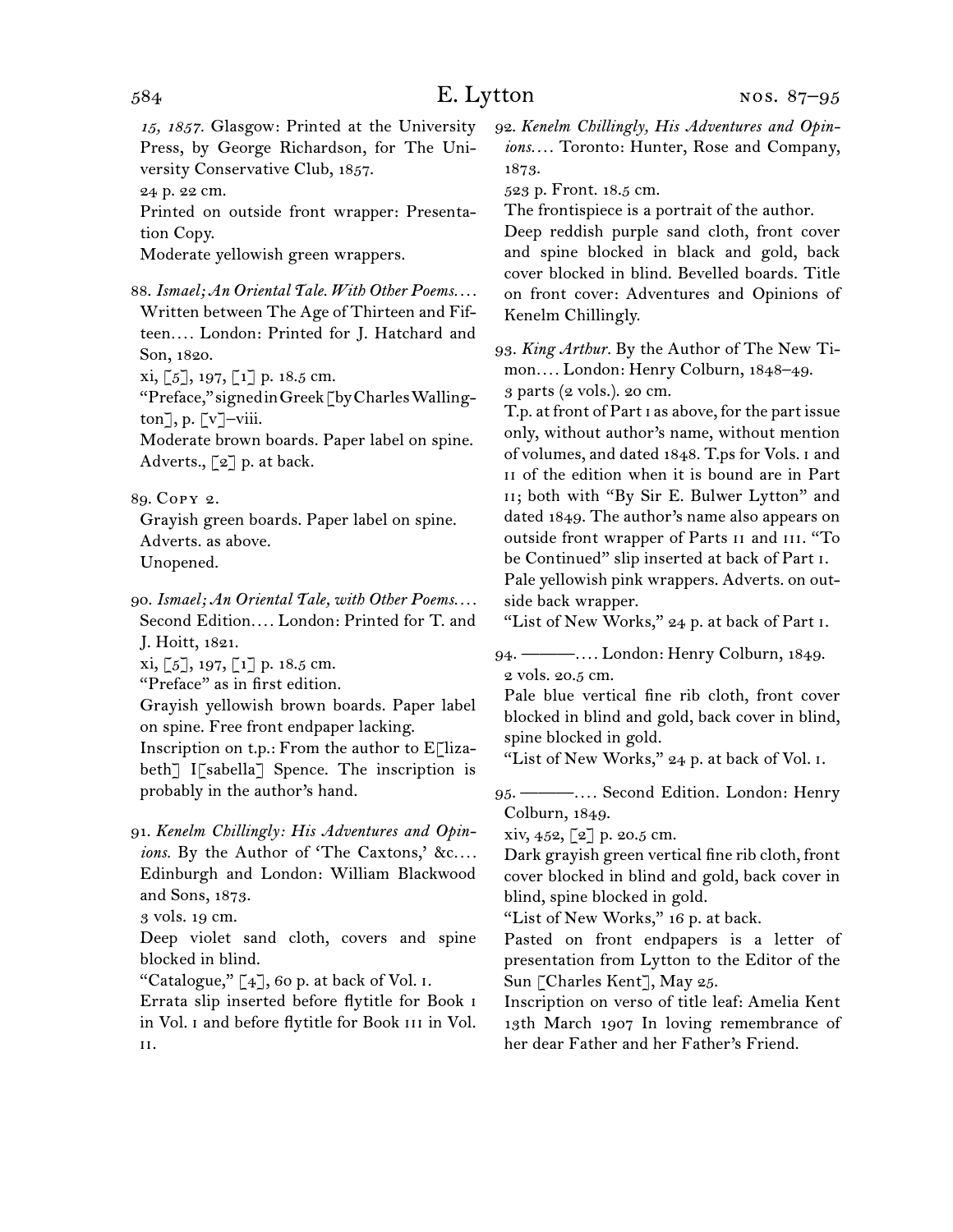# E. Lytton 585

96. ———*. . . .* Second Edition. London: Chapman and Hall, 1851.

xiv, 452, [2] p. 20.5 cm.

Moderate olive green vertical cord cloth, covers and spine blocked in blind.

97. ———*. . . .* Philadelphia: Hogan & Thompson, 1851.

2 vols. in 1. 17.5 cm.

Black vertical fine rib cloth, covers blocked in blind, spine blocked in gold.

98. *King Arthur. A Poem...*. Revised Edition. London: Charlton Tucker, 1870.

xiv, 443 p. Front., plates, illus. 18.5 cm.

Engraved t.p., designed by T. Sulman.

Some of the illustrations are unsigned; the others are by T. Sulman, G. Clark Stanton, and Edward Hughes.

Very dark green sand cloth, front cover blocked in blind and gold, back cover in blind, spine blocked in gold. Bevelled boards. A.e.g.

99. ———*. . . .* Revised Edition. Toronto: Hunter, Rose & Company, 1871.

xv, 431 p. Front. 18.5 cm.

The frontispiece is signed "Damdreau."

Moderate brown sand cloth, front cover and spine blocked in gold and black, back cover blocked in blind. Bevelled boards.

Inscribed by the author of *The Cloister and the Hearth* on the back of the frontispiece: Mr James Graham from Charles Reade Dec 24 1880.

Inscribed on t.p.: K. R. Manchester 8/10/35.

100. *The Lady of Lyons; or, Love and Pride. A Play in Five Acts*, as Performed at the Theatre Royal Covent Garden. By the Author of "Eugene Aram"*. . . .* London: Saunders and Otley, 1838.

 $xiv, [2], 109, [1]$  p. 23 cm.

"Preface" signed E.L.B.

Light grayish yellowish brown wrappers. Paper label on outside front wrapper.

Adverts., March 1, 1838, [2] p. at back.

101. ———, as Performed at the Theatre Royal Covent Garden. By the Author of "Eugene Aram"*. . . .* Second Edition. London: Saunders and Otley, 1838.

xiv, [2], 109, [1] p. 22 cm.

"Preface" signed E.L.B.

Dark grayish green fine diaper cloth, covers and spine blocked in blind. Sprinkled edges, reddish orange.

Adverts., March 1, 1838, [2] p. at back. Bookplate of Lionel Ames.

102. ———, as Performed at the Theatre Royal Covent Garden. By the Author of "Pelham"*. . . .* From the Second London Edition. New-York: Harper & Brothers, 1838.

 $[iii]$ –xii,  $[13]$ –99 p. 19 cm.

"Preface" signed E.L.B.

Grayish olive green smooth cloth. Paper label on spine.

Adverts., May 1838, p. [1]–2 at front. "Valuable Works," 8 p. at back.

103. … *The Lady of Lyons; or, Love and Pride. A Play. In Five Acts. . . .* From the Author's Latest Edition. With the Stage Directions, Costumes, etc. New-York: James Mowatt & Co., 1844. 61 p. 17.5 cm.

At head of title: No. III. The Modern Standard Drama. Edited by Epes Sargent*. . . .*

Pale yellowish pink wrappers. Adverts. on outside back wrapper.

104. … *The Lady of Lyons; or, Love and Pride. A Play, In Five Acts. . . .* Correctly Printed from the most Approved Acting Copy*. . . .* Embellished with a Fine Wood Engraving. Philadelphia, New York: Turner & Fisher, 1845.

 $\lceil 5 \rceil$ –63 p. Front. 15 cm.

At head of title: Turner's Dramatic Library. The rather crude frontispiece is unsigned. Vivid yellow illustrated wrappers. Adverts. on inside front and inside and outside back wrappers.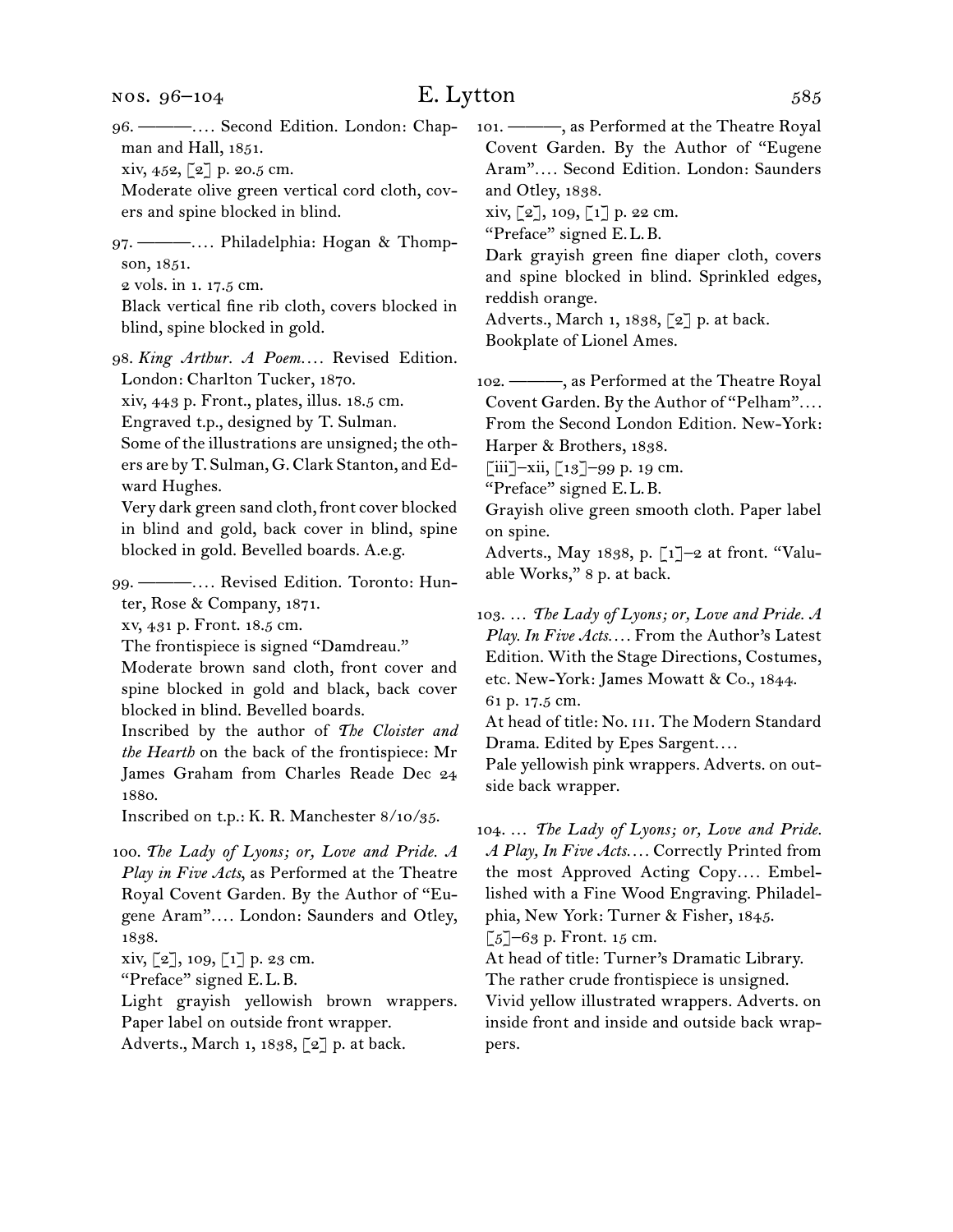105. *The Lady of Lyons: or, Love and Pride. A Play, in Five Acts.* As Performed at the Theatre Royal, Covent Garden. By the Author of "Eugene Aram"*. . . .* London: Chapman and Hall, 1851.

72 p. 21.5 cm.

Moderate brown calf, with an overall diamond pattern blocked in blind. Sprinkled edges, reddish orange. Multicolored nonpareil marbled endpapers.

Inscribed on first flyleaf: Arthur Alfred Bolleri. Signature of A. W. Bolleri, dated May 1852, on halftitle.

106. ———. As Performed at the Theatre Royal, Covent Garden. By the Author of "Richelieu"*. . . .* London: Chapman and Hall, 1868. 72 p. 22 cm.

Grayish violet moiré diagonal rib cloth.

107. ———. As Performed at the Theatre Royal, Covent Garden. By the Author of "Richelieu"*. . . .* London: Chapman and Hall [n.d.]. 72 p. 22 cm.

No wrappers; stitched.

108. *The Lady of Lyons; or, Love and Pride. A Play, in Five Acts. . . .* An Entirely New Acting Edition*. . . .* Edited by John M. Kingdom*. . . .* New York: The De Witt Publishing House, c1874.

48 p. 19.5 cm.

Pale yellow wrappers. On outside front wrapper: De Witt's Acting Plays. Number 86. Adverts. on inside front and inside and outside back wrappers.

109. *The Lady of Lyons or Love and Pride. A Play, in Five Acts. . . .* A New Acting Edition*. . . .* New York: Dick & Fitzgerald [n.d.].

41 p. 18.5 cm.

Pale greenish yellow decorated wrappers. Adverts. on inside front and inside and outside back wrappers.

Adverts.,  $\lceil 3 \rceil$  p. at back.

110. … *The Lady of Lyons; or, Love and Pride. A Play. In Five Acts. . . .* From the Author's Latest Edition. With the Stage Directions, Costumes, etc. New York: M. Douglas [n.d.].

 $\lceil$ iii]–vi,  $\lceil 2 \rceil$ ,  $\lceil 9 \rceil$ –61 p. 20 cm.

At head of title: No. III. The Modern Standard Drama. Edited by Epes Sargent*. . . .*

Moderate yellowish brown wrappers. Adverts. on inside front and inside and outside back wrappers.

111. *The Lady of Lyons: or, Love and Pride. A Play, in Five Acts. . . .* New York: Samuel French & Son; London: Samuel French [n.d.].

59, [1] p. 19 cm.

Moderate orange yellow wrappers. On outside front wrapper: No. III. French's Standard Drama. Adverts. on inside front and inside and outside back wrappers.

Pasted on t.p. is a portion of a program for the play, Dec. 25, 1885. Prompt copy of Marcus Moriarty, a member of the cast; with manuscript changes in pencil.

*The Lady of Lyons. Swedish*

112. *Lyonesiskan, eller, Kärlek och Stolthet. Dram i 5 Akter. . . .* Ofversättning. Stockholm: L.J. Hjerta, 1839.

103 p. 16.5 cm.

Added t.p., with series: Nytt Läse-Bibliothek. Light yellowish brown decorated wrappers. Adverts. on outside back wrapper.

113. Copy 2.

15 cm.

Bound with: *Don Juan af Österrike. Skådespel i Fem Akter.* Af Casimir Delavigne*. . . .* Stockholm: L. J. Hjerta, 1840. 132 p.

and:

*Sylfen, eller Flickan, Som Icke Vill Gifta Sig. Kiomedi i En Akt.* Af De Saintfoix. Fri Bearbetning efter Fransyskan. Stockholm: L. J. Hjerta, 1838. 37 p.

Moderate blue shell marbled boards. Moderate brown leather spine and corners. Sprinkled edges, dark green.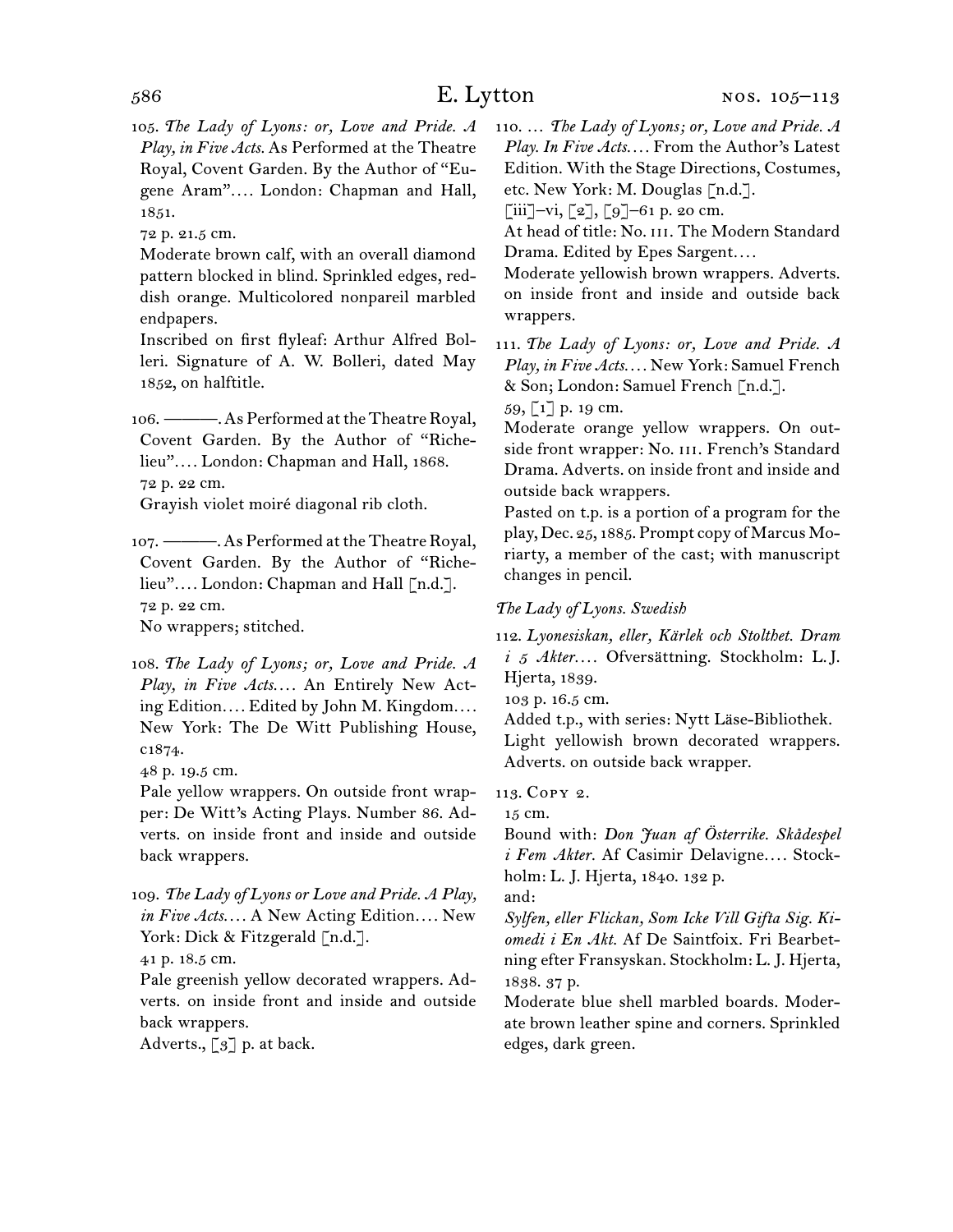# E. Lytton 587

114. *The Last Days of Pompeii.* By the Author of "Pelham"*. . . .* London: Richard Bentley, Successor to Henry Colburn, 1834. 3 vols. 21 cm. Dark grayish blue morocco cloth. Paper label on spine. Errata slip inserted at p.  $\lceil 1 \rceil$  of each vol. Inscription on free front endpaper of Vol. i: S[amuel]. & J[ohn]. Bentley. With marginal corrections in pencil in Vols. 1, p. 29, 41, 101, 114, 119, 126, 129, 142, 152, 155, 169, 191, 197, 203, 209, 263, 269, 291; and ii, p. 63, 66, 89, 92, 93,113, 117, 120, 151, 155, 156, 163, 233, 239, most of which were incorporated in the second edition of 1835. With marginal queries in pencil in Vols. i, p. 125, and ii, p. 79. 115. ———. By the Author of "Pelham"*. . . .* New-York: Harper & Brothers, 1834. 2 vols. 19.5 cm. Moderate reddish brown smooth cloth. Paper label on spine. "Catalogue of Books," 28 p., and other adverts., [8] p., at back of Vol. II. 116. ———. By the Author of "Pelham"*. . . .* Franklin Library Edition. New-York: Wallis & Newell, 1834. 266 p. Front. 19.5 cm.

The frontispiece is an engraving by A. Dick of a portrait of the author by F. Say. Dark grayish purple coarse diaper cloth.

- 117. *The Blind Flower-Girl's Song.* From Bulwer's "Last days of Pompeii." In *The Albion,* New Series, Vol. 2, No. 46, Nov. 15, 1834. New-York. Page [361]. 47 cm. No wrappers; stitched. In DICKENS collection  $[CD 471]$ .
- 118. *A Roman Supper.* From Bulwer's "Last Days of Pompeii." In *The Albion,* New Series, Vol. 2, No. 46, Nov. 15, 1834. New-York.

Page 368. 47 cm. No wrappers; stitched. In DICKENS collection  $[CD 471]$ .

119. *The Last Days of Pompeii.* By the Author of "Pelham"*. . . .* Second Edition. Revised and Corrected*. . . .* London: Richard Bentley, Successor to Henry Colburn, 1835.

3 vols. 19.5 cm.

"Advertisement to the Second Edition," March 1835, Vol. i, p. [xix]–xxiv.

Yellow, red, grayish blue, and white marbled boards (a cross between antique spot and curl). Very dark yellowish green leather spine and corners. Edges sprinkled, reddish brown, and glazed, clear.

With manuscript changes, annotations, deletions, and markings for public reading. Bookplate of Charles Trueman.

120. ———*. . . .* London, New York: George Routledge and Sons [1884].

428 p. 19 cm.

Glazed illustrated boards and spine, in color on brilliant yellow. Adverts. on back cover, on pastedown endpapers, and on both sides of free endpapers. Dated 11–3–84 on back cover.

Adverts., [4] p. at back.

Book label of Anthony Newnham.

121. *The Last of the Barons.* By the Author of "Rienzi"*. . . .* London: Saunders and Otley, 1843.

3 vols. 20.5 cm.

On t.p. of Vols. ii and iii: By the Author of "Rienzi." (The closing quotation marks are correctly printed.)

"Dedicatory Epistle" signed E.L.B.

Grayish yellowish brown boards. Dark grayish green fine diaper cloth spine. Paper label on spine.

Adverts., 2 p. at back of Vol. i and [2] p. at back of Vol. ii.

Bookplate of Horatio Austen Smith.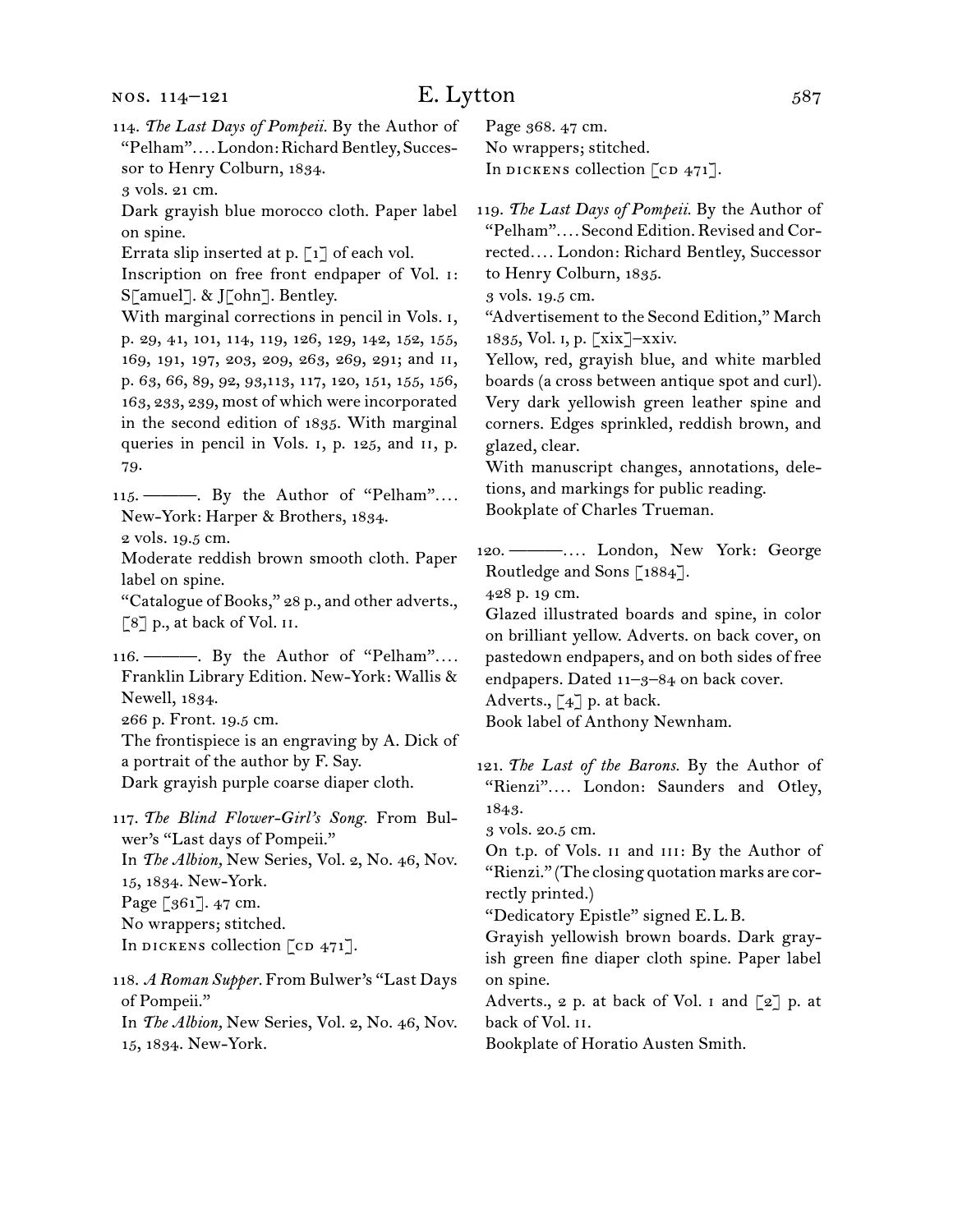# *The Last of the Barons. Dutch*

122. *De Laatste der Baronnen.* Naar het Engelsch*. . . .* Amsterdam: Hendrik Frijlink, 1843. 4 vols. in 2. 22.5 cm.

Engraved t.p. The vignette, which was drawn and engraved by J. W. Kaiser, is the same in all four volumes.

Yellowish brown Spanish marbled boards. Dark yellowish brown leather spine and corners.

# *The Last of the Barons. French*

123. *Le Dernier des Barons....* Roman Anglais Traduit avec l'Autorisation de l'Auteur sous la Direction de P. Lorain par Mme Bressant*. . . .* Publication de Ch. Lahure et Cie, Imprimeurs à Paris. Paris: Librairie de L. Hachette et Cie, 1859.

2 vols. 18 cm.

Greenish black and moderate green German marbled boards. Very dark green leather spine. Sprinkled edges, brown. Brown shell marbled endpapers.

# *The Last of the Barons. Italian*

124. *L'Ultimo dei Baroni: Romanzo Storico. . . .* Versione dall' Originale Inglese di Gaetano Barbieri*. . . .* Milano: Borroni e Scotti, 1850–51. 8 vols. in 4. Fronts. 16 cm.

On halftitles: Florilegio Romantico. Serie Sesta.

Vol. 8 contains also "Aldovrando Magno" di Enrico Berthoud, Versione Di C. F.

The frontispieces are unsigned.

Brown shell marbled boards. Deep brown leather spine.

### *The Last of the Barons. Swedish*

125. *Den Siste Vasallen. . . .* Stockholm: L. J. Hjerta, 1843.

3 vols. in 1. 15 cm.

Added t.p., with series, for Vol. 1: Nytt Läse-Bibliothek.

Moderate olive shell marbled boards. Deep brown leather spine and corners. Sprinkled edges, dark greenish blue.

126. *Leila, or The Siege of Granada. . . .* Berlin: A. Asher, 1838.

2 prel. leaves, 291 p. Front., plates. 22.5 cm.

Added t.p., engraved, with imprint: London: Longman, Orme, Brown, Green & Longmans; Paris: Delloy, Desmé & Co.

The frontispiece, engraved t.p., and plates are those of the London 1838 edition.

Dark grayish yellowish brown coarse sand cloth. Black leather spine, blocked in gold. Dark greenish blue hair-vein marbled edges.

127. *Leila; or, The Siege of Grenada.* By the Author of "Pelham"*. . . .* New-York: Harper & Brothers, 1838.

 $\lceil$ iii]–viii,  $\lceil 9 \rceil$ –180 p. 19 cm.

Yellowish white coarse diaper cloth. Paper label on spine.

Adverts., p. [1]-2 at front. "Valuable Works," 24 p. at back.

Bookplate of Business Women's Club, Cincinnati, Ohio.

128. ———. By the Author of "Pelham"*. . . .*

In *Brown's Literary Omnibus,* Vol. 2, Nos. 6– 9, Feb. 9–March 2, 1838. Philadelphia: W. Brown.

Pages 6–8, [1]–8, 2–8, 2–5. 44.5 cm. No wrappers; stab holes.

129. *Leila: or, The Siege of Granada.* By the Author of "Eugene Aram"*. . . .* Illustrated with Splendid Engravings From Drawings by the Most Eminent Artists. Philadelphia: Carey, Lea and Blanchard, 1838.

viii p., 2 leaves, 300 p. Front., plates. 23 cm.

Added t.p., engraved, has imprint: London: Longman, Orme, Brown, Green & Longmans; Paris: Delloy, Desmé & Co. The vignette is by Edward Corbould.

The engraved t.p. and plates are those of the London 1838 edition, with portrait of Leila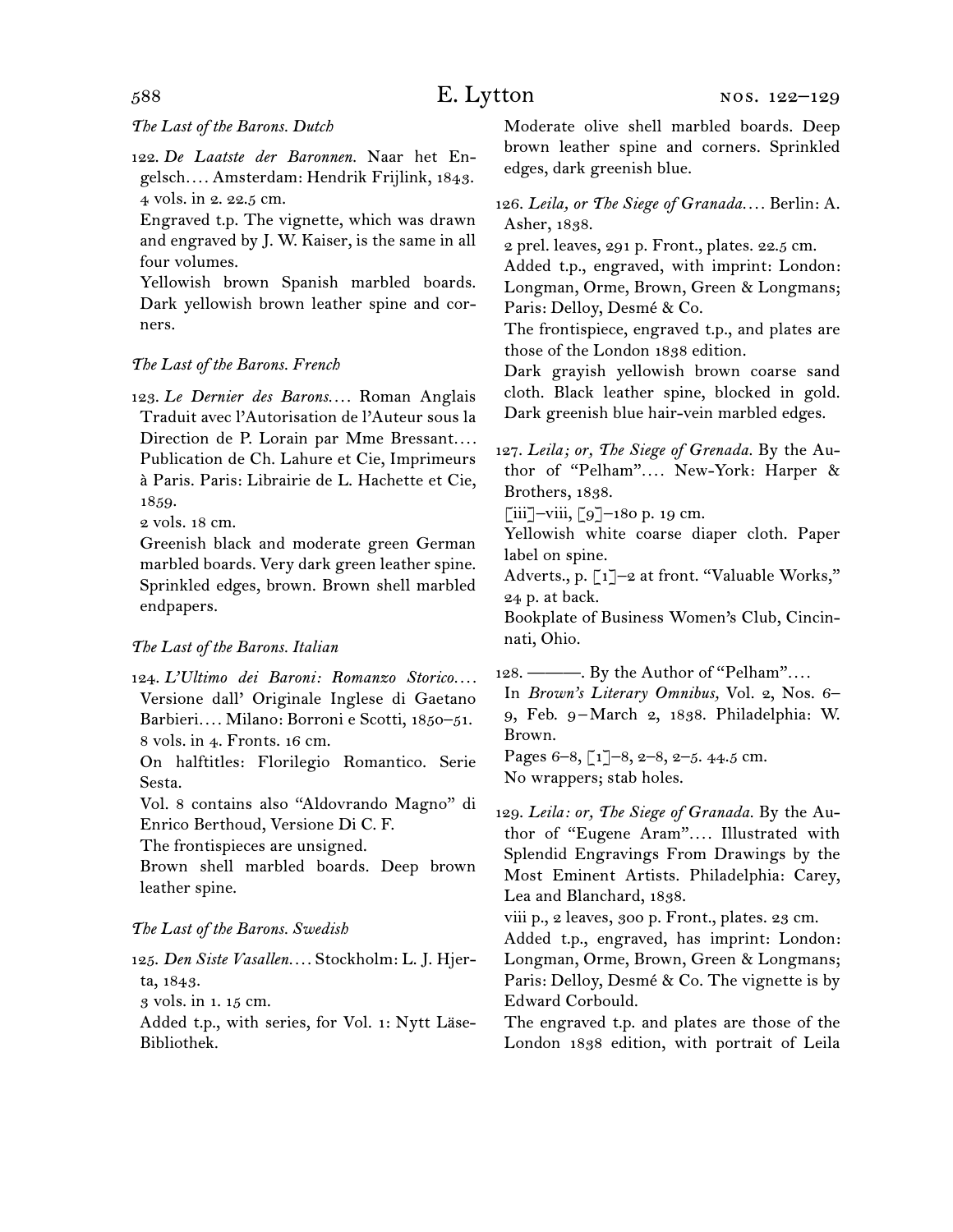# E. Lytton 589

serving as frontispiece in place of the portrait of the author, which is omitted.

Blackish green morocco, covers and spine elaborately tooled in gold. A.e.g.

Bookplate of Genevieve Ludlow Griscom.

### *Leila. Swedish*

130. *Granadas Belägring. . . .* Öfversättning. Stockholm: L. J. Hjerta, 1838.

259 p. 17 cm.

Added t.p., with series: Nytt Läse-Bibliothek. Translated by A. F. Dalin.

Light yellowish brown decorated wrappers. Adverts. on outside back wrapper.

131. *Leila; or, The Siege of Granada. And Calderon, the Courtier.* By the Author of 'Eugene Aram'*. . . .* Calcutta: Printed by William Rushton and Co., 1838.

2 prel. leaves, 92, 79 p. 21.5 cm.

Two volumes in one, but with a single t.p. which does not indicate that these were two separate volumes.

Grayish blue diagonal rib cloth embossed with an overall pattern of jagged lines and clusters of arrows. Unlettered.

132. *Leila; or, The Siege of Granada: and Calderon, the Courtier.* By the Author of "Eugene Aram"*. . . .* Illustrated with Splendid Engravings From Drawings by the Most Eminent Artists, under the Superintendence of Mr. Charles Heath. London: Longman, Orme, Brown, Green, and Longmans; Paris: Delloy and Co., 1838.

vi p., 3 leaves, 400 p. Front., plates. 24.5 cm. Added t.p., engraved, for *Leila,* with "By Edward Lytton Bulwer, Esq.," has imprint: London: Longman, Orme, Brown, Green & Longmans; Paris: Delloy, Desmé & Co. The vignette is by Edward Corbould.

The frontispiece is an engraving by H. Cook of a portrait of the author by A. E. Chalon. The plates are by K. Meadows, F. P. Stephanoff, D. Maclise, Edward Corbould, and J. Herbert.

Grayish red vertical rib cloth, front cover blocked in blind and gold, back cover in blind, spine blocked in gold.

Signature of Emma Chadwick Wilkes on free front endpaper.

133. ———*. . . .* Illustrated with Splendid Engravings from Drawings by the most Eminent Artists, under the Superintendence of Mr. Charles Heath. London: Henry G. Bohn, 1857.

vi p., 1 leaf, 254 p., 2 prel. leaves, 87 p. Front., plates. 22 cm.

Added t.p., engraved.

*Calderon, the Courtier* also has separate t.p., calling it a "New Edition."

The frontispiece, vignette on engraved t.p., and plates are those of the London 1838 edition.

Deep red horizontal cord cloth, covers blocked in blind, spine blocked in gold. A.e.g.

134. *Leila; or, The Siege of Granada. And Calderon, the Courtier. . . .* With a Frontispiece. London, New York: George Routledge and Sons, 1866.

viii, 152 p. Front. 19.5 cm.

"Preface to Present Edition," p. [v].

The frontispiece is by James Godwin.

Dark grayish purple vertical rib cloth, covers blocked in blind, spine blocked in gold.

135. *[Letter from E. Bulwer Lytton to G. Routledge, Esq., Knebworth, October 21st, 1854.]* [London: G. Routledge & Co., 1854.]

Broadside. 20 by 12.5 cm.

Dated 2, Farringdon Street, October 23rd, 1854.

"G. Routledge & Co. have great satisfaction in laying before the public the following letter from Sir Edward Bulwer Lytton, which, it will be seen, entirely contradicts the assertion put forward by Messrs. S. Low & Co., that the agreement existing between their house and that eminent author has been rescinded."

<sup>136.</sup> *A Letter to a Late Cabinet Minister on the Present Crisis. . . .* London: Saunders and Otley, 1834.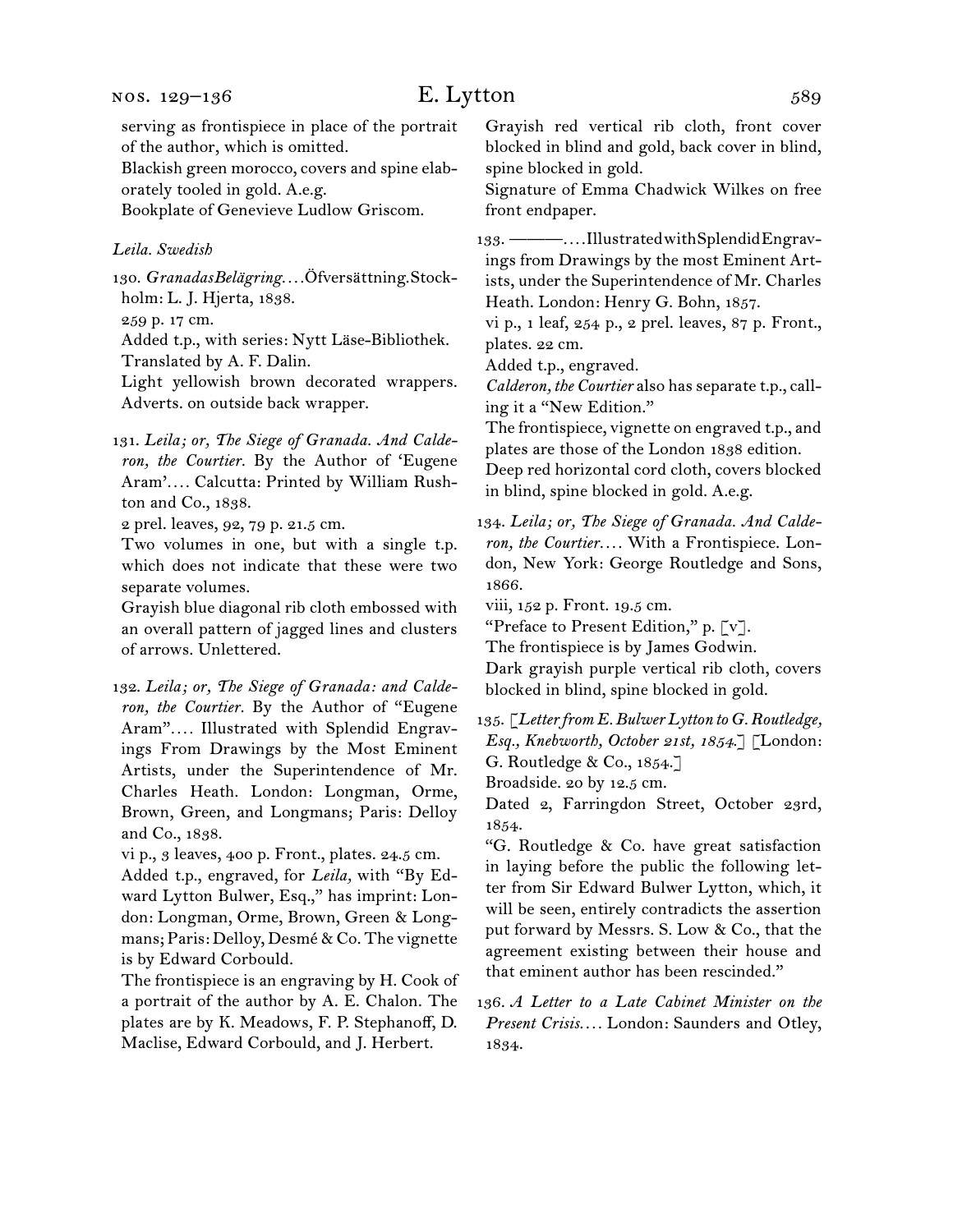$[4]$ , 86 p. 20.5 cm.

Lacks binding; stitched. Sprinkled edges, reddish brown.

Errata slip tipped in at p.  $\lceil 1 \rceil$ .

137. ———*. . . .* To Which Is Added, A Letter from Lord Brougham to Mr. Bulwer.... Reprinted from the Twenty-first Edition. Paris: Baudry's European Library, 1835.

54 p. 21.5 cm.

On halftitle: Collection of Ancient and Modern British Authors. Vol. 159.

Bound with *The Duchess de la Vallière*, Paris, 1837 (No. 50), and *The Student,* Paris, 1835 (No. 249). No separate halftitle for *A Letter;* a single halftitle at front of the volume includes all three titles and the series note.

Moderate greenish blue German marbled boards. Dark grayish blue diaper cloth spine. Sprinkled edges, brown. Moderate blue shell marbled endpapers.

138. *Letters of Bulwer-Lytton to Macready.* With an Introduction by Brander Matthews. 1836– 1866. Newark, New Jersey: Privately Printed, The Carteret Book Club, 1911.

xx, [1], 180, [2] p. 24 cm.

No. 58 of 100 copies printed by D. B. Updike, at The Merrymount Press, Boston.

Grayish yellow green boards. Black smooth cloth spine.

139. *Letters of the Late Edward Bulwer, Lord Lytton, to His Wife.* With Extracts from Her MS. "Autobiography," and Other Documents, Published in Vindication of Her Memory. By Louisa Devey*. . . .* London: W. Swan Sonnenschein & Co., 1884.

xx, 325 p. Front. 22.5 cm.

The frontispiece is a portrait of Rosina Lytton by A. E. Chalon, engraved by I. Jewell Penstone.

Dark red fine diaper cloth.

Suppressed immediately upon publication.

140. *Letters to John Bull, Esq. [On Affairs Connected with His Landed Property, and the Persons*  *Who Live Thereon. . . .* London: Chapman and Hall, 1851.

104 p. 22 cm.

Lacks title leaf and halftitle; information in brackets above does not appear on this copy. Lacks wrappers; stitched.

141. *The Life, Letters and Literary Remains of Edward Bulwer, Lord Lytton.* By His Son. With Portraits and Illustrations*. . . .* London: Kegan Paul, Trench, & Co., 1883.

2 vols. Fronts., plates, illus. 23 cm.

The son was Edward Robert Bulwer-Lytton,

the first Earl of Lytton.

Dark red fine diaper cloth.

Errata slip inserted in Vol. i, p. xii.

142. *The Lost Tales of Miletus. . . .* London: John Murray, 1866.

xii p., 1 leaf, 168 p. 20 cm.

Moderate reddish brown smooth cloth, front cover and spine blocked in gold. Bevelled boards.

"General List of Works," Jan. 1866, 32 p. at back.

Inscribed by Lytton on verso of front flyleaf: To Mr. Spencer with best wishes for the New Year Lytton 1870.

143. Copy 2.

Inscription in pencil on front flyleaf: Revised Copy from Author Oct. 9/66.

With manuscript changes by Lytton in ink and pencil for the second edition on t.p. and p. vi, 28, 37, 40, 41, 68, 98, and 114.

144. ———*. . . .* New York: Harper and Brothers, 1866.

182 p. 19.5 cm.

Very dark red sand cloth, publisher's monogram blocked in blind on covers, spine blocked in gold. Bevelled boards.

Bookplate of Edward E. Goodrich.

145. Copy 2.

Moderate violet sand cloth, same blocking. Bevelled boards.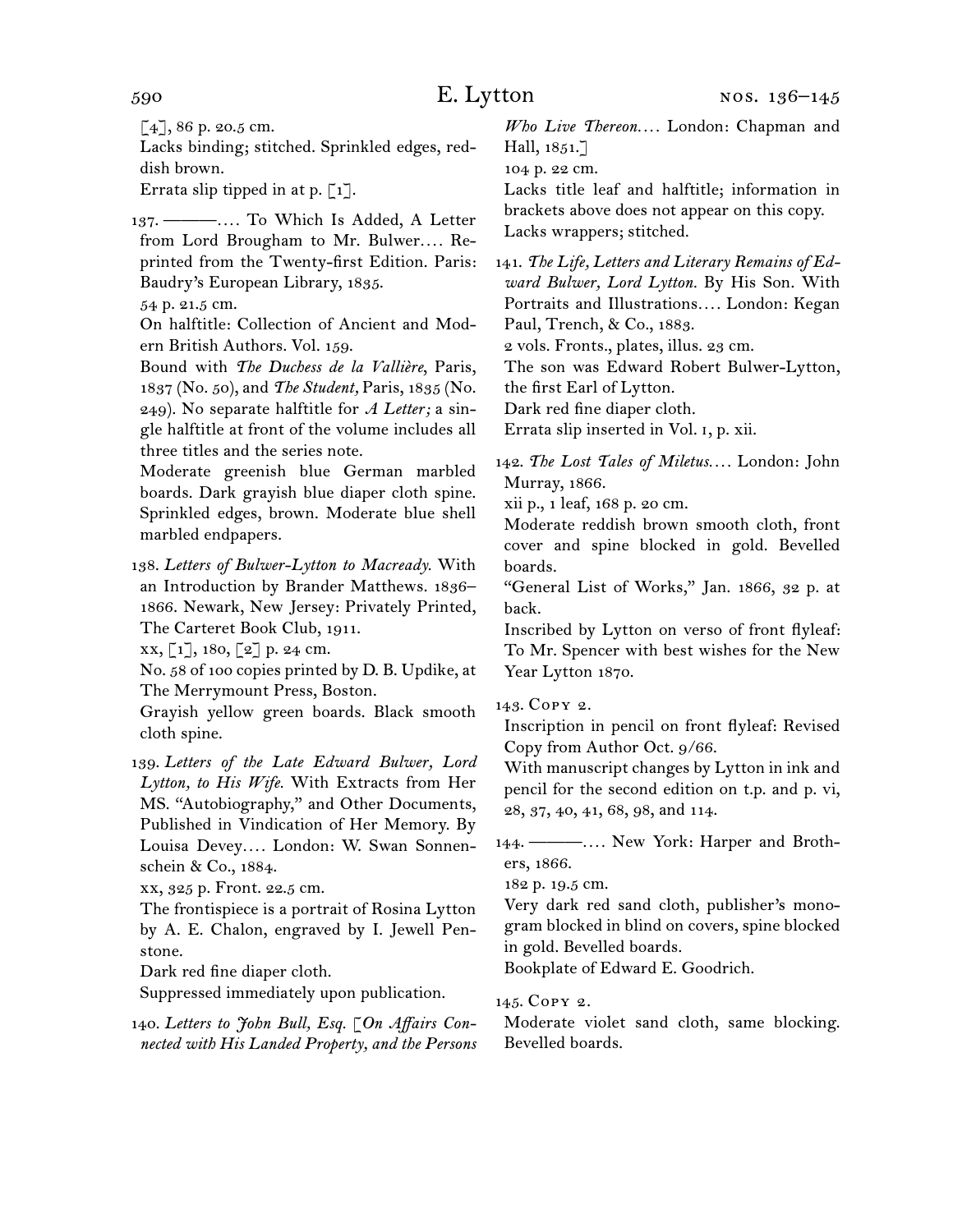nos. 146–155

Grayish reddish brown morocco cloth, same blocking. Bevelled boards.

147. Copy 4.

Dark green smooth cloth, same blocking. Bevelled boards.

Signature of R. L. Ashhurst, 1830 Spruce St, on flyleaf.

148. *Lucretia; or, The Children of Night.* By the Author of "Rienzi," etc. etc*. . . .* London: Saunders and Otley, 1846.

3 vols. 20.5 cm.

Grayish yellowish brown boards. Dark grayish red fine diaper cloth spine. Paper label on spine. Endpapers not original.

"New Works and New Editions Printed for Messrs. Longman, Brown, Green, and Longmans, London," Oct. 1846, 32 p. at back of Vol. i. "New Works Published by Messrs. Saunders and Otley," [6] p. at back of Vol. III.

Bookplate of Llanover and book label of Llanover Library.

149. ———*. . . .* Paris: Baudry's European Library, 1847.

viii, 365 p. 22.5 cm.

On halftitle: Collection of Ancient and Modern British Authors. Vol. 424.

Dark grayish purple German marbled boards. Dark reddish purple leather spine. Sprinkled edges, brown. Dark brown shell marbled endpapers.

150. *Miscellaneous Prose Works. . . .* New York: Harper & Brothers, 1868.

2 vols. 20 cm.

Dark yellowish brown morocco cloth, publisher's monogram blocked in blind on covers, spine blocked in gold.

With the signature of Robt D Radcliffe, of Albany, N.Y., dated Oct 1868, on both t.ps.

151. *The Modern Wooer.* (Written to be sung in private theatricals.)*. . . .*

In *The Keepsake 1855.* Edited by Miss [Mar-

guerite] Power. London: David Bogue; New York: Bangs, Brothers, and Co.; Paris: H. Mandeville.

Pages [116]–117. 24.5 cm.

Deep red diagonal straight-grain morocco cloth, front cover and spine blocked in gold, back cover blocked in blind (design by John Leighton). A.e.g. Spine repaired.

With an inscription on free front endpaper dated January 1st 1855.

152. *Money: A Comedy in Five Acts*; as Performed at the Theatre Royal Haymarket. By the Author of "The Lady of Lyons"*. . . .* London: Saunders and Otley, 1840.

[3], 158 p. 20.5 cm.

Lacks halftitle.

Light brown Spanish marbled boards. Dark brown leather spine and corners. Sprinkled edges, reddish orange.

Inscription on t.p.: To the Editor of The Brittania.

153. Copy 2.

[5], 158 p. 22 cm.

Halftitle present.

Yellowish brown curl marbled boards. Spine of horizontal rib cloth embossed with a grayish olive green overall floral pattern. Handwritten paper label on spine. Plain edges.

Henry Betty's interleaved prompt copy, with manuscript changes and directions.

154. ———, as Performed at the Theatre Royal, Haymarket. By the Author of "The Lady of Lyons"*. . . .* (New Edition.)*. . . .* London: Chapman and Hall, 1851.

3 prel. leaves, 95 p. 22 cm.

Moderate brown calf, with an overall diamond pattern blocked in blind on covers and spine. Sprinkled edges, reddish orange. Multicolored nonpareil marbled endpapers.

Inscribed on first front flyleaf: Arthur Alfred Bolleri.

155. … *Money: A Comedy, in Five Acts. . . .* As Played at the Park Theatre. With the Stage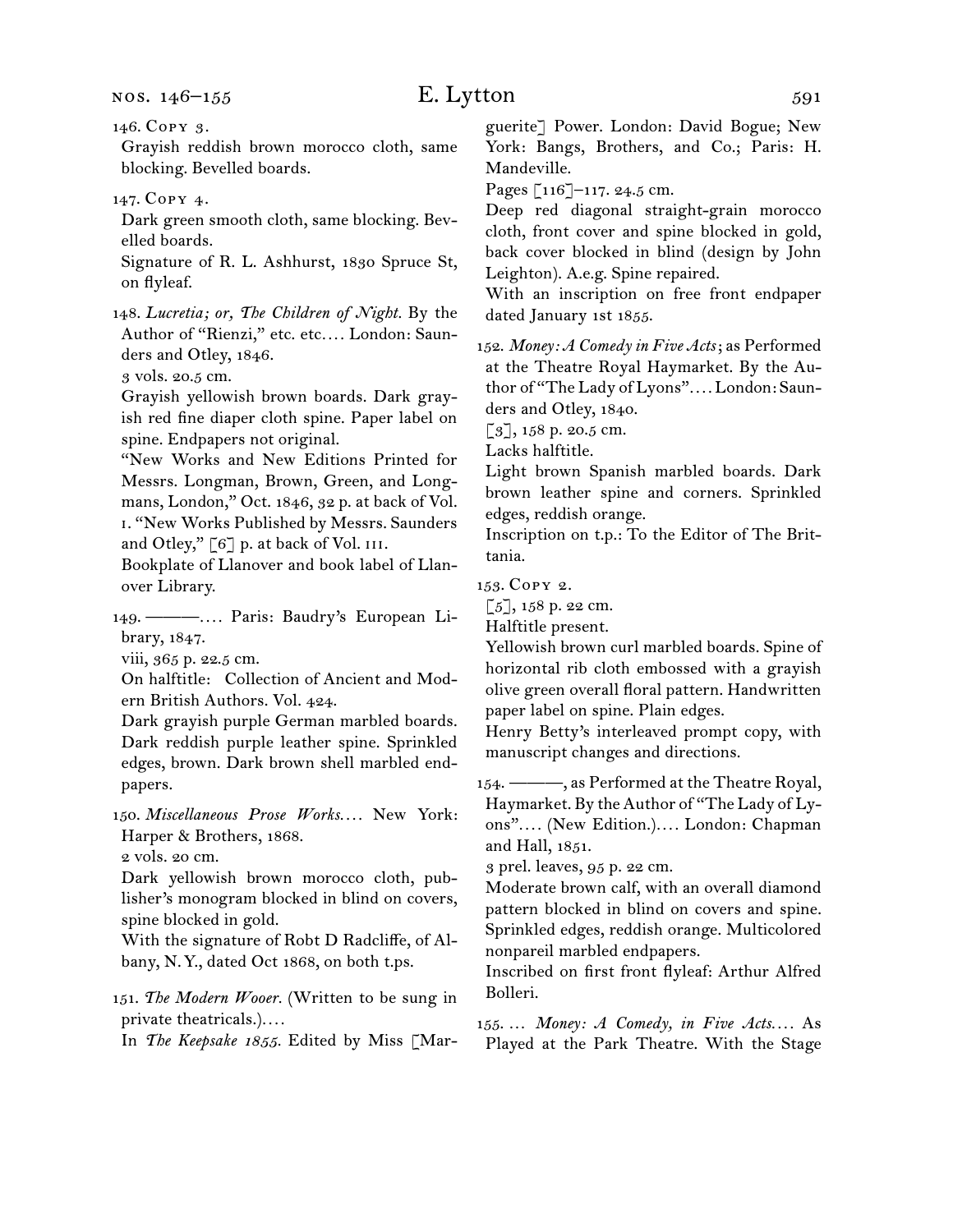Business, Cast of Characters, Costumes, Relative Positions, &c. New York: Samuel French  $[1864]$ .

iv, [7]–72 p. 19 cm.

At head of title: No. VIII. French's Standard Drama.

Strong yellow wrappers. Adverts. on inside front and inside and outside back wrappers.

Publisher same on t.p. and outside front wrapper.

156. Copy 2.

A later issue, with minor differences on t.p. Wrappers similar to Copy 1, but with adverts. in the margins on outside front wrapper, and differences in the adverts. on inside front and inside and outside back wrappers. Prices given in adverts. are higher than those in Copy 1. Publisher same on t.p., but differs on outside front wrapper: New York: Samuel French & Son; London: Samuel French.

157. ... ———. As Played at the Park Theatre. With the Stage Business, Cast of Characters, Costumes, Relative Positions, &c. New York: William Taylor & Company [n.d.].

72 p. 19.5 cm.

At head of title: No. VIII. Modern Standard Drama. Edited by Epes Sargent.

Light reddish brown wrappers. Adverts. on inside front and inside and outside back wrappers.

158. *"My Novel."* By Pisistratus Caxton; or, Varieties in English Life*. . . .* Edinburgh and London: William Blackwood and Sons, 1853. 4 vols. 20.5 cm.

Dark brown vertical fine rib cloth, covers and spine blocked in blind.

Adverts., 8 p. at back of Vol. iv.

# *"My Novel." Dutch*

159. *Mijn Roman, of, Verscheidenheden uit het Leven in Engeland.* Door Pisistratus Caxton (E. L. Bulwer.)*. . . .* Naar het Engelsch*. . . .* Haarlem: A. C. Kruseman, 1851–53.

4 vols. in 5. Colored front. in Vol. iv, Part 2. 23.5 cm.

Vol. i–Vol. iv, Part 1, each has colored engraved t.p. The artist of the t.p. vignettes is not identified. Vol. iv, Part 2, has plain printed t.p. and colored lithographed frontispiece by C. W. Mieling (a reproduction of A. E. Chalon's portrait of the author).

Yellowish brown flexible Spanish marbled boards. Dark purplish blue horizontal rib cloth spine. Binding cut flush with edges.

160. *The New Timon. A Romance of London.* London: Henry Colburn, 1846.

4 parts ([2], 200 p.). 22 cm.

Part II ends with p. 108; Part III begins with p. [103]. The error is in the pagination only; the text is not repeated. The section titles of Parts  $ii$ – $iv$  are not included in the pagination.

Published anonymously.

Pale orange yellow wrappers.

"New Publications," May 1845, 8 p., and "Standard Works," 6 p., at back of Part i. "Opinions of the Press," [1] p. at front of Part III. "New Publications,"  $[2]$  p. at back of Part Iv.

161. Copy 2.

 $\lceil 2 \rceil$ , 45 p., 1 leaf,  $\lceil 47 \rceil$ –108 p., 1 leaf,  $\lceil 103 \rceil$ – 149 p., 1 leaf, [151]–200 p. 22 cm.

Yellow calf, gilt, with the Derby crest on front cover. Red, brown, and blue antique spot marbled endpapers and edges.

Inscribed on t.p., in a hand resembling the author's: Lady Blessington In remembrance of Italy and in homage to Corinna<sup>[a]</sup>. The last letter of the inscription has been trimmed off.

162. *Night and Morning.* By the Author of "Rienzi"*. . . .* London: Saunders and Otley, 1841.

3 vols. 21 cm.

Dark olive green vertical rib cloth. Paper label on spine.

"New Works," 4 p. at back of Vol. III.

Errata slip inserted at p.  $\lceil 1 \rceil$  in Vol. 1.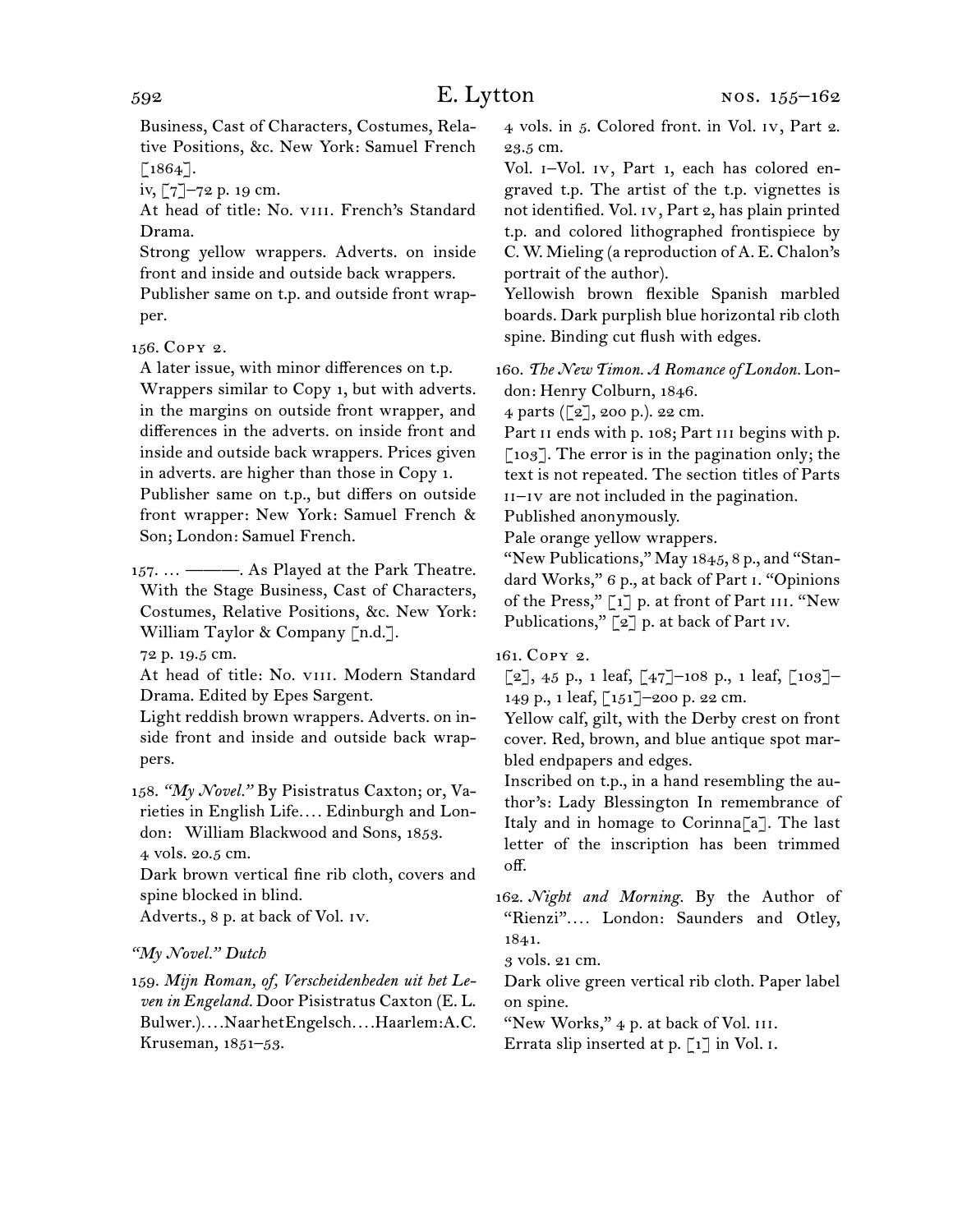163. *Night and Morning. A Novel.* By the Author of "Pelham"*. . . .* New-York: Harper & Brothers, 1841.

2 vols. 19.5 cm.

Dark blue smooth cloth. Paper label on spine. Adverts., p. [1–6] at front of Vol. i. Adverts., Feb. 1841, [1] p., and "Valuable Standard Works," [1], 5 p., dated March 1840 on second page, at back of Vol. ii.

Inscribed on front flyleaf of each vol.: Robert C. Goodhue February 19th. 1841.

164. *Night and Morning. . . .* With a Frontispiece by Hablot K. Browne. London: Chapman and Hall, 1851.

xvi, 367, [1] p. Front. 19.5 cm.

"Note to the Present Edition, 1851," p. xv– xvi.

Dark grayish purple vertical rib cloth, covers blocked in blind, spine blocked in gold. Adverts. on endpapers.

Inscribed by Lytton on halftitle: for Mrs. Barnes  $\lceil ? \rceil$ —with the sincere regards of the author.

### *Night and Morning. Italian*

165. *Notte e Mattino. . . .* Versione con note di Gaetano Barbieri*. . . .* Napoli: Gaetano Nobile, 1842.

2 vols. 15.5 cm.

Yellowish brown German marbled boards. Very dark yellowish green leather spine, blocked in gold.

166. *Not So Bad As We Seem; or, Many Sides to a Character. A Comedy in Five Acts. . . .* As First Performed at Devonshire House, in the Presence of Her Majesty and His Royal Highness The Prince Albert. London: Published for the Guild of Literature and Art, by Chapman and Hall, 1851.

iv, 139, [1] p. 22 cm.

Light grayish yellowish brown decorated wrappers.

"Guild of Literature and Art," 7 p., and "Na-

tional Provident Institution," p. [8]–16, at back.

Tipped in on p. iv is a leaf, printed on one side, 18.5 cm., dated May 16th, concerning the stage presentation of the play; unsigned but probably by Charles Dickens.

167. ———*. . . .* As First Performed at Devonshire House, in the Presence of Her Majesty and His Royal Highness The Prince Albert. New York: Harper & Brothers, 1851.

166 p. 17.5 cm.

Black vertical cord cloth, covers blocked in blind, spine blocked in gold.

"Valuable Works," 4 p., and "Abbott's Histories," 4 p., at back.

168. *The Novels and Romances of Sir Edward Bulwer Lytton, Bart., M.P.* A New Edition, in Ten Volumes, With Illustrations by H. K. Browne, John Gilbert, &c. &c*. . . .* London, New York: Routledge, Warne, and Routledge, 1863.

10 vols. Fronts. 19 cm.

Halftitle and frontispiece for each novel. Halftitle for *Leila* (second section of Vol. vi) has been cut out. "My Novel," Vol. ii (second section of Vol. x) has separate t.p., dated 1859.

The other illustrators include John R. Clayton, Myles Birkett Foster, and James Godwin. Very deep red wide nonpareil marbled boards, edges, and endpapers. White vellum spine (elaborately blocked in gold) and corners. Black leather label on spine: Bulwer's Novels.

Bookplate of Anthony Trollope.

In ANTHONY TROLLOPE collection  $[AT 485]$ . For another volume uniformly bound, see *What Will He Do with It?,* 1864 (No. 262), and *A Strange Story,* 1864 (No. 245).

169. *O'Neill, or The Rebel. . . .* London: Henry Colburn, 1827.

v [i.e., viii], 140 p. 20.5 cm.

Published anonymously.

Grayish yellowish brown boards. Dark grayish green diaper cloth spine. Paper label on spine.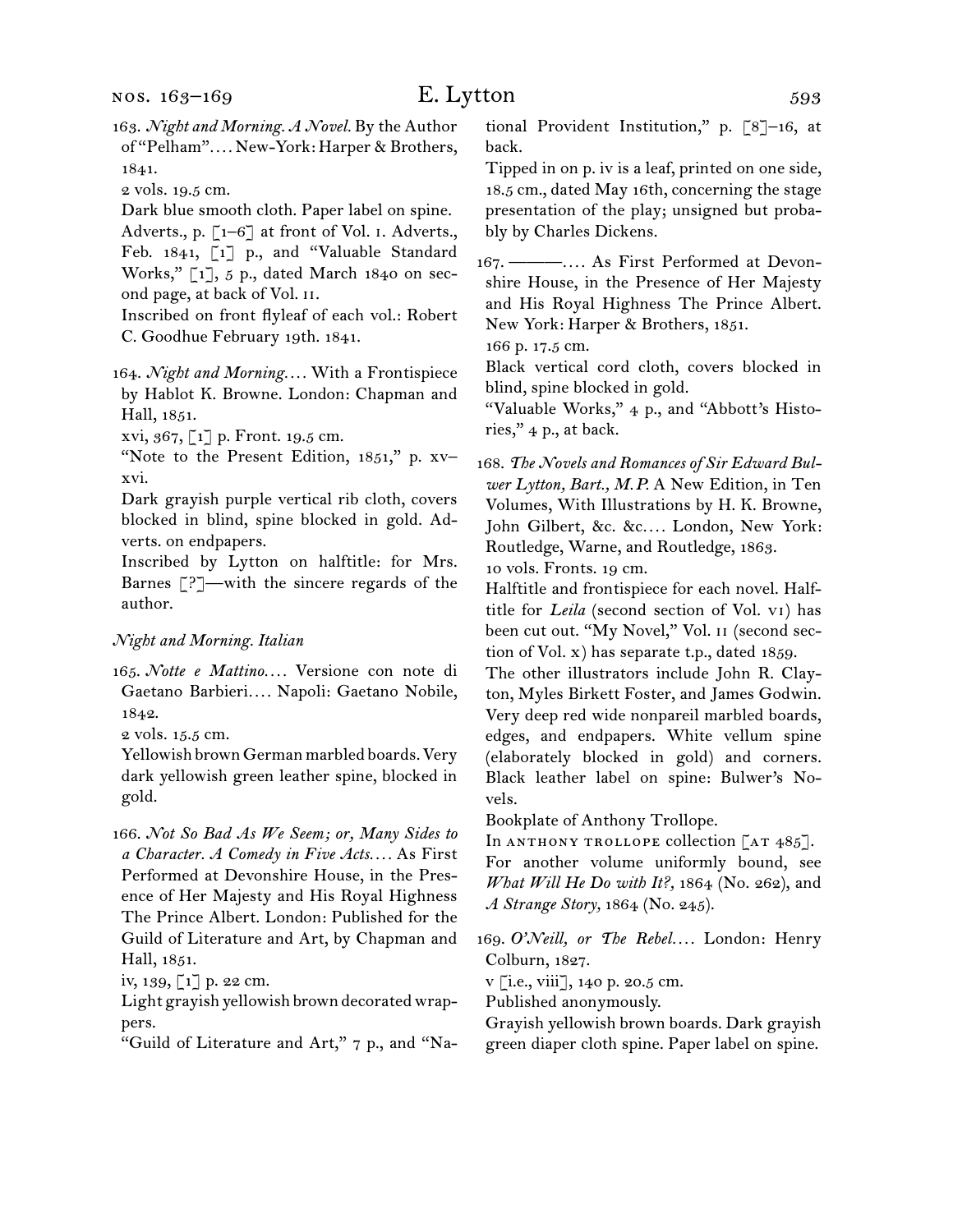170. *Outlines of the Early History of the East; With Explanatory Descriptions of Some of the More Remarkable Nations and Cities Mentioned in the Old Testament. A Lecture Delivered at the Royston Mechanics' Institute, On Thursday, 3rd June, 1852. . . .* Royston: S. and J. Warren, 1852.

 $\lceil 3 \rceil$ –63 p. 18 cm. Lacks halftitle.

Disbound; stitched and with stab holes. Apparently removed from a volume of pamphlets; numbered 4 in manuscript at upper right corner of t.p.

171. Pamphlets and Sketches.... London, New York: George Routledge and Sons, 1875.

352 p. 19.5 cm.

Blackish green diagonal fine rib cloth, with a four-rule border blocked in blind on both covers. On front cover: The Knebworth Edition.

172. *The Parisians. . . .* With Illustrations by Sydney Hall*. . . .* Edinburgh and London: William Blackwood and Sons [1873].

4 vols. Plates. 19 cm.

"Reprinted from Blackwood's Magazine."

Pale yellow wrappers. Adverts. on outside back wrapper. Endpapers, with the pastedown half only partially pasted down.

Adverts., 8 p. at back of Vol. i; 2 p. at front of Vol.  $\text{II}; 7, \lceil 1 \rceil$  p. at back of Vol.  $\text{II}; 3, \lceil 1 \rceil$  p. at back of Vol. iv.

Partially unopened.

173. Copy 2.

19.5 cm.

Vivid purplish blue pebble cloth, front cover blocked in black and gold, back cover in blind, spine blocked in black.

Adverts.,  $7, \lceil 1 \rceil$  p. at back of Vol. 1, not same as in Copy 1;  $2 p$ . at front of Vol.  $II$ , as in Copy 1; 7,  $\lceil 1 \rceil$  p. at back of Vol. 11, as in Copy 1; 3,  $\lceil 1 \rceil$ p. at front of Vol. iv, same as adverts. at back of Vol. iv in Copy 1.

174. ———*. . . .* Edinburgh and London: William Blackwood & Sons [1873?]. 4 vols. 19.5 cm.

Printed on thin paper.

"This Edition of 'The Parisians' is published by arrangement with Messrs Blackwood & Sons, who are owners of the Copyright."—"Notice," Vol. i , verso of halftitle.

Vivid purplish blue sand cloth, front cover blocked in black and gold, back cover in blind, spine blocked in black. The blocking in black and in blind differs from that on preceding edition.

175. ———*. . . .* With Illustrations by Sydney Hall*. . . .* New York: Harper & Brothers, 1874.

2 vols. in 1. Fronts., plates. 20 cm.

Dark reddish brown morocco cloth, publisher's monogram blocked in blind on both covers. On spine: Harper's Library Edition.

"Lord Lytton's Works," [2] p., and "Valuable & Interesting Works," 6 p., at back.

176. ———*. . . .* Toronto: Hunter, Rose and Company, 1874.

viii,  $\lceil 5 \rceil$ –691 p. 18.5 cm.

Dark purple sand cloth, front cover and spine blocked in black and gold, back cover blocked in blind. On front cover: Canadian Copyright Edition. Bevelled boards.

177. ———*. . . .* London, New York: George Routledge and Sons [circa 1876].

2 vols. 16.5 cm.

Light yellow glazed illustrated boards, printed in black, red, and green. Adverts. on back cover, on pastedown endpapers, and on both sides of free endpapers.

Book label of Anthony Newnham.

178. *Paul Clifford.* By the Author of "Pelham"*. . . .* London: Henry Colburn and Richard Bentley, 1830.

3 vols. 20.5 cm.

"Dedicatory Epistle" signed E.L.B.

Grayish yellowish brown boards. Paper label on spine.

Adverts., [2] p. at back of Vol. III.

Bookplate of Stowe Library.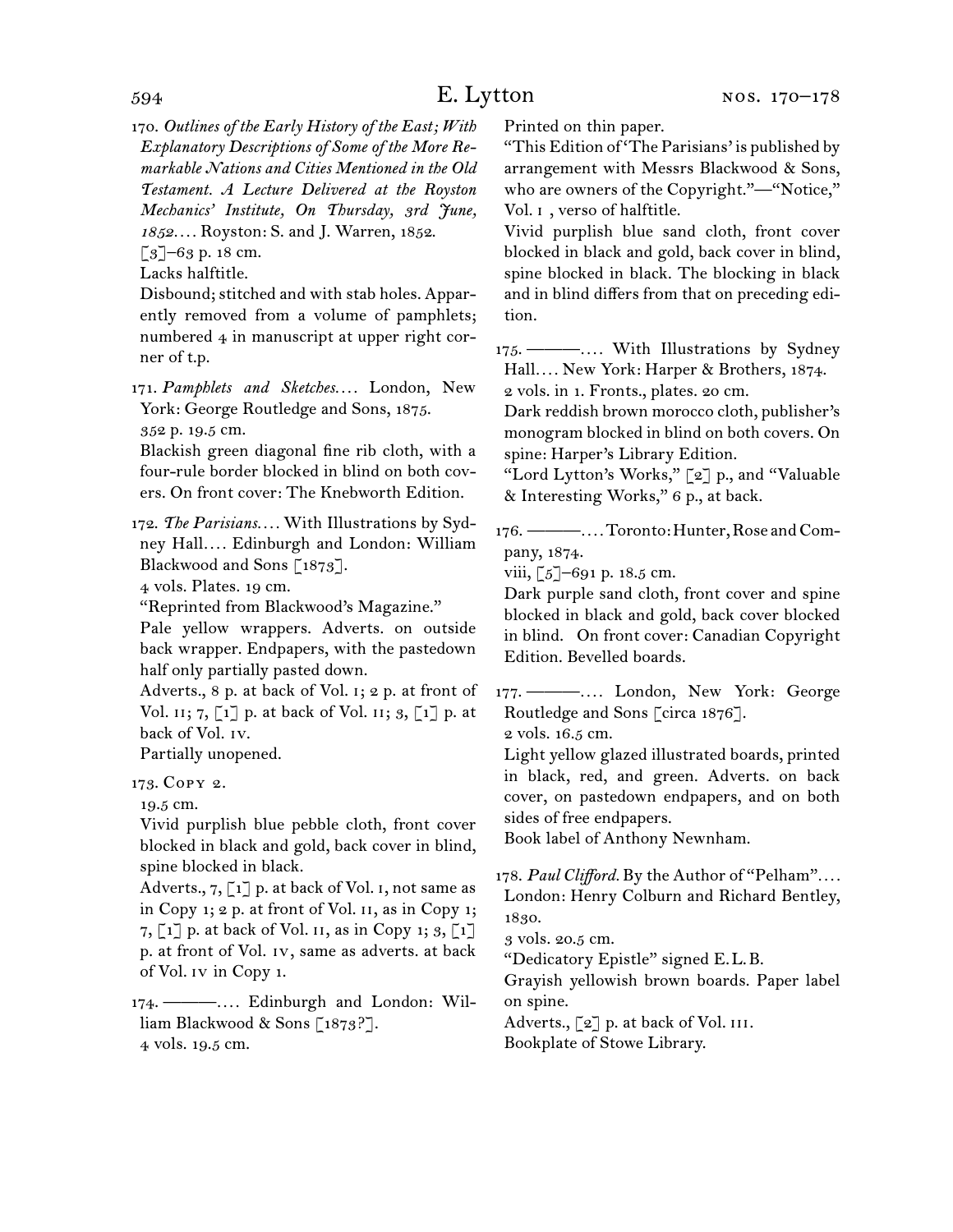179. ———. By the Author of "Pelham".... New-York: Printed by J. & J. Harper, 1830. 2 vols. 20 cm.

"Dedicatory Epistle" signed E.L.B.

Yellowish white boards. Dark red smooth cloth spine. Paper label on spine.

"Popular Works," [8] p. at front of Vol. i. Other adverts., verso of p. 215, Vol. i.

Signature of J. Ingraham on t.p. of both vols. Inscription on flyleaf following free front endpaper of both vols.: This book is to be used with care, and not lent Joseph Ingraham.

180. ———. By the Author of "Pelham"*. . . .* London: Richard Bentley; Edinburgh: Bell & Bradfute, 1850.

xvi, 469, [1] p. Front. 18 cm.

Added t.p., engraved: Paul Clifford: A Novel. By E. Lytton Bulwer, Esq*. . . .* London: Richard Bentley, (Successor to H. Colburn); Dublin: Cumming; Edinburgh: Bell & Bradfute; Paris: Galignani, 1835.

The frontispiece and the vignette on engraved t.p. are engravings by J. W. Cooke after paintings by F. Pickering.

Dark yellowish brown horizontal cord cloth, covers blocked in blind, spine blocked in gold. On spine: Bentley's Standard Novels.

Pages 113–128 (signature i) bound between p. 144 and 145.

### *Paul Clifford. Swedish*

181. *Paul Clifford. . . .* Öfversättning från Engelskan*. . . .* Stockholm: L. J. Hjerta, 1835–[36]. 7 parts (747 p., 1 leaf). 16.5 cm.

Added t.p., with series: Läse-Bibliothek af den Nyaste Utländska Litteraturen i Svensk Öfversättning. 1835 års samling. xii. [Häftet

 $61-67.$ ]

Each part except the last has 120 pages, with the text breaking off in mid-sentence at the end of a part.

Part 7 issued with:

*Nina. Berättelse.* Af Amalia Schoppe*. . . .* Stockholm: L. J. Hjerta, 1836.

77 p.

Wrappers: Parts 1–2, grayish yellowish pink; Parts 3–7, light yellowish brown.

182. *Pausanias the Spartan: An Unfinished Historical Romance.* By the Late Lord Lytton. Edited by His Son. London: George Routledge and Sons, 1876.

376 p. 20.5 cm.

The son was Edward Robert Bulwer-Lytton, the first Earl of Lytton.

Dark grayish red diagonal fine rib cloth, front cover and spine blocked in black and gold, back cover blocked in black. Bevelled boards.

Adverts., [8] p. at back.

183. ———. By the Late Lord Lytton. Edited by His Son. London, New York: George Routledge and Sons [1876?].

416 p. 19.5 cm.

"The Haunted and the Haunters: or, The House and the Brain," p. [377]-416.

Blackish green diagonal fine rib cloth, with a four-rule border blocked in blind on both covers. On front cover: The Knebworth Edition.

184. *Pausanias the Spartan. An Unfinished Historical Romance.* By the Late Lord Lytton. (Edited by His Son.) New York: Harper & Brothers, 1876.

[iii]–209 p. 20 cm.

Dark grayish red morocco cloth, publisher's monogram blocked in blind on both covers. On spine: Harper's Library Edition.

Adverts., p. [1–2] at front. "Valuable and Interesting Works," 6 p. at back.

185. … *Pausanias the Spartan: An Unfinished Historical Romance.* By the Late Lord Lytton. (Edited by His Son) Philadelphia: J. B. Lippincott & Co., 1876.

281 p. Front. 17 cm.

At head of title: The Globe Edition.

The frontispiece is by E. B. Bensell.

Dark green sand cloth, covers blocked in blind,

spine blocked in gold.

"Popular Works," 6 p. at back.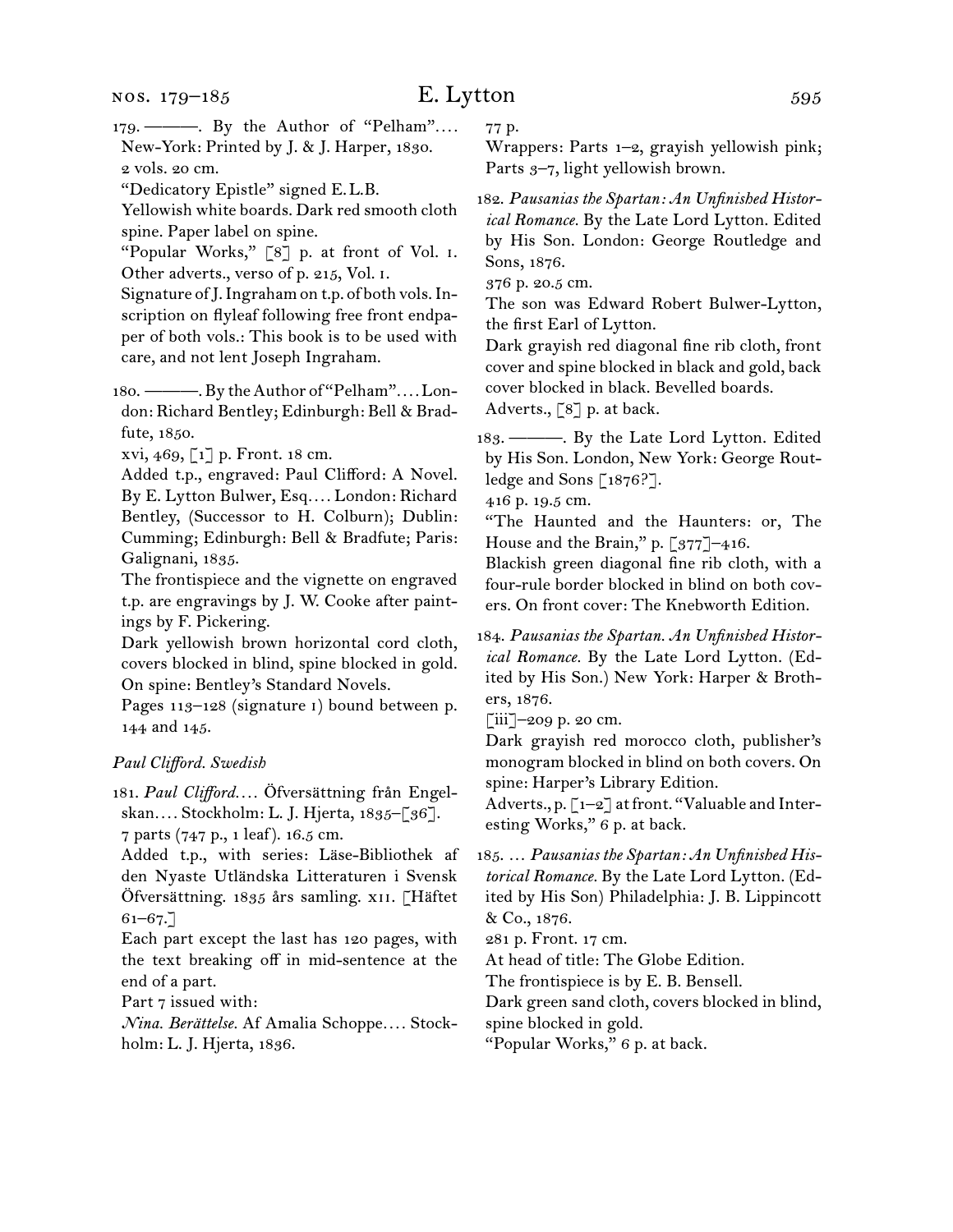186. … ———. By the Late Lord Lytton. (Edited by His Son) Philadelphia: J. B. Lippincott & Co., 1876.

281 p. Front. 19.5 cm.

At head of title: The Lord Lytton Edition.

The frontispiece as in Globe Edition.

Dark green diagonal fine rib cloth, front cover blocked in black, back cover in blind, spine blocked in gold and black.

"Popular Works," [6] p. at back, same as in Globe Edition.

187. *Pausanias, the Spartan; An Unfinished Historical Romance.* By the Late Lord Lytton. Edited by His Son. Toronto: Belford Bros., 1876. 286 p. 18.5 cm.

Moderate reddish brown diagonal fine straightgrain morocco cloth, front cover blocked in black and blind, back cover in blind, spine blocked in black and gold. Blocked in blind at foot of back cover: Hunter, Rose & Co. Binders.

188. Copy 2.

Dark green pebble cloth, blocked as Copy 1.

189. *Pelham; or, The Adventures of a Gentleman. . . .* London: Henry Colburn, 1828. 3 vols. 21 cm.

Published anonymously.

Grayish blue boards; yellowish gray spine. Paper label on spine.

Adverts., [2] p. at back of Vol. III.

190. ———*. . . .* New-York: Printed by J. & J. Harper, 1828.

2 vols. 20.5 cm.

Published anonymously.

Light yellowish green boards. Light pink smooth cloth spine. Paper label on spine. Signature of Sophia Harrison on free front endpaper (dated 1829) and on t.p. of both vols.

191. ———*. . . .* From the Second London Edition, Revised and Corrected by the Author*. . . .* New-York: Printed by J. & J. Harper, 1831. 2 vols. 20 cm.

Published anonymously.

Yellowish gray boards. Dark red smooth cloth spine. Paper label on spine.

Adverts., April 1831, [8] p. at front of Vol. I.

Signature of J. Ingraham on t.p. of both vols. Inscription on flyleaf following free front endpaper of both vols.: This Book is to be used with care, and not lent Joseph Ingraham.

192. ———*. . . .* Paris: Baudry's Foreign Library, 1832.

 $\lceil$ iii]–vii, 479 p. 22.5 cm.

Lacks halftitle.

Published anonymously.

Dark green boards embossed with a horizontal straight-grain morocco pattern. Dark gray and moderate pink shell marbled endpapers. Book label of Bibliothèque de la Motte.

# *Pelham. Swedish*

193. *Pelham; eller, En Målning ur Verldslifvet. . . .* Öfversättning*. . . .* Stockholm: L. J. Hjerta, 1834.

6 parts (720 p.). 16 cm.

Added t.p., with series: Läse-Bibliothek af den Nyaste Utländska Litteraturen. I Svensk Öfversättning. xi. [Häftet 42–47.]

Each part has 120 pages, with the text of the first 5 parts breaking off in mid-sentence at the end of a part.

Yellowish gray wrappers.

194. *The Pilgrims of the Rhine.* By the Author of "Pelham"*. . . .* London: Saunders and Otley, 1834.

xxxvi, 341 p. Front., plates, illus. 24.5 cm. Added t.p., engraved.

The illustrations are engravings after drawings by David Roberts and after paintings by Daniel Maclise and others.

Dark grayish yellow glazed boards. Yellowish white buckram spine. Paper label on spine.

Adverts.,  $\lceil 2 \rceil$  p. at back.

Advertisement leaf for large paper edition and proofs of the illustrations, tipped in after halftitle.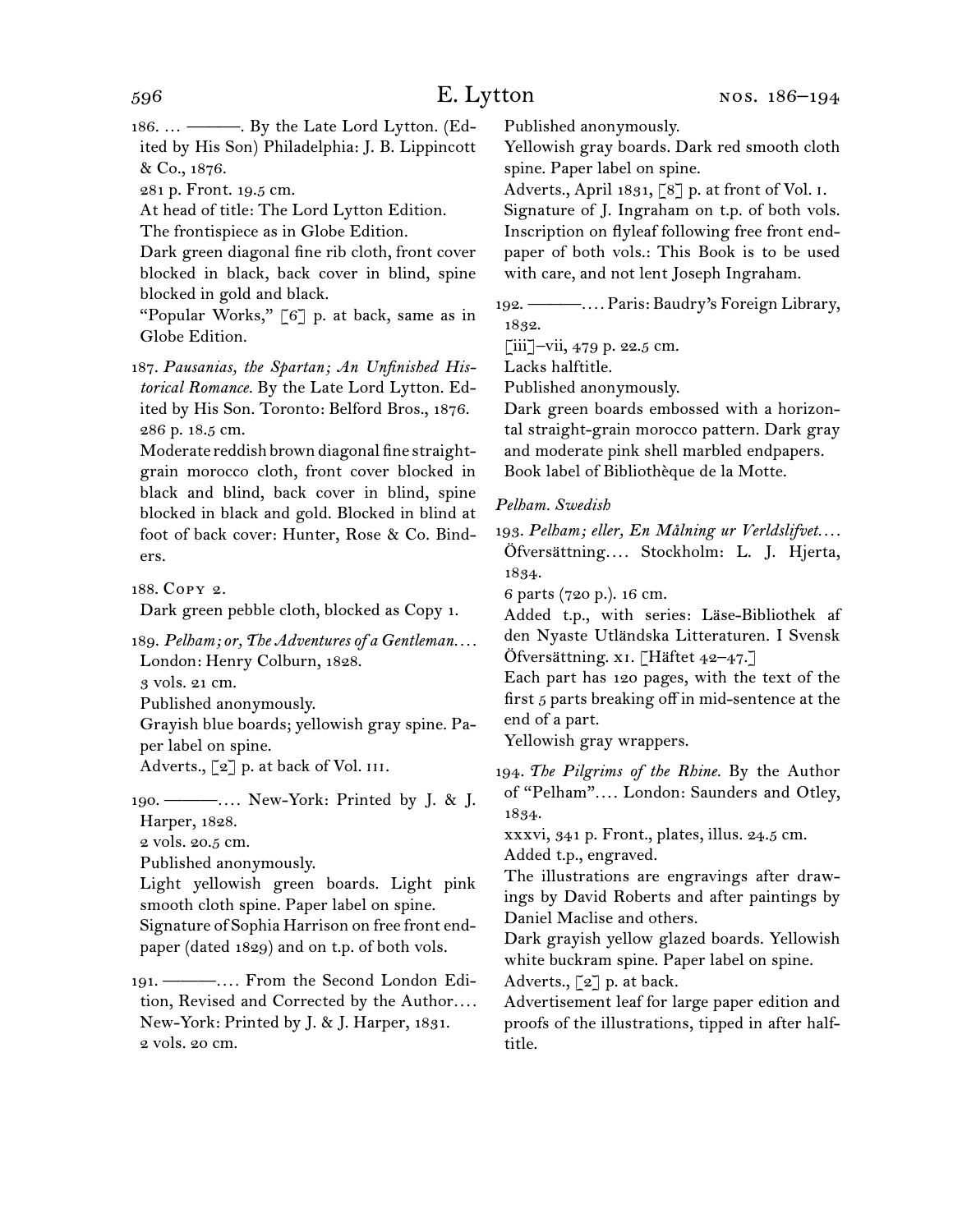# E. Lytton 597

With an inscription on halftitle dated April 30th 1834. Bookplate of Hansard Watt.

195. Copy 2.

Yellowish brown shell marbled boards. Paper label on spine. Adverts. at back as above. Advertisement leaf tipped in as above. With tissue guards.

196. Copy 3.

23.5 cm.

Lacks halftitle.

Contemporary very dark yellowish green morocco, with a border blocked in gold and a small decoration at center blocked in darker green on both covers, spine blocked in gold. A.e.g.

Adverts. at back as above. No advertisement leaf tipped in. With tissue guards.

197. Copy 4.

23.5 cm.

Lacks halftitle.

Contemporary bright red diagonal straightgrain morocco, with a narrow triple rule border blocked in blind and a decoration at each corner blocked in gold on both covers, spine blocked in gold. A.e.g.

No adverts. at back.

No advertisement leaf tipped in.

With tissue guards.

Inscription on pastedown front endpaper dated 1834.

198. Copy 5. 24 cm. Lacks halftitle. Pale blue nonpareil marbled boards. Dark yellowish green morocco spine and corners. T.e.g.

No adverts. at back.

No advertisement leaf tipped in.

With only two tissue guards.

Tipped in on free front endpaper is an ALS, E B Lytton to "My dear Duke," Knebworth Jan 4 18[49?]. Tipped in after second flyleaf is a manuscript note beginning, "Mr. E. Lytton Bulwer has much pleasure in complying with a request...," dated Saturday.

199. Copy 6.

29 cm.

Large paper copy, with plates as well as illustrations in the text on India paper and mounted. Dark grayish yellow glazed boards. Paper label on spine. Plain edges.

Adverts.,  $\lceil 2 \rceil$  p. at back as in Copies 1–3.

Advertisement leaf as in Copies 1 and 2 tipped in after halftitle.

With tissue guards.

200. ———. By the Author of "Pelham"*. . . .* New-York: Harper & Brothers, 1834.

 $\left[\begin{matrix} iii \end{matrix}\right]$  – x,  $\left[\begin{matrix} 11 \end{matrix}\right]$  – 239 p. 19.5 cm.

Moderate yellowish pink pebble cloth. Remnants of paper label on spine.

Adverts., p. [ii] at front. "Valuable Works," 9 p., and other adverts., [3] p., at back.

201. ———*. . . .* Paris: Baudry's European Library, 1834.

xxvii, 251 p. 21.5 cm.

On halftitle: Collection of Ancient and Modern British Novels and Romances. Vol. 53.

Bound with *Falkland,* Paris, 1833 (No. 72), and *Arasmanes,* Paris, 1834 (No. 12). The halftitle includes all three titles.

Brown and yellow Spanish marbled boards, edges, and endpapers. Black leather spine and corners.

Bookplate of Willm. Steen.

202. ———. By the Author of "Pelham"*. . . .* New-York: Harper & Brothers, 1836.

 $\lceil$ iii]–239 p. 19.5 cm.

Light grayish yellowish brown boards. Black coarse sand cloth spine. Paper label on spine. "Valuable Works," [3]–6 p., and "Tales and Novels," [4] p., at back.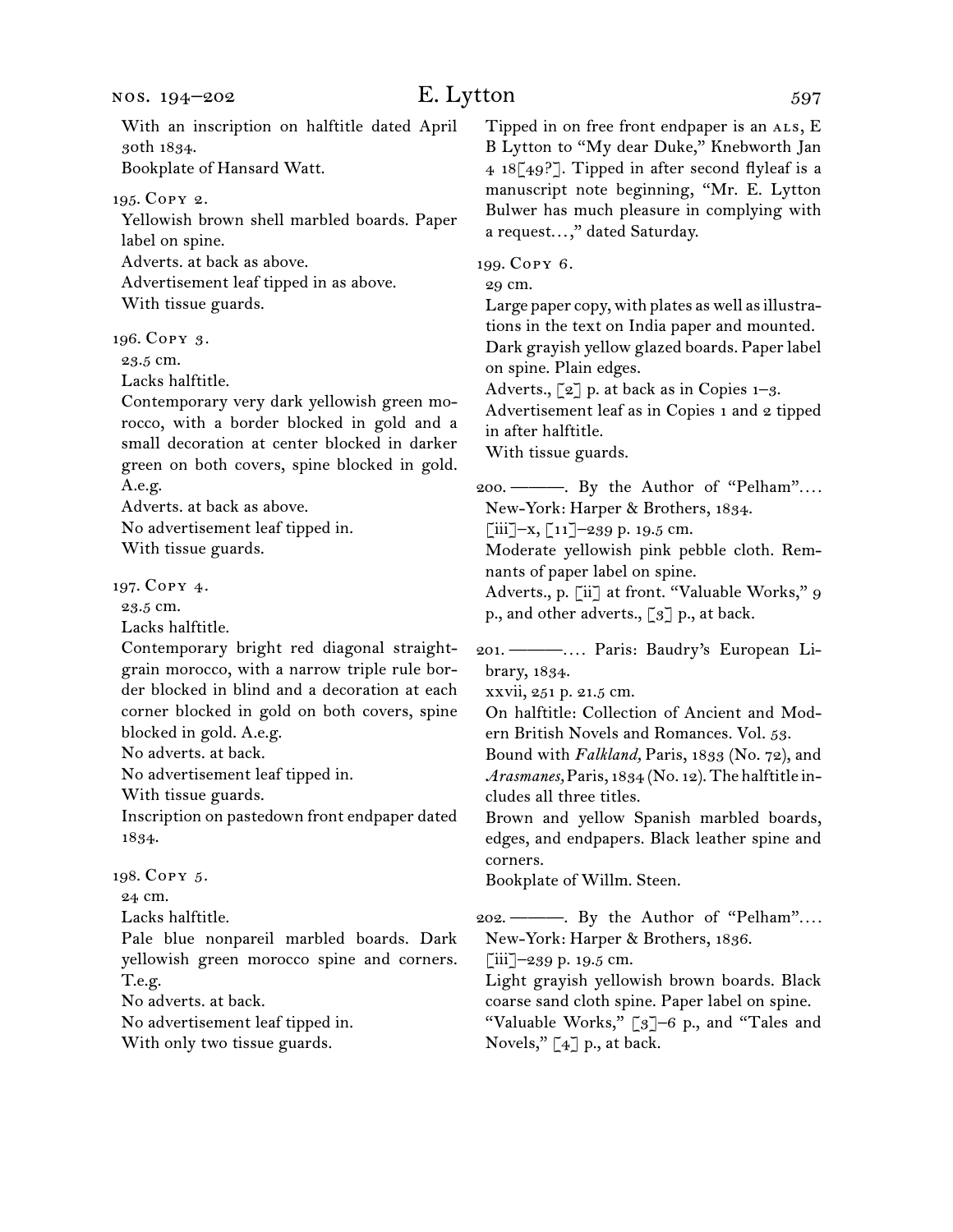203. … ———*. . . .* New-York: Harper & Brothers, 1843.

79 p. 24 cm.

At head of title: Harpers' Edition, without abridgment.

Light brown decorated wrappers. Adverts. on inside front and inside and outside back wrappers. On outside front wrapper: No. 16. Library of Popular Novels.

204. ———*. . . .* With a Frontispiece, by Birket Foster*. . . .* London: Chapman and Hall, 1850.

xii, 163, [1] p. Front. 19.5 cm.

"Preface to Pilgrims of the Rhine," p. [vii]– viii.

Dark grayish purple vertical rib cloth, covers blocked in blind, spine blocked in gold.

Signature of R. Eden Cole on free front endpaper.

205. *Poems. . . .* A New Edition, Revised. London: John Murray, 1865.

xii, 382 p. 19.5 cm.

Very dark yellowish green sand cloth, front cover and spine blocked in gold, back cover blocked in blind. Bevelled boards.

Adverts.,  $\lceil 2 \rceil$  p. at back.

Embossed on t.p.: Presented by Mr. Murray. Inscribed by Lytton on halftitle: To his brother Author Wm. C. Kent with the affectionate re-

gards of E B Lytton. Photograph of Lytton mounted on verso of front flyleaf.

206. *The Poetical and Dramatic Works of Sir Edward Bulwer Lytton, Bart. . . .* London: Chapman and Hall, 1852–54.

5 vols. Front. in Vol. i. 19.5 cm.

Added t.p., engraved, in each vol. The vignettes are unsigned.

The frontispiece is an engraving by R. Young after a portrait of Lytton by D. Maclise.

Diagonal wave cloth, covers and spine blocked in blind. Vol. I, moderate blue; Vols. II-III, stronger, slightly more purplish blue; Vol. iv, deep purplish blue; Vol. v, vivid purplish blue.

Adverts. on endpapers of Vol. ii. On spine: Bulwer Lytton's Poems & Dramas. Adverts.,  $\lceil 1 \rceil$  p. at back of Vol. v.

207. *Quarterly Essays. . . .* London, New York: George Routledge and Sons, 1875.

389 p. Front. 19.5 cm.

The frontispiece is a portrait of the author by R. J. Lane, engraved by H. Robinson.

Dark grayish green diagonal fine rib cloth, with a four-rule border blocked in blind on both covers. On front cover: The Knebworth Edition.

"Works Published," [10] p. at back.

208. Copy 2.

19 cm.

Without the frontispiece, without the edition statement on cover, and not in the Knebworth Edition binding, but textually as Copy 1, including a "Prefatory Note to the Knebworth Edition" on p.  $\lceil 5 \rceil$ .

Dark yellowish brown fine diaper cloth, with a single rule border blocked in blind on both covers, spine elaborately blocked in gold. Patterned endpapers, white on brownish orange. Adverts. as above.

209. *The Rebel, and Other Tales, &c. In Prose and Verse.* Including the Hitherto Uncollected Writings of the Author of "Pelham," "The Last Days of Pompeii," &c. New-York: Harper & Brothers, 1835.

236 p. 19 cm.

Grayish yellowish brown diagonal moiré cloth. Paper label on spine.

"Valuable works,"  $\lceil 3 \rceil$ –18 p. at back.

Leaf between free front endpaper and flyleaf torn out.

210. *Richelieu; or, The Conspiracy: A Play, in Five Acts.* To Which Are Added, Historical Odes on The Last Days of Elizabeth; Cromwell's Dream; The Death of Nelson. By the Author of the "Lady of Lyons"*. . . .* London: Saunders and Otley, 1839.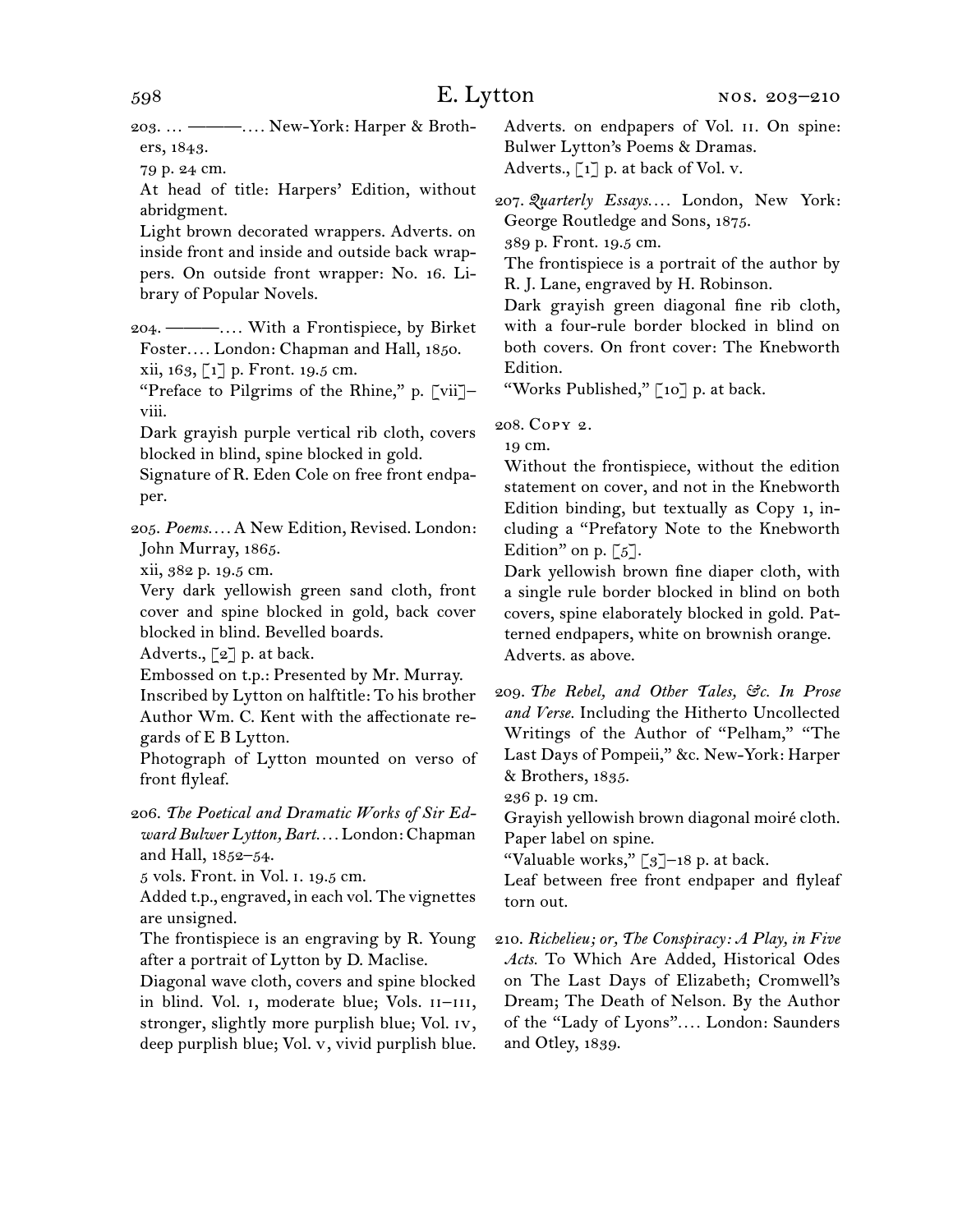"By Sir E. Lytton Bulwer, Bart." on printed label on outside front wrapper.

Pale yellowish pink wrappers. Spine renewed.

211. *Richelieu; or, The Conspiracy. A Play, in Five Acts.* To Which Are Added, Historical Odes on The Last Days of Elizabeth; Cromwell's Dream; The Death of Nelson. By the Author of "The Lady of Lyons"*. . . .* New-York: Harper & Brothers, 1839.

 $\lceil$ iii]–153 p. 19 cm.

Light grayish yellowish brown boards.

Dark grayish blue morocco cloth spine. Paper label on spine.

"Valuable Works," 6 p. at back.

212. … *Richelieu, or, The Conspiracy! A Play, In Five Acts. . . .* First American from the Fifth London Edition*. . . .* New-York: Turner & Fisher; Philadelphia: Turner & Fisher [1839?]. 96 p. 15 cm.

At head of title: Turner's Dramatic Library.

Prompt copy, interleaved, with stage directions, excisions, etc. Pages 95–96 defective, with some loss of text.

Brown German marbled boards. Dark green leather spine, blocked in gold, and corners. Blue and brown Spanish marbled endpapers.

Penciled signature of Edwin Forrest, dated 1869, on front flyleaf.

213. … *Richelieu; or, The Conspiracy. A Play. In Five Acts. . . .* From the Author's Latest Edition. With the Stage Directions, Costumes, etc. New York: William Taylor; Baltimore and Washington, DC: Taylor, Wilde, & Co., 1846.

96 p. 17 cm.

Disbound; stab holes.

Upper part of t.p., with most of series statement ("The Modern Standard Drama. Edited by Epes Sargent") torn off.

With markings for the roles of Julie and Louis, and "Mrs. Clark" written across several random pages.

214. ———*. . . .* From the Author's Latest Edition. With the Stage Directions, Costumes, etc. New-York: Wm. Taylor & Co.; Baltimore, Md.: Wm. & Henry Taylor [n.d.].

 $\lceil 3 \rceil$ –96 p. 18 cm.

At head of title: No. iv. The Modern Standard Drama. Edited by Epes Sargent*. . . .*

Pages 13–14 precede 11–12, and p. 17–[18] precede 15–16.

Greenish blue marbled boards. Brownish red calf spine. Title portion of original light brown wrappers pasted on front cover (numbered 209 in ink).

Adverts., [2] p. at back.

On verso of free front endpaper, in pencil, cast of a performance given by Wheatley Dramatic Association.

Bookstamp of Lewis Shaeffer on free front endpaper and elsewhere.

Said to be from the library of the American dramatist James Lawson (1799–1880).

215. … *Richelieu: or, The Conspiracy. A Play, in Five Acts. . . .* From the Author's Latest Edition. With the Stage Business, Cast of Characters, Costumes, Relative Positions etc. New-York: William Taylor & Co. [n.d.].

96 p. 18.5 cm.

At head of title: No. iv. The Modern Standard Drama. Edited by Epes Sargent*. . . .*

Sections of light brown wrappers pieced together and pasted over flexible boards.

Inscription on outside front wrapper: J. Douglass Dayton aug 1856.

With markings for the role of Orleans. Pasted on inside front cover and on t.p. are manuscript inserts headed "Scene Plot" and "Property Plot. "

216. … ———*. . . .* From the Author's Latest Edition. With the Stage Business, Cast of Characters, Costumes, Relative Positions. New York: Samuel French [between 1861 and 1876].

 $\lceil 3 \rceil$ –96 p. 19 cm.

At head of title: No. iv. French's Standard Drama.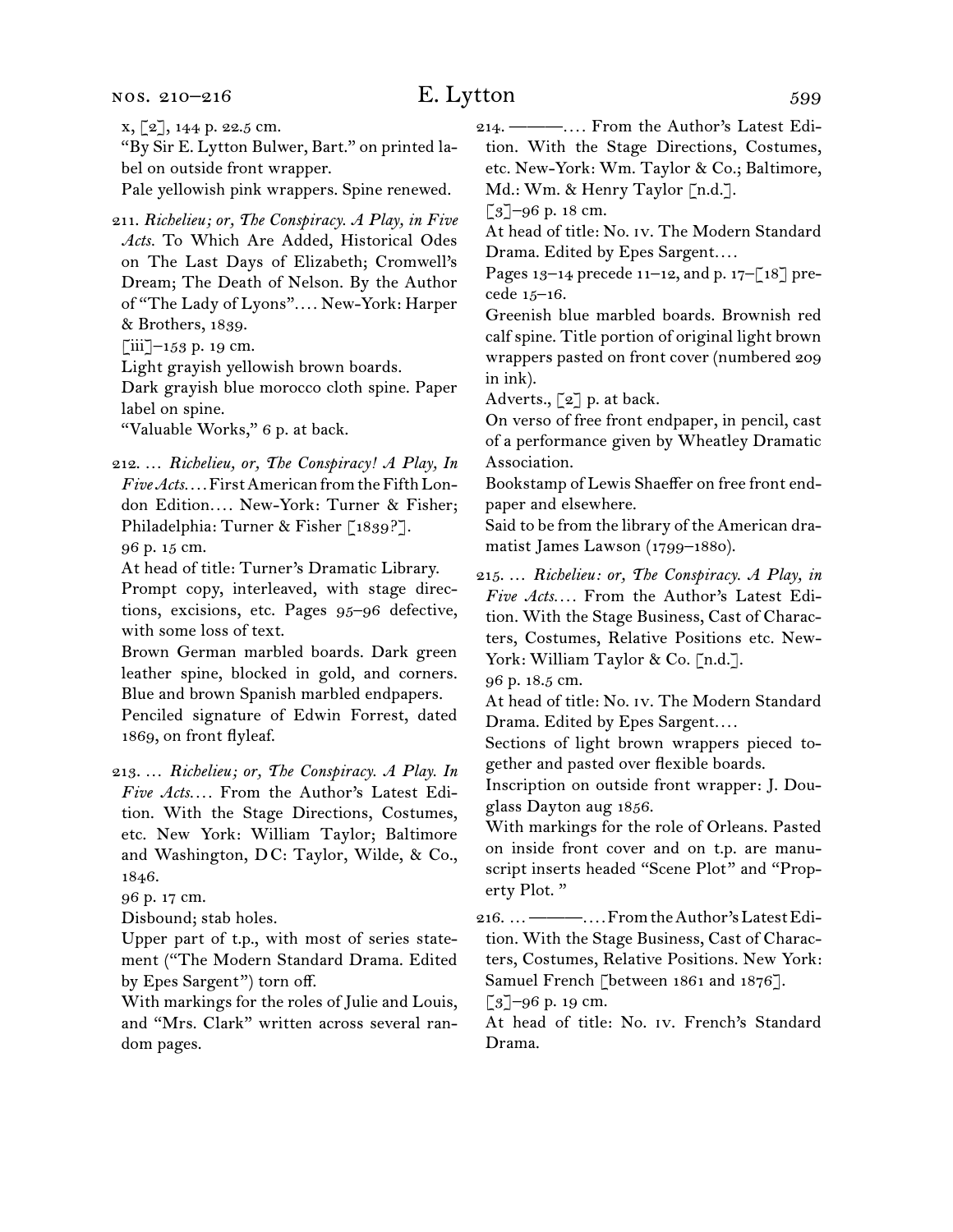Brilliant orange yellow wrappers. Adverts. on inside front and inside and outside back wrappers.

217. *Richelieu. . . .* [New York]: Henry L. Hinton & Co. [1876?].

 $\lceil 3 \rceil$ –33 p. Illus. 23 cm.

Engraved t.p.

"Booth's Acting Plays. No. 10. Adapted for Representation at Booth's Theatre."

The four illustrations, and perhaps the design on the t.p., are by C. Witham.

No wrappers; stitched.

Adverts., verso of p. 33.

218. … *Bulwer's Drama Of Richelieu As Presented by Edwin Booth. . . .* New-York: Printed, for William Winter, by Francis Hart & Company, 1878.

1 prel. leaf,  $5, \lfloor 3 \rfloor$  p.,  $\lfloor 9 \rfloor$ -92 numbered leaves,  $\lceil 93 \rceil$ –104 p. 17 cm.

At head of title: The Prompt-Book. Edited by William Winter.

Yellowish gray decorated wrappers.

219. *Richelieu; or, The Conspiracy. Drama in Five Acts. . . .* Adapted For performance by Male Characters and supplied with minute directions for stage management by C. J. Birbeck*. . . .* New York: Joseph F. Wagner [1904].

77 p. 18.5 cm.

Light green decorated wrappers. Adverts. on inside front and inside and outside back wrappers.

# *Richelieu. Swedish*

220. *Richelieu, Dram i Fem Akter. . . .* Öfversatt och Bearbetad för Svenska Scenen, efter Tionde Engelska Upplagan. Stockholm: Nordströmska Boktryckeriet, 1840.

1 prel. leaf, 137 p. 19 cm.

Light yellowish brown plain wrappers.

221. *Rienzi, the Last of the Tribunes.* By the Author of "Eugene Aram"*. . . .* London: Saunders and Otley, 1835. 3 vols. 21 cm.

Dark grayish red moiré diagonal rib cloth. Paper label on spine.

"New Works,"  $\lceil 4 \rceil$  p. at back of Vol. III.

222. Rienzi, the Last of the Roman Tribunes.... Copyright Edition. Leipzig: Bernhard Tauchnitz, 1842.

x, 492 p. 16 cm.

On halftitle: Collection of British Authors. Vol. 25.

Olive black German marbled boards. Deep yellowish brown leather spine. Sprinkled edges, brown. Bluish green shell marbled endpapers.

# *Rienzi. French*

223. *Rienzi, le Dernier des Tribuns*, Traduit de l'Anglais … Par Melle A. Sobry*. . . .* Bruxelles: J. P. Meline, 1836.

2 vols. 15 cm.

Blackish red boards textured and varnished to simulate morocco cloth. Dark reddish brown leather spine. Sprinkled edges, dark bluish green.

# *Rienzi. Italian*

224. *Rienzi, l'Ultimo dei Tribuni. . . .* Prima Versione dall' Inglese. Milano: Presso Ant. Fort. Stella e Figli, 1836.

2 vols. 17 cm.

Translated by S. M. Maggioni.

"Ai Leggitori Italiani," signed Gaetano Barbieri, Vol. i, p. [i–iii].

Light brown mottled boards and leather spine. Green and black leather label on spine.

225. *Rienzi, l'Ultimo de'Tribuni. . . .* Seconda Edizione interamente Riveduta e Corretta sul Testo Inglese per cura di Francesco Cusani. Milano: Tipografia Manini, 1847.

490 p. 22 cm.

Light blue shell marbled boards. Deep brown leather spine. Black leather label on spine.

226. *The Rightful Heir. A Drama in Five Acts.*  By the Author of "Richelieu"*. . . .* As First Performed at the Lyceum Theatre, October 3rd, 1868. London: John Murrary, 1868.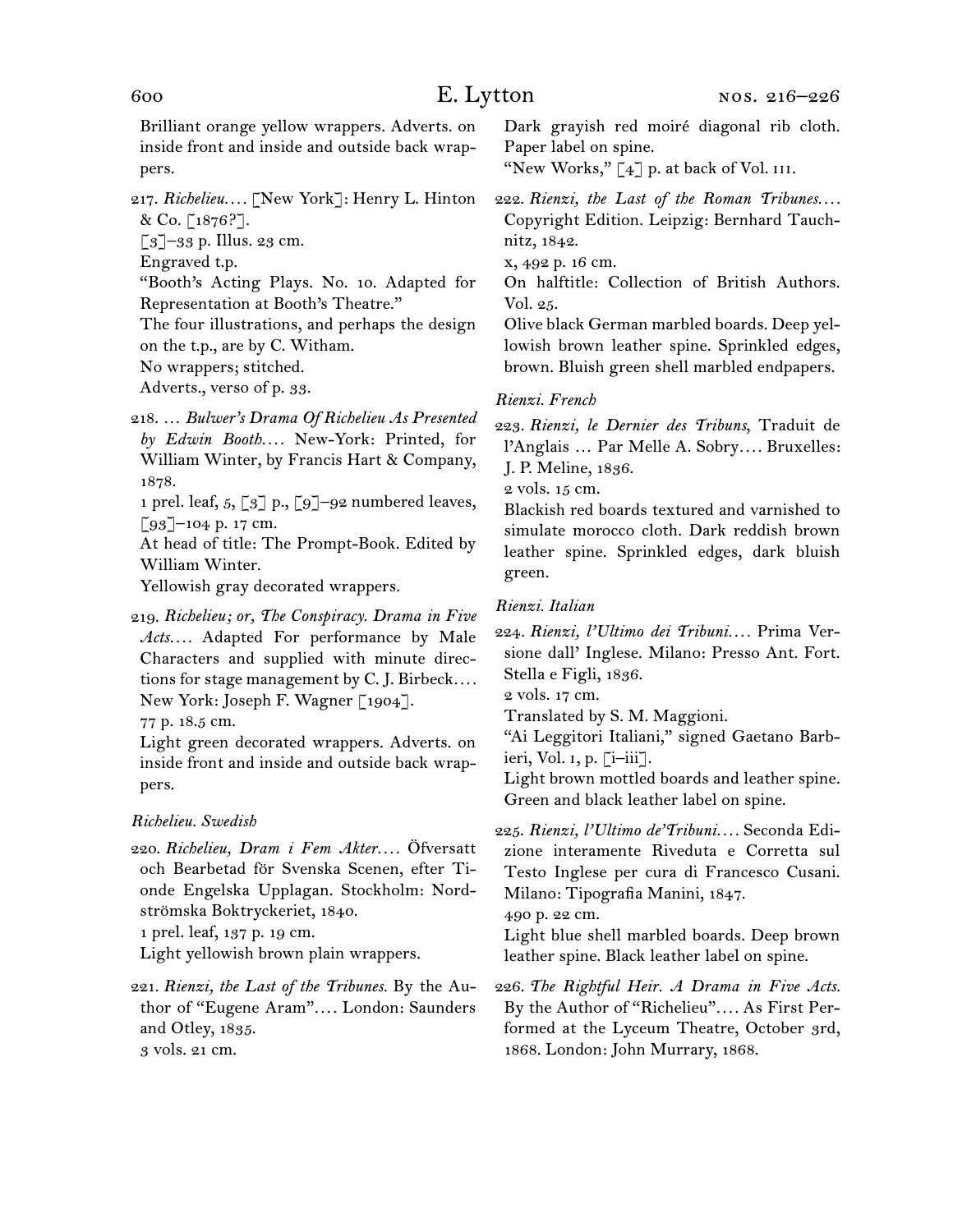nos. 226–235

# E. Lytton 601

[3], 62 p. 22.5 cm.

"Many years ago this Drama was re-written from an earlier play by the same Author, called 'The Sea Captain,' the first idea of which was suggested by a striking situation in a novel by M. A. Dumas (*Le Capitaine Paul*)."—Pre face.

Moderate yellowish brown calf, tooled in gold and black. T.e.g. Very dark red nonpareil marbled endpapers.

Adverts.,  $\begin{bmatrix} 1 \end{bmatrix}$  p. at back.

Tipped in on p. [iii] is a slip, printed on one side, with several names of people involved in the production of the play.

Signature of Robert Walters at head of t.p.

227. ———. By the Author of "Richelieu"*. . . .* As First Performed at the Lyceum Theatre, October 3d, 1868. New York: Harper & Brothers, 1868.

61 p. 16.5 cm.

Pale orange yellow wrappers. Adverts. on outside back wrapper.

Adverts., 2 p. at back.

2 copies.

228. *St Stephen's. A Poem.* Originally Published in "Blackwood's Magazine." Edinburgh and London: William Blackwood and Sons, 1860. [7], 136 p. 19 cm.

Published anonymously.

Dark purplish blue vertical cord cloth, covers blocked in blind, spine blocked in gold.

229. *Sculpture. A Poem Which Obtained the Chancellor's Medal at the Cambridge Commencement, July 1825. . . .* [Cambridge, 1825.] 16 p. 23.5 cm. Grayish blue plain wrappers. Lacks Erratum slip.

230. *Sculpture; A Poem. . . .* With a Portrait. New-York: Peabody & Co., 1831. [14] p. Front. 23 cm. The frontispiece is a portrait of Lytton drawn by F. Say, engraved by A. Dick. Pale yellow wrappers.

231. *The Sea-Captain; or, The Birthright: A Drama in Five Acts.* By the Author of "The Lady of Lyons"*. . . .* London: Saunders and Otley, 1839. viii p., 1 leaf, 112 p. 22 cm.

"By Sir E. Lytton Bulwer, Bart." on printed label on outside front wrapper.

Pale yellowish pink wrappers. Spine renewed. "New Works," [4] p. at back.

Inscribed on front flyleaf: Christie.

232. … *The Sea-Captain, or, The Birthright! A Drama, In Five Acts. . . .* First American Edition. Philadelphia, New-York: Turner & Fisher  $\lceil n.d.\rceil$ .

vi, [9]–68 p. 14.5 cm.

At head of title: Turner's Dramatic Library. Grayish yellowish brown illustrated wrappers. On outside front wrapper: New Series. Vol viii No. 53. Adverts. on outside back wrapper. Adverts., [4] p. at back.

233. *The Siamese Twins. A Satirical Tale of the Times. With Other Poems.* By the Author of "Pelham," &c., &c. London: Henry Colburn and Richard Bentley, 1831.

xvi, 390 p. Front., plates. 23 cm.

"Dedication" signed E.L.B.

The frontispiece and plates are "Drawn & Etched by W. H. Brooke."

Grayish brown boards. Paper label on spine.

Adverts., Jan. 1, 1831, [2] p. at back.

Errata slip inserted preceding p. [1].

234. Copy 2.

23.5 cm.

Grayish blue boards; grayish yellowish brown spine. Paper label on spine. Adverts. and errata slip as above.

235. *The Siamese Twins. A Tale of the Times. To Which Is Added, Milton, A Poem.* By the Author of "Pelham," &c. &c. Second Edition. London: Henry Colburn and Richard Bentley, 1831. xix, [3], 360 p. Front., plates. 20.5 cm. "Dedication" signed E.L.B. "Preface to the Second Edition," February 4, 1831, p. [xvii]–xix.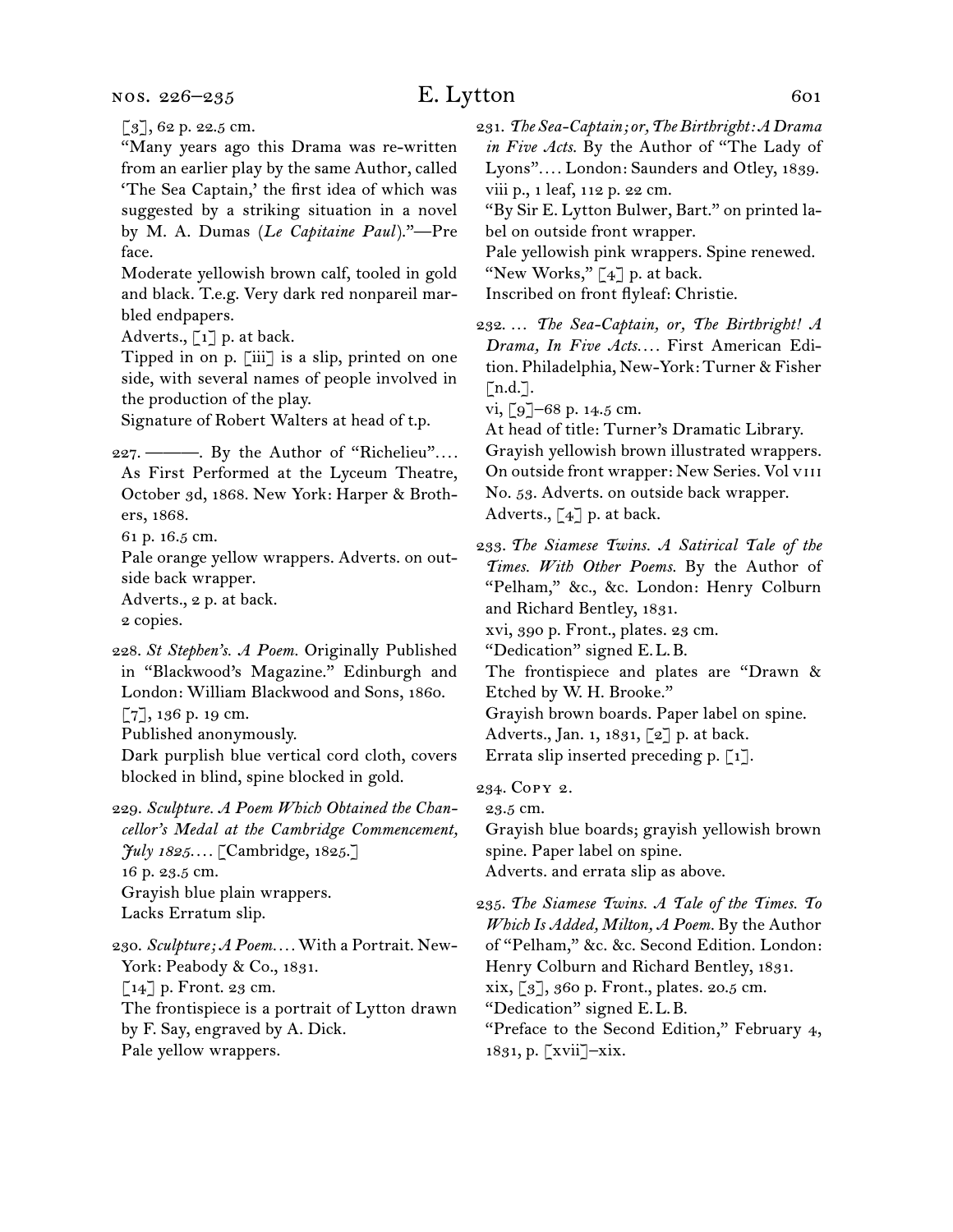Illustrations as in first edition.

Grayish yellowish brown boards. Paper label on spine.

236. *Sir Edward Bulwer Lytton's Speech, Delivered at the Leeds Mechanics' Institution, on Wednesday, 25th January 1854.* London: Geo. Routledge & Co., 1854.

23 p. 16.5 cm.

No wrappers; stitched.

"New Works and New Editions," Feb. 1854,  $\lceil 9 \rceil$  p. at back.

237. *Speech of Sir Edward Bulwer Lytton, Bart., M.P., Against the Second Reading of the Foreign Enlistment Bill in the House of Commons, Tuesday, Dec. 19th, 1854.* London: Geo. Routledge & Co., 1855.

24 p. 18 cm.

No wrappers; stitched.

238. *Speeches of Edward Lord Lytton. Now First Collected.* With Some of His Political Writings Hitherto Unpublished and a Prefatory Memoir by His Son*. . . .* Edinburgh and London: William Blackwood and Sons, 1874.

2 vols. 23 cm.

The son was Edward Robert Bulwer-Lytton, the first Earl of Lytton.

Dark purplish blue sand cloth, blocked in blind.

"List,"  $1874$ ,  $[2]$ , 54 p. at back of Vol. I.

Tipped in on free front endpaper of Vol. i is a partially printed, partially handwritten presentation slip from Michael Sadleir.

239. *A Strange Story. . . .* Copyright Edition*. . . .* Leipzig: Bernhard Tauchnitz, 1861–62. 2 vols. 16 cm.

On halftitles: Collection of British Authors. Vol.  $569$  [570].

Reddish black German marbled boards. Deep red leather spine. At foot of spine the initials J.B. in gold. Sprinkled edges, black. Grayish blue Spanish marbled endpapers.

240. ———*. . . .* With Engravings on Steel by F. O. Freeman. Drawings by J. N. Hyde, from Designs by Gardner A. Fuller. Boston: Gardner A. Fuller, 1862.

[3], 386, [1] p. Front., illus. 19.5 cm. Dark grayish green vertical wave cloth, covers blocked in blind, spine blocked in gold. Adverts., verso of final page.

241. *A Strange Story.* By the Author of "Rienzi"*. . . .* London: Sampson Low, Son, & Co., 1862. 2 vols. 20 cm.

Moderate reddish brown morocco cloth, covers blocked in blind, spine blocked in gold.

"A List of Books," Jan. 1862, 16 p. at back of Vol. ii.

242. *A Strange Story. A Novel...*. With Illustrations. New York: Harper & Brothers, 1862.  $[5]$ –199 p. Front., illus. 24.5 cm.

The frontispiece is an unsigned portrait of the author; the illustrations are by John McLenan, Henry L. Stephens, Justin H. Howard, and apparently other (unidentified) American artists.

Moderate yellowish pink decorated wrappers. On outside front wrapper: No. 219. Library of Select Novels. Adverts. on inside front and inside and outside back wrappers, dated Feb. 1, 1862 on outside back wrapper. Adverts., p.  $\left[1-4\right]$  at front.

243. *A Strange Story.* By the Author of "Rienzi"*. . . .* New Edition Revised. London: Sampson Low, Son, & Co., 1863.

xi, 497 p. Front. 20 cm.

Added t.p., engraved. The vignette is by J. Gilbert, engraved by H. Adlard.

The frontispiece is a mounted photograph of the author by Mayall.

Dark olive green vertical cord cloth, front cover blocked in blind and gold, back cover in blind, spine blocked in gold. Bevelled boards. Adverts., Dec. 1862, [2] p. at back.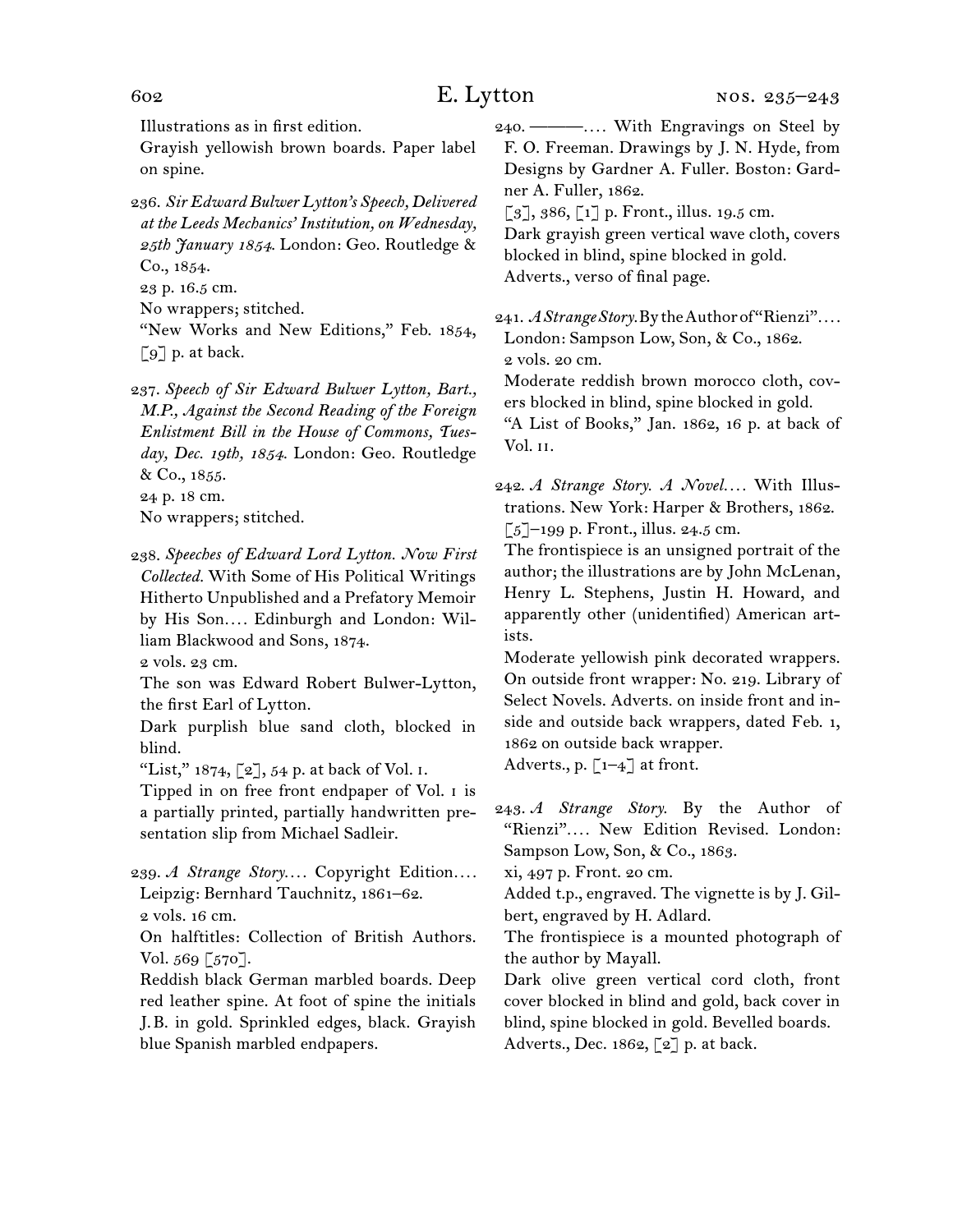nos. 244–250

244. *Een Zonderlinge Geschiedenis. . . .* Uit het Engelsch door W. J. Mensing.... Sneek: Van Druten & Bleeker, 1862.

2 vols. in 1. 22.5 cm.

Engraved illustrated t.p. for each vol. The illus-

trations are lithographs by C.C.A. Last.

Bluish green Spanish marbled boards. Very dark red leather spine, tooled in gold.

245. *A Strange Story; and The Haunted and the Haunters.* By the Author of "Rienzi"*. . . .* New Edition Revised. London, New York: Routledge, Warne, & Routledge, 1864.

viii, 343 p. Front. 19 cm.

The frontispiece is by Hablot K. Browne.

Bound with *What Will He Do with It?,* A New Edition, London and New York, 1864 (No. 262). Uniform with *The Novels and Romances of Sir Edward Bulwer Lytton,* London and New York, 1863, published in ten volumes. This volume has on spine "Bulwer's Novels. xi.," but does not have a t.p. for the bookset, and should not, as the bookset was complete in ten volumes, in 1863.

Very deep red wide nonpareil marbled boards, edges, and endpapers. White vellum spine (elaborately blocked in gold) and corners. Black leather label on spine.

Bookplate of Anthony Trollope.

In ANTHONY TROLLOPE collection [AT 486].

246. *The Student. A Series of Papers*, by the Author of "Eugene Aram"*. . . .* London: Saunders and Otley, 1835.

2 vols. 20.5 cm.

Dedication signed E. L. Bulwer.

Grayish blue boards. Light grayish yellowish brown smooth cloth spine. Paper label on spine.

Adverts., [2] p. at back of Vol. II.

# 247. Copy 2.

Dark grayish yellowish brown boards. Paper label on spine.

Adverts. as above.

248. *The Student. A Series of Papers.* By the Author of "Eugene Aram"*. . . .* New-York: Harper & Brothers, 1835.

2 vols. 19.5 cm.

Vol. ii is a reprint of *Conversations with an Ambitious Student in Ill Health: With Other Pieces,*  New York, J. & J. Harper, 1832 See No. 31.

Black coarse diaper cloth. Paper label on spine. Adverts., [1] p. at front of Vol. i. "Valuable Works," [3]–24 p. at back of Vol. i. Adverts., [2] p. at back of Vol. II.

249. *The Student, A Series of Papers. . . .* Paris: Baudry's European Library, 1835.

[iii]-vii p., 1 leaf, 245 p. 21.5 cm.

On halftitle: Collection of Ancient and Modern British Authors. Vol. 159.

Bound with *The Duchess de la Vallière,* Paris, 1837 (No. 50), and *A Letter to a Late Cabinet Minister,* Paris, 1835 (No. 137). The halftitle for *The Student,* p. [i–ii], is lacking; a single halftitle at the front of the volume includes all three titles and the series note.

Moderate greenish blue German marbled boards. Dark grayish blue diaper cloth spine. Sprinkled edges, brown. Moderate blue shell marbled endpapers.

250. *The Student. A Series of Papers. . . .* Revised and with Additions. London: Saunders and Otley; Simpkin, Marshall, and Co.; Edinburgh: Bell and Bradfute; Dublin: J. Cumming, 1840.  $[2]$ , 595,  $[1]$  p. Front. 17.5 cm.

Added t.p., engraved: Works of Sir E. L. Bulwer, Bart., with "England and the English" below bookset title.

The frontispiece (engraved by L. Stocks) and t.p. vignette (engraved by J. Brain) are by George Cattermole.

Contains those papers published in Vol. ii of *The Student,* London, 1835; one additional short paper; and *England and the English,* revised and corrected, p. [165]–595.

Deep yellowish brown vertical rib cloth, covers and spine blocked in blind.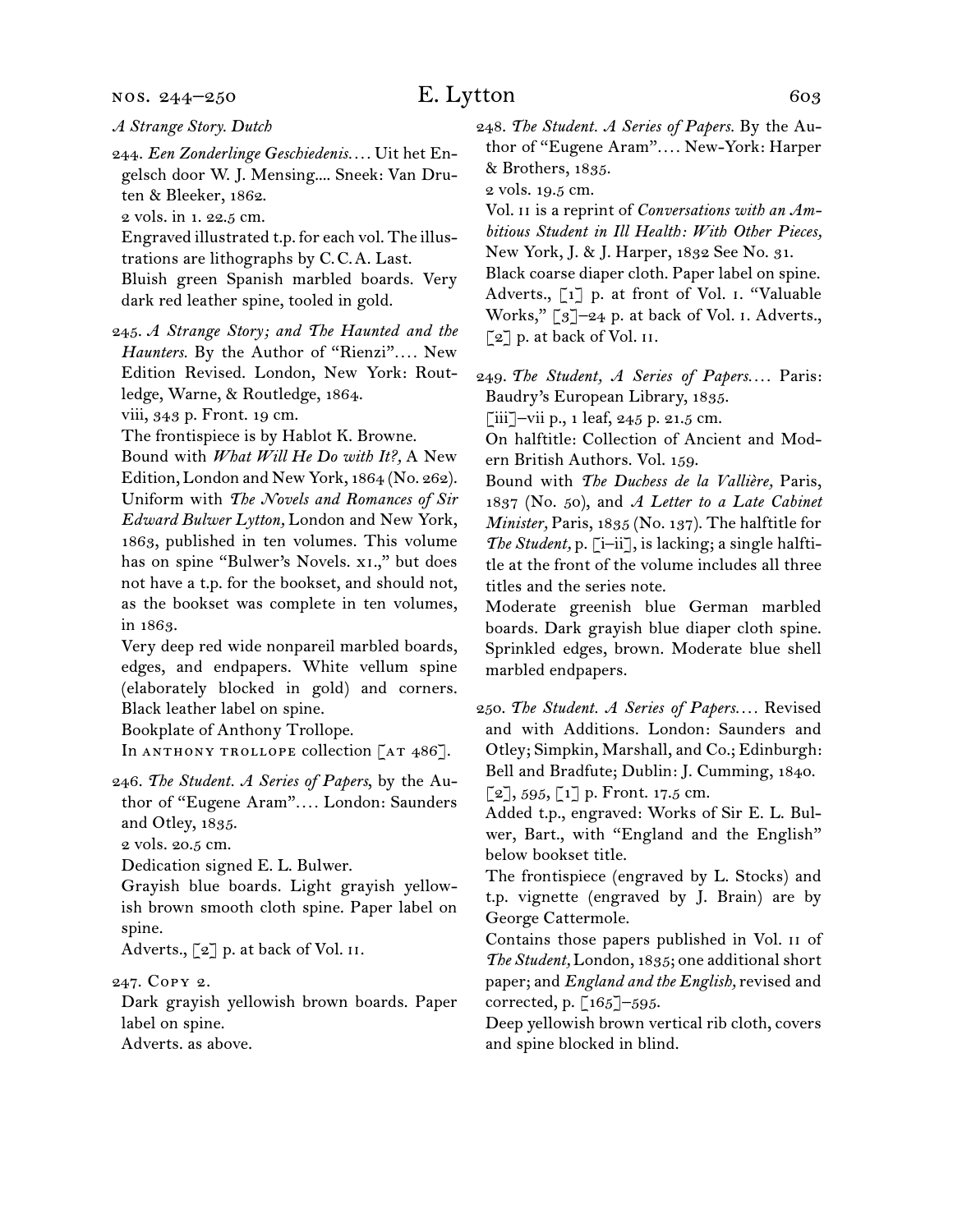"Opinions of the Press," [9] p., and "Complete Edition of the Works of Sir E. L. Bulwer,"  $\lceil 1 \rceil$ p., at front.

251. *The Student and Asmodeus at Large*.... London, New York: George Routledge and Sons, 1875.

429 p. 19.5 cm.

Very dark green diagonal fine rib cloth, with a four-rule border blocked in blind on both covers. On front cover: The Knebworth Edition. Adverts., [18] p. at back.

252. *To the Viscountess Mahon, March 15* (*1839*). [Privately printed for Philip Stanhope, Earl of Stanhope, 1868.]

Single sheet, printed on one side. 18.5 cm.

Signed: E. L. Bulwer. Now (1868) Lord Lytton.

Unbound.

 $[5]$ , 123 p. 18.5 cm.

Vivid purplish blue smooth cloth, front cover and spine blocked in gold. Bevelled boards. A.e.g.

254. *Walpole; or, Every Man Has His Price. A Comedy in Rhyme.—In Three Acts. . . .*

In *Harper's New Monthly Magazine,* Vol. 40, No. 237, Feb. 1870. New York: Harper & Brothers.

Pages 438–449. 24.5 cm.

Pale yellowish pink illustrated wrappers.

255. *Walpole; or, Every Man Has His Price. A Comedy in Rhyme, In Three Acts. . . .* New York: Robert M. De Witt [1875?].

33 p. 19 cm.

Page  $\lceil 34 \rceil$  is blank.

Pale yellow decorated wrappers. On outside front wrapper: De Witt's Acting Plays. (Number 91.) "Manuscript Plays" on inside front wrapper. "De Witt's Acting Plays" on inside

and outside back wrapper, ending with No. 100.

256. Copy 2.

34 p. 19.5 cm.

"Synopsis" on p. 34.

Outside front wrapper as above. "De Witt's Acting Plays" on inside front and inside and outside back wrappers, ending with No. 160.

257. *Weeds and Wildflowers by E.G.L.B. . . .* Paris: Not Published, 1826.

[11], 102 p., 1 leaf. 25 cm.

Pages 101–102 are misnumbered 102–103.

The vignette (signed TM) on t.p. is repeated on outside front wrapper.

Moderate yellowish green illustrated wrappers.

Bookplate of Hansard Watt.

258. Copy 2.

Pages 101–102 are correctly numbered.

The first page of the "Dedicatory Epistle" is printed on the verso of the Contents leaf; the second page of the "Dedicatory Epistle" is printed on the verso of a blank leaf.

Dark purple calf, covers tooled in blind and gold, spine tooled in gold. Edges sprinkled, orange. Multicolored peacock marbled endpapers.

Bookplate of W. Earle Bulwer Esqr., the author's father.

259. *What Will He Do with It?* By Pisistratus Caxton [pseud.]*. . . .* Edinburgh and London: William Blackwood and Sons, 1859.

4 vols. 20.5 cm.

Dark red diagonal cord cloth, covers and spine blocked in blind.

"Books Published," 16 p. at back of Vol. ii.

260. *What Will He Do with It?* By Pisistratus Caxton. A Novel. By Sir E. Bulwer Lytton Bart*. . . .* New York: Harper & Brothers, 1859. 311 p. 24 cm.

Grayish olive green horizontal coarse cord cloth, covers and spine blocked in blind.

<sup>253.</sup> *Walpole; or, Every Man Has His Price. A Comedy in Rhyme. In Three Acts. . . .* Edinburgh and London: William Blackwood & Sons, 1869.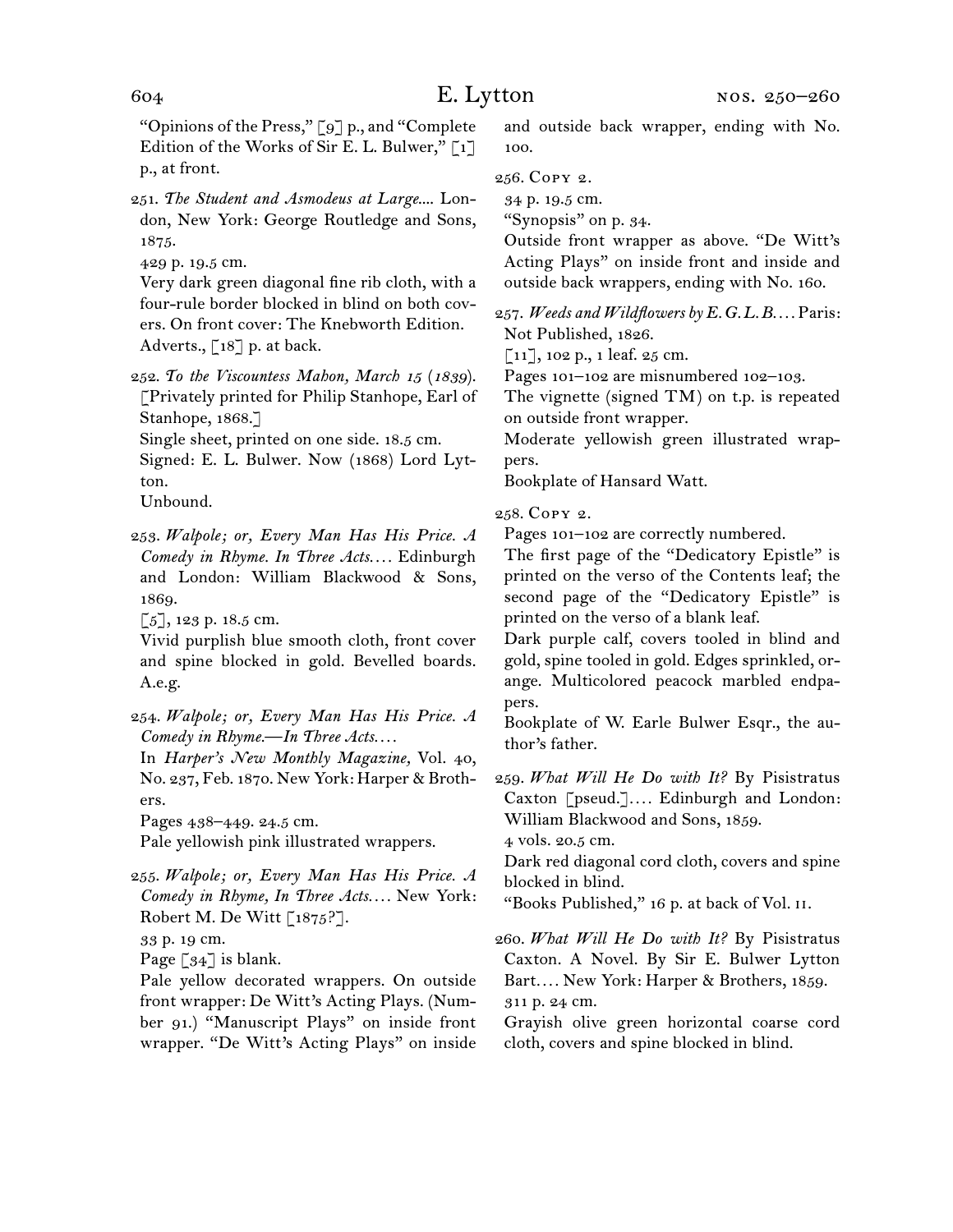261. Copy 2.

Brownish black diagonal fine cord cloth, same blocking in blind. Adverts. as above.

262. *What Will He Do with It?* By Pisistratus Caxton [pseud.]*. . . .* A New Edition*. . . .* London, New York: Routledge, Warne, & Routledge, 1864.

2 vols. in 1. Fronts. 19 cm.

The frontispieces are by Hablot K. Browne.

Bound with *A Strange Story; and The Haunted and the Haunters,* New Edition Revised, London and New York, 1864 (No. 245).

Uniform with *The Novels and Romances of Sir Edward Bulwer Lytton,* London and New York, 1863, published in ten volumes. This volume has on spine "Bulwer's Novels. x1.," but does not have a t.p. for the bookset, and should not, as the bookset was complete in ten volumes, in 1863.

Very deep red wide nonpareil marbled boards, edges, and endpapers. White vellum spine (elaborately blocked in gold) and corners. Black leather label on spine.

Bookplate of Anthony Trollope.

In ANTHONY TROLLOPE collection [AT 486].

263. The Wife to the Wooer....

In *The Corsair,*Vol. 1, No. 43, Jan. 4, 1840. New-York.

Page [673]. 31 cm.

Forms part of bound Vol. 1.

Olive gray Spanish marbled boards. Deep yellowish brown leather spine and corners. Bookplate of William Mitchell Van Winkle. In THACKERAY collection [WMT 282].

264. *The Wit and Wisdom of Edward Bulwer Lord Lytton with Impressive Humorous and Pathetic Passages from His Works.* Selected by Charles Kent*. . . .* London, New York: George Routledge and Sons, 1883.

 $\left[\text{iii}\right]$ -viii, 424 p. Front. 19 cm.

The frontispiece is a portrait of Lytton by R. J. Lane, engraved by H. Robinson.

Deep red diagonal fine rib cloth, front cover and spine blocked in black and gold, back cover blocked in blind. A.e.g. Floral-patterned endpapers, grayish green on pale green. Adverts., p. [i–ii] at front.

265. *A Word to the Public.* By the Author of "Lucretia"*. . . .* London: Saunders and Otley, 1847. 60 p. 19 cm.

No wrappers; stitched.

266. The World As It Is. A Tale.... Jamaica, Queensborough, New-York: The Marion Press, 1898.

25, [1] p. 18.5 cm.

T.p. printed in black and red.

Light olive gray boards. Deckle edges.

267. *Zanoni. . . .* Copyright Edition. Leipzig: Bernhard Tauchnitz, 1842.

xv, [1], 398 p., 1 leaf. 16 cm.

On halftitle: Collection of British Authors. Vol. 13.

Dark grayish purple German marbled boards. Very deep purple leather spine. Sprinkled edges, purple. Bluish green shell marbled endpapers.

268. ———. By the Author of "Night and Morning"*. . . .* London: Saunders & Otley, 1842.

3 vols. 20.5 cm.

Grayish brown boards. Dark green horizontal rib cloth spine. Paper label on spine.

"New Works," 6 p. at back of Vol. II. Adverts., [2] p. at back of Vol. III.

269. ———. By the Author of "Night and Morning"*. . . .* New-York: Harper & Brothers, 1842. 2 vols. 19.5 cm.

Dark grayish green vertical rib cloth. Paper label on spine.

Adverts., [1] p. at back of Vol. i. "Books Published," 1842, 36 p. at back of Vol. ii.

Inscribed on free front endpaper of Vol. i: Geo. D. Parrish 178 Arch St.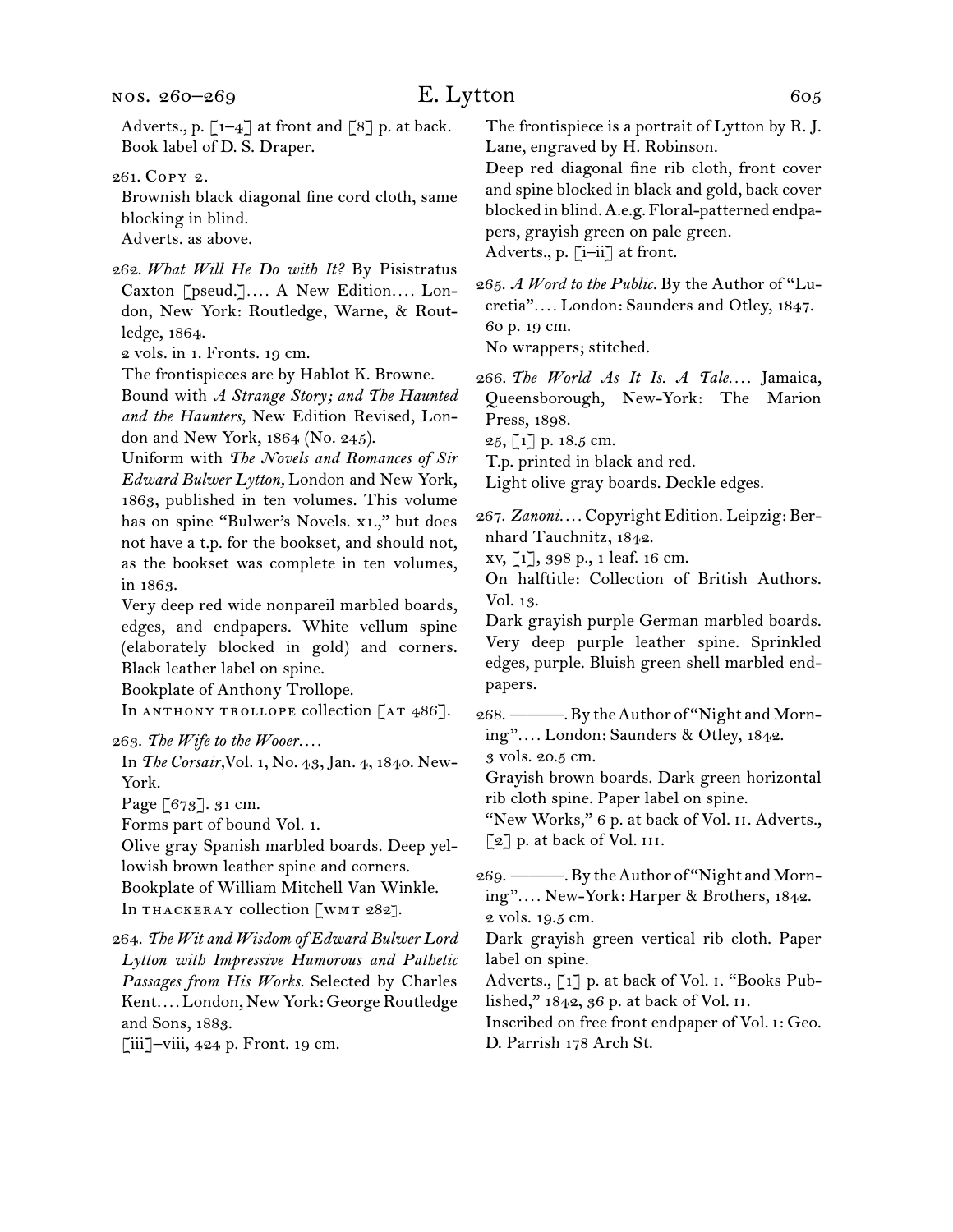270. Copy 2.

Dark grayish yellowish brown pebble cloth. Paper label on spine. Adverts. as above.

# *Zanoni. Dutch*

271. *Zanoni. . . .* Uit het Engelsch vertaal*. . . .* Amsterdam: G. J. A. Beijerinck, 1842.

3 vols. 23.5 cm.

Engraved t.p. The vignettes were drawn by M. Mourot.

Olive black flexible Spanish marbled boards. Free front endpaper lacking in all vols.; back endpapers lacking in Vols. 1 and 2.

# *Zanoni. French*

272. *Zanoni. . . .* Roman Anglais Traduit avec l'Autorisation de l'Auteur sous la Direction de P. Lorain. Publication de Ch. Lahure et Cie, Imprimeurs à Paris. Paris: Librairie de L. Hachette et Cie, 1858.

[3], 408 p. 18.5 cm.

"Ce roman a été traduit en français par M. Sheldon."—Verso of halftitle.

Light gray wrappers. On outside front wrapper: Bibliotheque des Meilleurs Romans Étrangers. Adverts. on outside back wrapper. "Publications,"  $\lceil 4 \rceil$  p. at back.

### contributions

273. *All the Year Round. A Weekly Journal.* Conducted by Charles Dickens. With Which is Incorporated Household Words. Volumes i–xx, Nos. 1–501, April 30, 1859–November 28, 1868. New Series, Vols. i–iv, Nos. 1–104, December 5, 1868 –November 26, 1870. London.

24 vols. 25 cm. (New Series, 26 cm.).

New Series, Volume iv, Nos. 82–104, June 25, 1870 –November 26, 1870, conducted by Charles Dickens, Jun.

For contributions by Lytton and other authors included in this catalogue, see Percy H. Fitzgerald, *Memories of Charles Dickens with an Account of "Household Words" and "All the Year*  *Round" and of the Contributors Thereto* (Bristol: J. W. Arrowsmith Ltd. [1913]).

Vols. I-II, yellowish green horizontal cord cloth, blocked in blind. Vols.  $III-XX$ , olive green vertical cord cloth (shade and texture of cloth varying), different blocking in blind. New Series, Vols. i–iv, greenish blue diagonal dot and ribbon cloth, different blocking in blind.

In DICKENS collection  $\lceil$  cD 520].

The Parrish Collection includes also separate numbers of *All the Year Round,* which are entered in this catalogue under the names of the contributors and the titles of the contributions.

274. *The Autographic Mirror: Autographic Letters and Sketches of Illustrious and Distinguished Men of Past and Present Times; Sovereigns, Statesmen, Warriors, Divines; Historians, Lawyers; Literary, Scientific, Artistic, and Theatrical Celebrities.* London and New York: Cassell, Petter, and Galpin [1864–66].

4 vols. Illus. Vols. i–ii, 41.5 cm.; Vols. iii–iv, 32 cm.

Feb. 20, 1864–June 1866.

Vols. i and ii in English and French.

The periodical consists of two sections: autographs (and some drawings) in facsimile and brief biographical or anecdotal sketches about the contributors.

Undated letter from Lytton to an unidentified correspondent concerning *Zanoni,* Vol. i, 1st section, p. 123; undated letter from Bulwer [Lytton] to [William Jerdan?] accepting an invitation, Vol. III, 1st section, p. 209.

"Biographical Notices" concerning Lytton: Vol. i, 2nd section, p. [39]–[40]; Vol. iii, 2nd section, p. 112.

Dark green sand cloth, blocked in blind.

Bookplate of Alfred Charles Twentyman in Vols. iii and iv.

275. Copy 2.

Vol. i only, with a different t.p.:

The Autographic Mirror. L'Autographe Cosmopolite. Inedited Autographs of Illustrious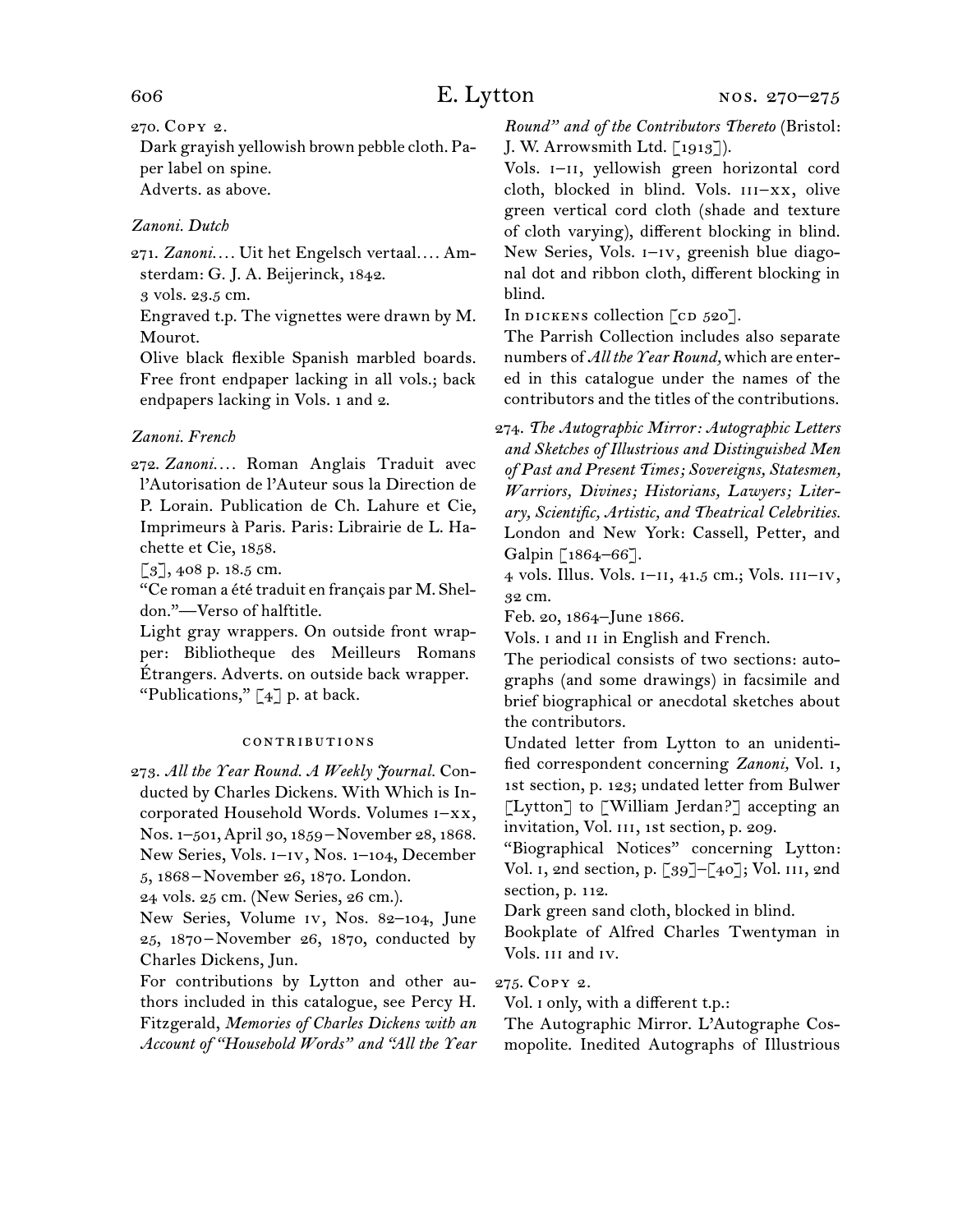and Distinguished Men of Past and Present Times: Sovereigns, Statesmen, Warriors, Divines, Historians, Lawyers, Literary, Scientific, Artistic, and Theatrical Celebrities. [subtitle also in French]*. . . .* Lithographed by Vincent Brooks, Chandos St Charing Cross. Office: 13, Burleigh St. Strand, London. Dark red sand cloth, same blocking in blind as Copy 1. Both copies in THACKERAY collection [AT 267–268].

276. Balbirnie, John.

*The Philosophy of the Water-Cure: A Development of the True Principles of Health and Longevity. . . .* Illustrated with the Confessions and Observations of Sir Edward Lytton Bulwer. First American from the Second London Edition. New York: Fowler and Wells, 1853.

144 p. 19.5 cm.

"Confessions and Observations of Sir Edward Lytton Bulwer," p. 133–144.

Yellowish white illustrated wrappers. Adverts. on outside back wrapper.

"A New List of Good Books," 4 p. at back.

277. BLANCHARD, SAMUEL LAMAN.

*Sketches from Life*; by the Late Laman Blanchard: With a Memoir of the Author, by Sir Edward Bulwer Lytton, Bart. Embellished with a Portrait, after a Drawing by Daniel Maclise, R.A., and Several Wood Engravings, from Designs by George Cruikshank, Kenny Meadows, and Frank Stone*. . . .* London: Henry Colburn, 1846.

3 vols. Front. in Vol. i, illus. 20.5 cm.

"Memoir of Laman Blanchard," Vol. 1, p. [v]xliv.

Grayish brown vertical rib cloth, covers and spine blocked in blind.

"New Publications," May 1845, 8 p., and "Standard Works," 6 p., at back of Vol. i.

Signature of Emily Hodgson on pastedown front endpaper of each vol.

278. ———; by the Late Laman Blanchard: Edited, with a Memoir of the Author, by Sir

Edward Bulwer Lytton, Bart.... New-York: Wiley & Putnam, 1846.

2 vols. in 1. 20 cm.

"Memoir of Laman Blanchard," Part 1, p. [v]xxxviii.

White decorated wrappers. On outside front wrapper: Wiley and Putnam's Cheap and Complete Edition. Advert. on outside back wrapper. Stamped on inside front wrapper: Duplicate Feb 17 1938 N.Y.S.L.

279. ———; by the Late Laman Blanchard: With a Memoir of the Author, by Sir Edward Bulwer Lytton, Bart. Embellished with a Portrait, after a Drawing by Daniel Maclise, R.A., and Several Wood Engravings, from Designs by George Cruikshank, Kenny Meadows, and Frank Stone. Second Edition*. . . .* London: Henry Colburn, 1849.

3 vols. Front. in Vol. i, illus. 20.5 cm.

"Memoir of Laman Blanchard," Vol. 1, p. [v]xliv.

Yellowish green fine straight-grain morocco cloth, covers blocked in blind, spine blocked in gold.

Authorship on spine: By Laman Blanchard and Sir L. Bulwer[.]

Bookplate of Isaac Norris, with the Norris crest embossed in blind on free front endpaper and t.p. of all three vols.

280. *Cambridge Prize Poems: Being a Complete Collection of the English Poems Which Have Obtained the Chancellor's Gold Medal in the University of Cambridge.* Fourth Edition, Considerably Enlarged. London: Printed for T. and J. Allman, 1828.

[4], 256 p. 19.5 cm.

Added t.p., engraved. The vignette was engraved by W. Wise.

"Sculpture," by E. G. Lytton Bulwer, p. [207]– 226.

Grayish yellowish brown boards. Blackish purple coarse sand cloth spine. Paper label on spine.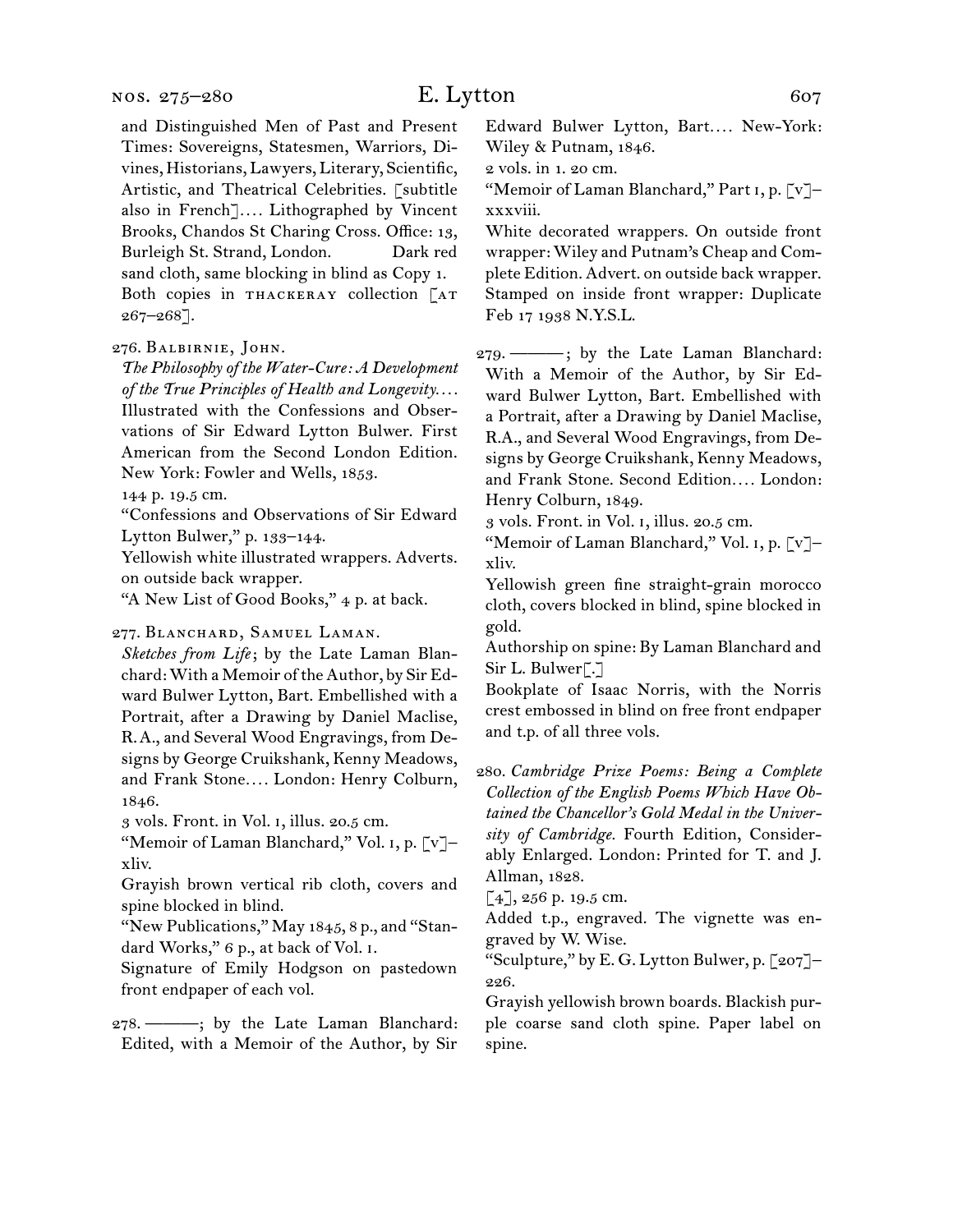back.

Inscribed on pastedown front endpaper: Wm. Worsley.

281. *The Charles Dickens Dinner. An Authentic Record of the Public Banquet Given to Mr. Charles Dickens, at the Freemasons' Hall, London, On Saturday, November 2, 1867, Prior to His Departure for the United States.* With a Report of the Speeches from Special Shorthand Notes. London: Chapman and Hall; Boston: Ticknor and Field[s], 1867.

32 p. 21.5 cm.

Preface signed C.K. [Charles Kent, Honorary Secretary<sup>[1]</sup>.

Speeches by the Chairman, The Lord Lytton, p. 9–10, 13–17, 29–30.

No wrappers; stitched.

With a printed letter from Charles Kent, 17 October 1867, asking recipient's permission to include his name in list of stewards; a printed letter from Charles Kent, October 25th, 1867, asking recipient if he will be present at the dinner and if he will require any of the few reserved tickets; three unsigned visitors' tickets, Nos. 10, 236, and 292; and a copy of the printed menu.

In dickens collection  $[CD 533]$ .

282. Great Britain. Parliament. House of Commons.

*The Recall of His Excellency Sir George Grey, K.C.B., Governor of the Cape of Good Hope.* Correspondence Respecting the Recall of Governor Sir George Grey, K.C.B. from the Cape of Good Hope, and His Subsequent Reappointment to the Government of That Colony. Reprinted from Papers ordered by the House of Commons to be printed 17th April, 1860. London: Willis and Sotheran, 1860.

98 p. 20.5 cm.

Despatches from Sir E. B. Lytton, p.  $\lbrack 5 \rbrack -11$ , 47–48, 52–58, 75–76, 79–80, 95–96. No wrappers; stitched.

"Important Elementary Books," [4] p. at 283. GREAT BRITAIN. PARLIAMENT. HOUSE OF Commons.

> … *Taxes on Knowledge. Debate in the House of Commons, On the 15th June, 1832, on Mr. Edward Lytton Bulwer's Motion. . . .* With a Comment in the Form of Notes; and the Article from the "Examiner" Newspaper, Of Sunday, 17th June, 1832. Southwark: Printed by W. Barnes, 1832.

48 p. 21.5 cm.

At head of title: No. 13. National Political Union.

Speech by Lytton, indirectly quoted, p.  $\lceil 3 \rceil$ –16. Grayish yellowish brown plain wrappers (not original).

284. HAZLITT, WILLIAM.

*Literary Remains of the Late William Hazlitt.*  With a Notice of His Life, by His Son, and Thoughts on his Genius and Writings, by E. L. Bulwer, Esq., M.P. and Mr. Sergeant Talfourd, M.P. New York and London: Saunders and Otley, 1836.

[7], liii, 315 p. Front. 23.5 cm.

The frontispiece is a portrait of Hazlitt engraved by Marr after a drawing by Bewick.

"Some Thoughts on the Genius of William Hazlitt," by The Author of 'Eugene Aram,' p. [xxviii]–xxxii.

Dark grayish purple diaper cloth. Paper label on spine.

Adverts., verso of p. 315.

285. *The Honey-Moon:* By the Countess of Blessington. *And Other Tales...*. In Two Volumes. Vol. i. Philadelphia: E. L. Carey and A. Hart, 1837.

2 prel. leaves, [13]–202 p. 20.5 cm.

"Juliet's Tomb in Verona," by the Author of Rienzi, p. 59–62. "To a Maiden Sleeping After Her First Ball," by the Author of "Vivian Grey," p. 142.

Light grayish yellowish brown boards. Dark red smooth cloth spine. Paper label on spine. Adverts., Dec. 1, 1836, 4 p. at front.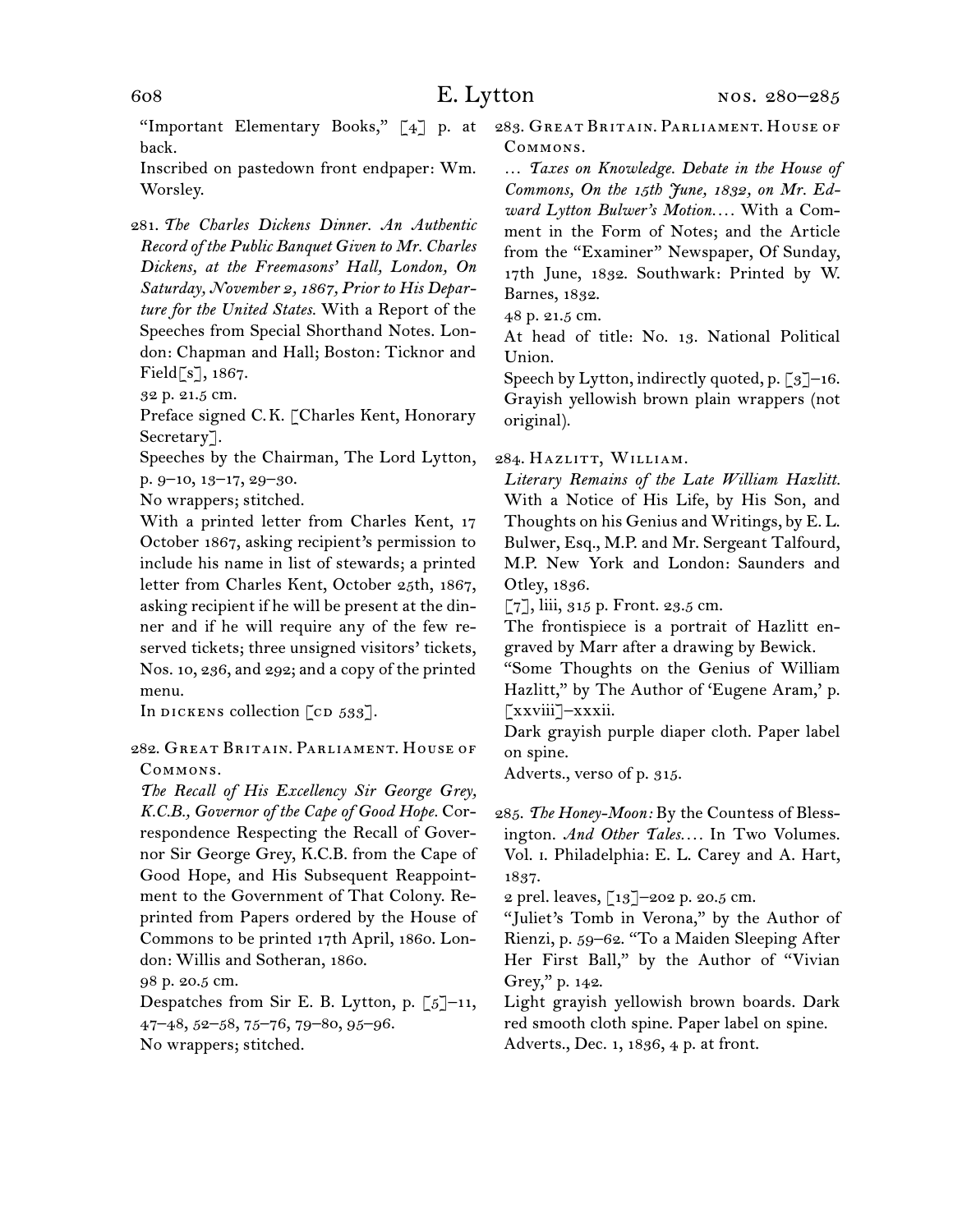nos. 286–291

# E. Lytton 609

*The Odes and Epodes of Horace.* A Metrical Translation into English with Introduction and Commentaries. By Lord Lytton. With Latin Text. Edinburgh and London: William Blackwood and Sons, 1869.

xliii, 485 p. 20 cm.

Dark reddish brown smooth cloth, front cover blocked in gold and black. Bevelled boards.

287. *Household Words. A Weekly Journal.* Conducted by Charles Dickens. Volumes i–xix, Nos. 1-479, March 30, 1850-May 28, 1859. London: Office.

19 vols. 24 cm.

Contributions by Lytton and other authors included in this catalogue are identified in Anne Lohrli, *Household Words; A Weekly Journal 1850–1859 Conducted by Charles Dickens* (Toronto, 1973).

Vols. i–vi, blue, red, and brown Spanish marbled boards, brown calf spine and corners. Vols. vii–xix, bluish green vertical cord cloth (shade and texture of cloth varying), covers and spine blocked in blind.

Bookplate of Wedderburn in Vols. i–vi.

In DICKENS collection  $[CD 569]$ .

The Parrish Collection includes also separate numbers of *Household Words,* which are entered in this catalogue under the names of the contributors and the titles of the contributions.

288. … *Intellect. . . .* Boston: James R. Osgood and Company, Late Ticknor & Fields, and Fields, Osgood, & Co., 1875.

[3]–207 p. 15 cm.

At head of title: Second Volume. Little Classics. Edited by Rossiter Johnson.

T.p. printed in black and red.

"The House and the Brain" (first published as "The Haunted and the Haunters"), by E. Bulwer Lytton, p.  $\lceil 7 \rceil - 59$ .

Dark yellowish green diagonal fine rib cloth, front cover with a bust on a pedestal and other

decoration blocked in black, back cover blocked in blind, spine blocked in black. "Intellect" lettered in black on front cover. Glazed edges, deep reddish orange.

Adverts., p. [2] at front.

Two variant copies are in DICKENS collection  $[CD 572 - 573].$ 

289. … *Love. . . .* Boston: James R. Osgood and Company, Late Ticknor & Fields, and Fields, Osgood & Co., 1875.

 $\lceil 3 \rceil$ –235 p. 15 cm.

At head of title: Sixth Volume. Little Classics. Edited by Rossiter Johnson.

T.p. printed in black and red.

"The Maid of Malines," by E. Bulwer Lytton, p. [90]–127.

Moderate reddish brown diagonal fine rib cloth, with a bust on a pedestal and other decoration blocked in black on front cover, back cover blocked in blind, spine blocked in black. Glazed edges, deep reddish orange.

Adverts., p. [2] at front.

Signature of E. Allen Low on front flyleaf.

290. Copy 2.

Dark yellowish green diagonal fine rib cloth; otherwise as Copy 1.

Another copy in dark yellowish green diagonal fine rib cloth is in  $DISRAELI$  collection  $[BD]$ 83].

291. Lytton, Victor Alexander George ROBERT BULWER-LYTTON, 2D EARL OF.

*The Life of Edward Bulwer, First Lord Lytton.*  By His Grandson, the Earl of Lytton*. . . .* Lon-

don: Macmillan and Co., Limited, 1913. 2 vols. Fronts., plates, folding facsim. 22.5 cm. "Book i. Autobiographical. 1803–1825," Vol. i, p. 1–139.

Dark red buckram, with the Lytton coat of arms blocked in gold on front cover. T.e.g.

"A Selection of New Books," 4 p. at back of Vol. i. Adverts., 2 p. at back of Vol. ii.

Embossed in blind on t.p. of each vol.: Presentation Copy.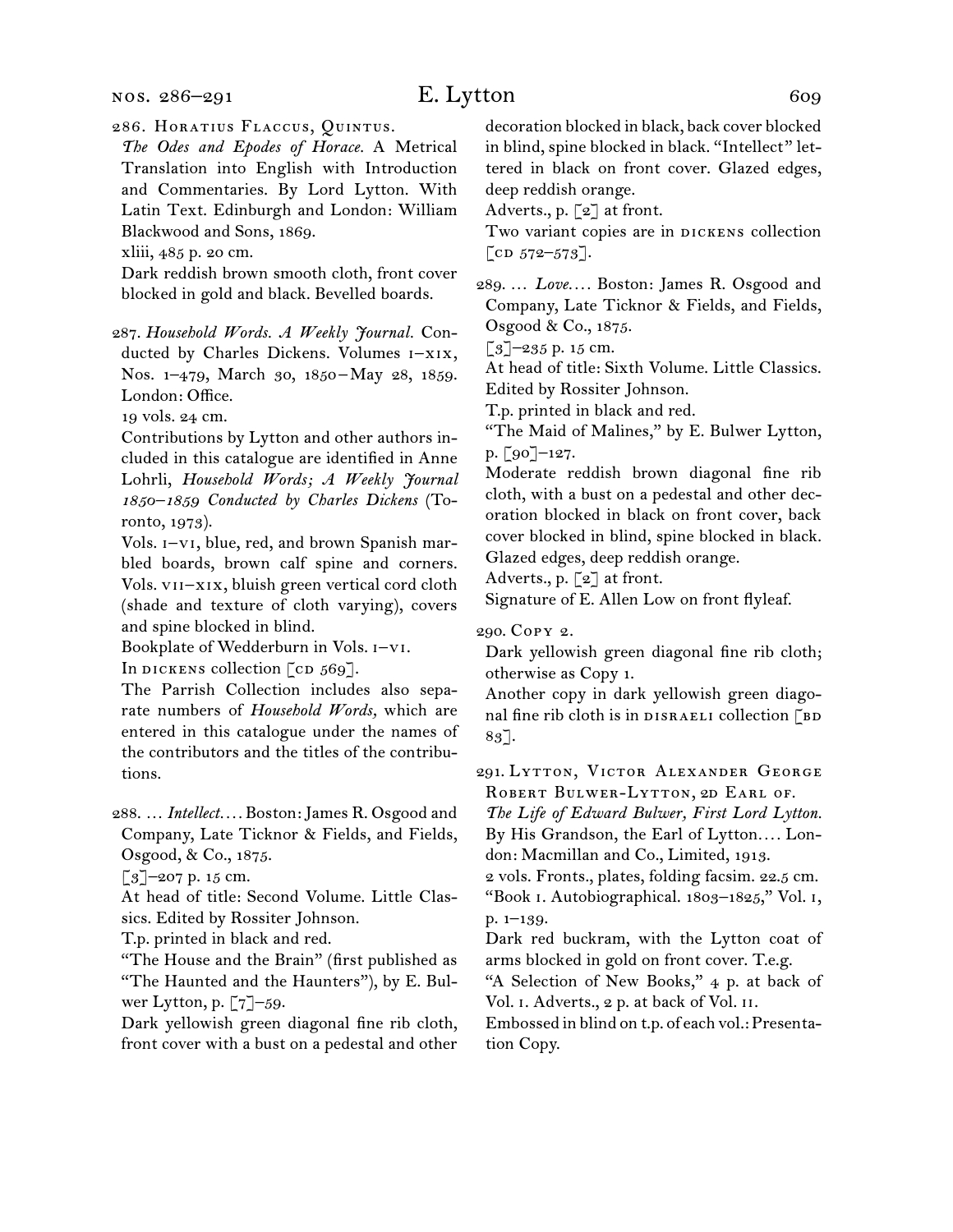292. *Mephistophiles in England; or, The Confessions of a Prime Minister. . . .* New-York: Harper & Brothers, 1835.

2 vols. 19.5 cm.

This anonymous novel has traditionally been attributed to Robert Folkestone Williams, but it may well have been written by Sir Edward Bulwer-Lytton. See Archie R. Bangs, "Mephistophiles in England," in *PM LA: Publications of the Modern Language Association of America,*  Vol. 47, No. 1, March 1932, p. 200–219.

Dark grayish blue moiré diagonal fine rib cloth. Paper label on spine.

Adverts., Aug. 1835, p. [i-ii] at front of Vol. I.

293. *The Monthly Chronicle; A National Journal of Politics, Literature, Science, and Art.* Vol. 1–Vol. 7. March, 1838–June, 1841. London: Longman, Orme, Brown, Green, and Longmans, 1838–41.

7 vols. 24.5 cm.

Founded by Dionysius Lardner and Edward Lytton Bulwer. The proprietors were: E. L. Bulwer and D. Lardner, March–October 1838; D. Lardner, November 1838 –March 1839; James Irwin Bell, April 1839–June 1841. The editors were: E. L. Bulwer and D. Lardner, Vol. 1–Vol. 2, March–October 1838, with Robert Bell as sub-editor; D. Lardner, Vol. 2–Vol. 3, November 1838 –March 1839, with Robert Bell as sub-editor; Robert Bell, Vol.  $3 -$ Vol.  $4$ , April–August 1839; Richard Henry Horne, Vol. 4, September 1839; Robert Bell, Vol. 4–Vol. 7, October 1839–June 1841.

"Zicci.–A Tale," published anonymously and unfinished, but later rewritten by Bulwer and published as *Zanoni,* Vol. 1, March–June 1838, p. 51–59, 116–125, 234–243, 331–336; Vol. 2, July –August 1838, p. 52–64, 126–135.

For Bulwer's other contributions, all anonymous, see *The Wellesley Index to Victorian Periodicals 1824 –1900,* Vol. 3 (1979), p. [109]– 134.

Brown leather spine and corners. Two dark red

leather labels on spine. Multicolored nonpareil marbled boards, edges, and endpapers. Bookplate of Henry Page.

294. Napier, Macvey.

… *Selections from the Correspondence of the Late Macvey Napier, Esq.* Edited by his Son, Macvey Napier. London: Harrison and Sons, Printers in Ordinary to Her Majesty, 1877.

xvi, 536 p. 23 cm.

At head of title: Printed for Private Circulation only.

Includes 15 letters by E. Lytton Bulwer, p. 80– 83, 83–84, 100–101, 102, 103–104, 141, 141–142, 177–178, 178–179, 184–185, 185–186, 189–191, 280, 280–281, 281–282.

Blackish red diagonal fine rib cloth, blocked in blind.

In dickens collection  $\lceil$  cD 606].

295. *Opinions on the Admission of Dissenters to the Universities, and on University Reform. . . .* London: William Pickering, 1847.

32 p. 21 cm.

Sir E. Bulwer Lytton, p. 26–27.

Disbound; stab holes.

296. *The Question of Unreciprocated Foreign Copyright in Great Britain. A Report of the Speeches and Proceedings at a Public Meeting Held at the Hanover Square Rooms, July 1, 1851.* Sir Edward Bulwer Lytton, Bart. in the Chair. With Notes by Henry G. Bohn. London: Henry G. Bohn,1851.

vii,  $\lceil 1 \rceil$ , 68 p. 20.5 cm.

"International Copyright. Speech Delivered Tuesday, July 1, 1851, at the Hanover Square Rooms," by Sir Edward Bulwer Lytton, Bart., p. [1]–20.

Brown Stormont marbled wrappers (not original).

297. Royal General Theatrical Fund, LONDON.

*Proceedings at the Seventh Anniversary Festival of the General Theatrical Fund, Held at the London Tavern, Bishopsgate Street, On Monday, April*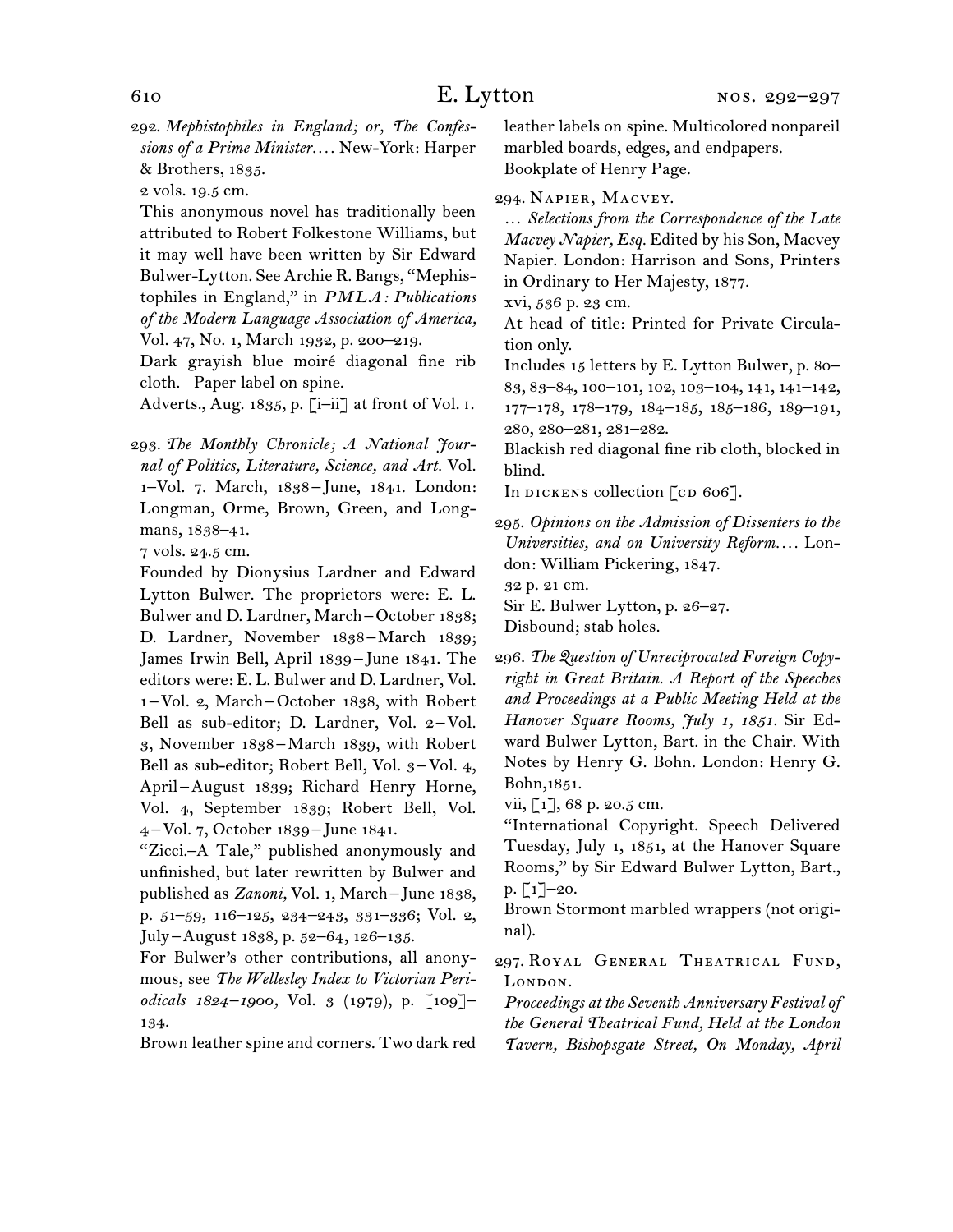*5th, 1852. Sir Edward B. Lytton, Bart, MP. in the Chair.* London: Printed by Kezia Brewster, 1852.

40 p. 18 cm.

Speeches by Lytton, the Chairman, p. [11]–12, 14–17, 26–28, 33–34, 36–37.

Light grayish olive decorated wrappers.

Bookplates of George Barr McCutcheon and B. George Ulizio.

Another copy is in DICKENS collection [CD 637].

298. Schiller, Johann Christoph Friedrich von.

*Schiller's Lay of the Bell.* Translated by The Right Hon. Sir Edward Bulwer Lytton, Bart. With Forty-Two Illustrations, Drawn on Wood by Thomas Scott, and Engraved by J. D. Cooper, after Designs by Moritz Retzsch. London: Sampson Low, Son, and Marston, 1865. 30 p., 1 leaf. 42 plates. 22.5 by 28 cm.

Grayish reddish brown pebble cloth, front cover and spine elaborately blocked in gold and blind, back cover blocked in blind. Bevelled boards. A.e.g.

299. Schiller, Johann Christoph Friedrich von.

*The Poems and Ballads of Schiller.* Translated by Sir Edward Bulwer Lytton, Bart. With a Brief Sketch of Schiller's Life*. . . .* Edinburgh and London: William Blackwood and Sons, 1844. 2 vols. 21 cm.

Grayish reddish orange diagonal rib cloth, covers and spine blocked in blind.

Adverts., 2 p. at back of Vol. i.

300. ———. Translated by Sir Edward Bulwer Lytton, Bart. With a Brief Sketch of the Author's Life. Copyright Edition. Leipzig: Bernhard Tauchnitz, 1844.

 $[4]$ , civ, 284 p. 16 cm.

On halftitle: Collection of British Authors. Vol. 59.

Very deep red nonpareil marbled boards and edges. Deep red leather spine and corners.

Inscribed on halftitle: Mary Birkett Interlaken July.

301. ———. Translated by Sir Edward Bulwer Lytton, Bart. With a Brief Sketch of the Author's Life. New-York: Harper & Brothers, 1844.

424 p. 19.5 cm.

Grayish brown vertical rib cloth, covers and spine blocked in blind. Light reddish brown Spanish marbled endpapers. Five blank leaves at front.

With a presentation inscription on front flyleaves to Miss Mary Walker by Louis Strack, New York, Decbr 5th 1844, and a long penciled note by Strack on the translation, New York, Decbr 8th 1844.

302. Copy 2.

Grayish blue diagonal straight-grain morocco cloth, same blocking in blind. Plain endpapers. Three blank leaves at front.

"Valuable Works," 8 p. at back.

Inscribed in pencil on t.p.: John Bohlen Jr. 238 Walnut St. Philadelphia July 29th 1844.

With a penciled Index on blank leaf at back.

303. ———. Translated by Sir Edward Bulwer Lytton, Bart. From the Last London Edition. New York: Clark & Maynard, 1864.

407 p. Front. 14.5 cm.

Deep purplish blue sand cloth, covers blocked in blind, spine blocked in gold. A.e.g.

Inscribed on front flyleaf: Maria Garnett from H.W.G.

304. *Tales of the Day. Selected From the Most Distinguished English Authors as They Issue From the Press. . . .* Boston: H. P. Nichols & Co., 1838. 2 vols. 22 cm.

"Calderon, the Courtier. A Tale," [by Lytton], Vol. i, p. [243]–288.

Dark grayish blue pebble cloth, covers blocked in blind, spine blocked in gold. Nonpareil marbled endpapers, grayish blue, in Vol. i; free back endpaper lacking. Plain endpapers, white, in Vol. ii.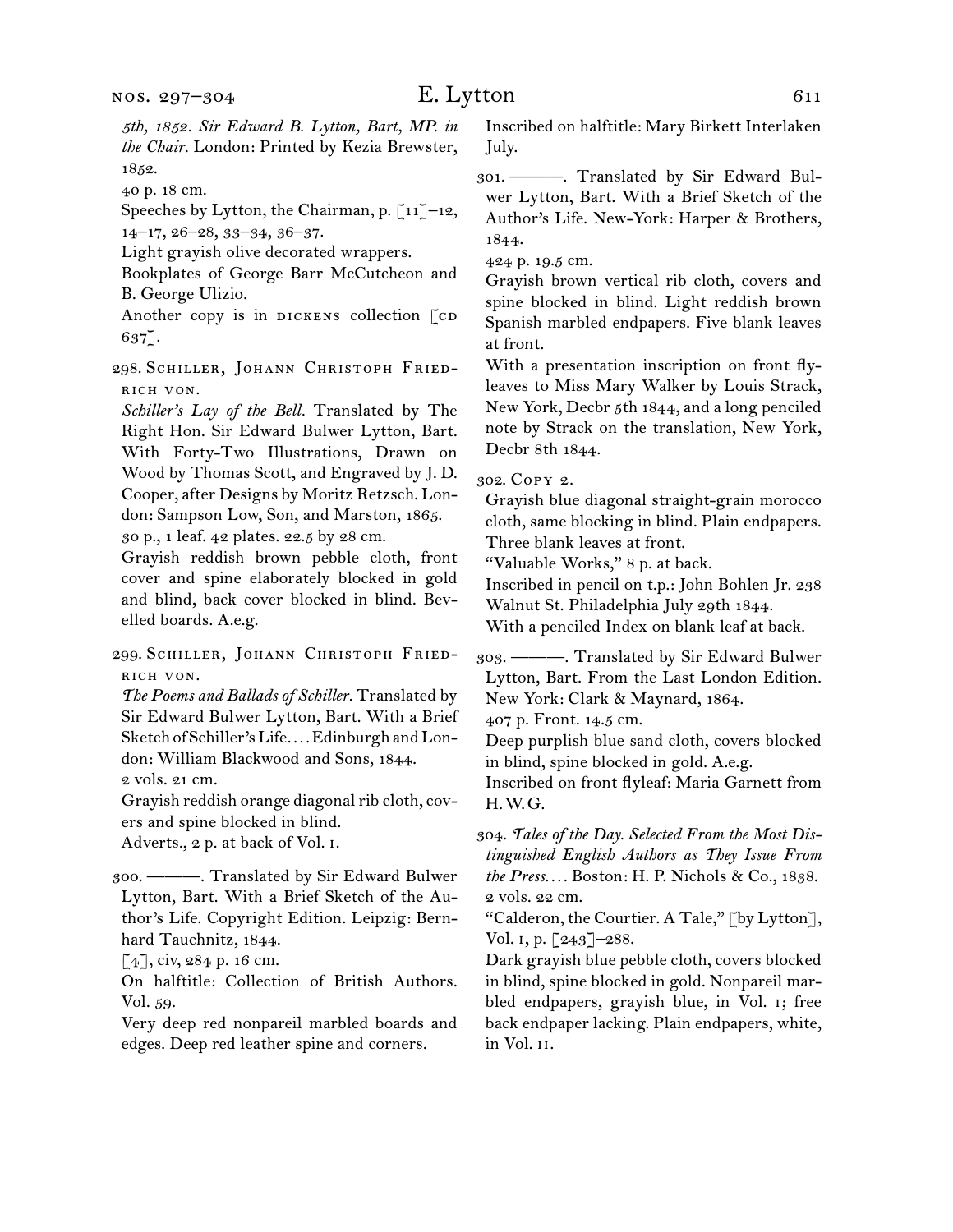Library label of Pierce Nichols House, Salem, Massachusetts. Inscribed on free front endpaper of Vol. ii: Geo. Nichols. In dickens collection  $\lceil$  cd 666].

### words set to music

305. … *Absent Yet Present.* Dedicated to my Sister Annie Compton, Words by Lord Lytton, Music by Maude Valérie White*. . . .* London: Stanley Lucas, Weber & Co. [n.d.].

Page [i], title; p. [ii], blank; p. 1-7, words and music; p. [8], adverts. 34.5 cm.

At head of title: No. 2 in A flat. Sung by Mr. Stanley.

Disbound.

306. *The Blind Flower Girl's Song,* (*Buy My Flowers.*)*. . . .* Written by Sir Edwd. Bulwer Lytton Bart. Composed by John Blockley*. . . .* London: John Blockley [n.d.].

Page  $[i]$ , illustrated title; p.  $[i]$ , blank; p. 1–5, words and music; p. [6], adverts. 34 cm.

The illustration is a lithograph by Alexander Laby.

Disbound; spine backed with a paper strip. A.e.g.

Inscription on t.p. dated 16th Decr./67.

307. *The Briton's Home, National Song*, Written by Sir Edwd. Bulwer Lytton Bart. Composed by John Blockley*. . . .* London: John Blockley  $\lceil$ n.d. $\rceil$ .

Page  $\lceil i \rceil$ , decorated title; p.  $\lceil ii \rceil$ , blank; p. 1–5, words and music; p. 6, blank. 36.5 cm. No wrappers; unstitched.

308. *Buy My Flowers, Song of the Blind Girl*, Sung by Mrs. Keeley at the Theatre Royal, Adelphi, in the Romance of the Last Days of Pompeii, The Poetry by Edward Lytton Bulwer Esqr. Composed by G. Herbert Rodwell*. . . .* London: D'Almaine & Co. [n.d.].

3 p. 33.5 cm. Caption title. Words and music.

Disbound; trimmed; spine backed with a paper strip.

Adverts. on verso of p. 3.

309. *Buy My Flowers. Song of the Blind Girl in The Last Days of Pompeii*—the Poetry by Edward Lytton Bulwer—Musick Composed by G. Herbert Rodwell.

In *New-York Mirror,* Vol. 13, No. 38, March 19, 1836.

Page 304. 36.5 cm.

Words and music.

No wrappers; stitched.

310. … *The Fairy & the Flowers.* (*Why Sleep Ye Flowers?* ) *Serenade.* The Poetry Written by Sir Edward Bulwer Lytton, Bart. The Music Composed by John Blockley*. . . .* London: J. Blockley; Cramer, Beale & Wood [n.d.].

Page  $[i]$ , decorated title; p.  $[i]$ , blank; p.  $1-5$ , words and music; p. [6], blank. 36 cm.

At head of title: Solo 2/6.

No wrappers: unstitched.

311. … *Love's Quarrel.* Composed for Voice & Pianoforte. Words by Lord Lytton.... New York: Boosey & Co.; London: Elkin & Co. Ltd., c1907.

Page  $\lceil 1 \rceil$ , title; p.  $\lceil 2 \rceil$ , blank; p.  $\lceil 3 \rceil$ , the poem; p. 4–7, words and music; p. [8], adverts. 35.5 cm.

At head of title: Cyril Scott. Opus 55, No. 3. No wrappers; unstitched.

Stamped on t.p.: With the Publishers Compliments.

312. *Oh! Come to Me, Come to Me, Muza Dear. Leila's Song*—Sung by Mrs. H. Wallack in the New Musical Drama of Leila—Composed by C. E. Horn.—The Words by Bulwer.

In *New-York Mirror,* Vol. 15, No. 47, May 19, 1838.

Page 376. 36.5 cm. Words and music. No wrappers; stitched.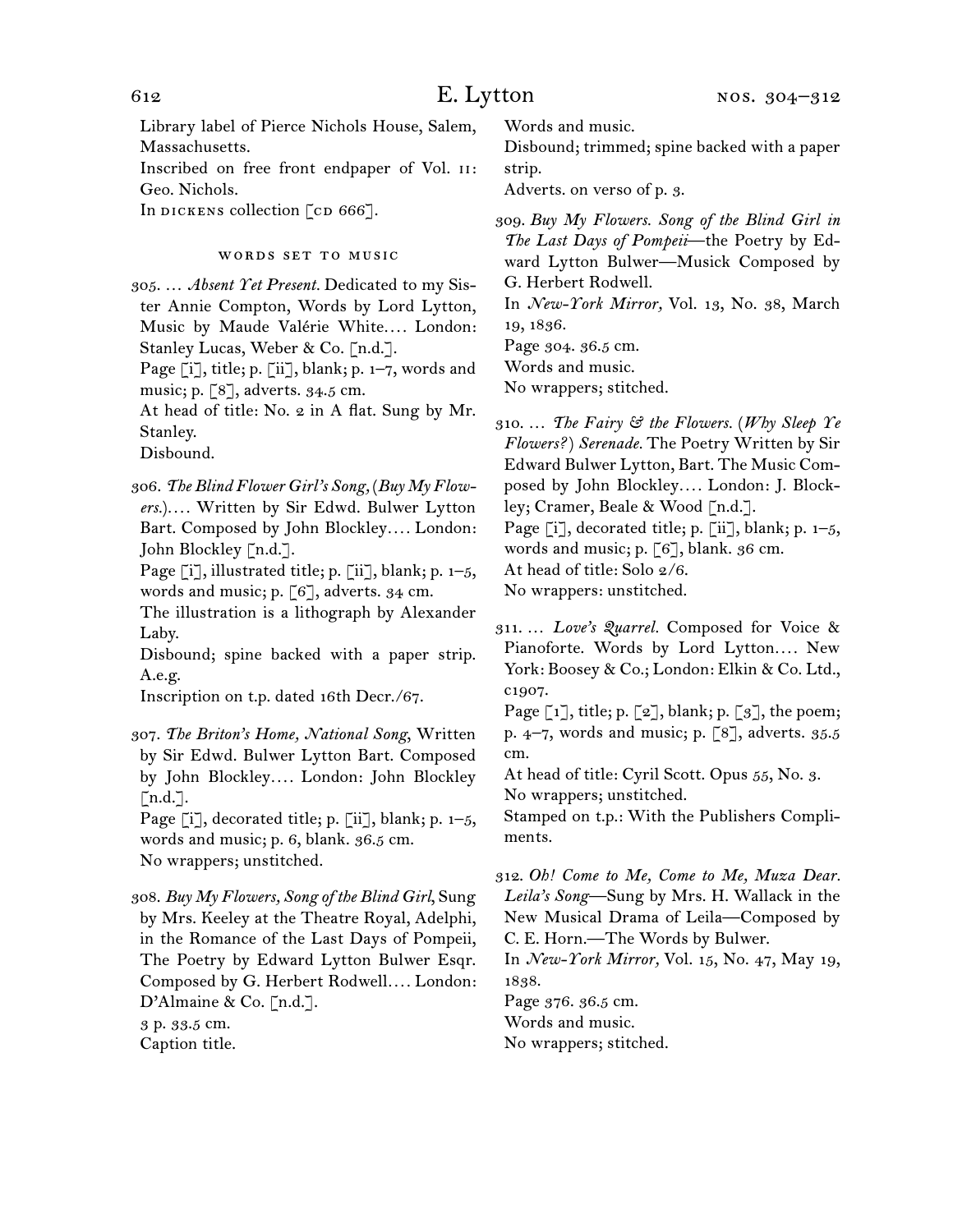### nos. 313–321

# E. Lytton 613

313. *Oh Give Me Back My Early Days,* (*Childhoods Regret*)*. . . .* The Poetry by Sir Edwd. Bulwer Lytton Bart. The Music by John Blockley*. . . .*  London: John Blockley [n.d.].

Page [i], decorated title; p. [ii], blank; p. 1–5, words and music; p. [6], blank. 36 cm. No wrappers; unstitched.

314. *Rose of Song. . . . Serenade*, Poetry Written by Sir Edward Bulwer Lytton Bart. Music Composed by John Blockley*. . . .* London: Addison & Co. [n.d.].

Page  $[i]$ , decorated title; p.  $[i]$ , blank; p.  $1-5$ , words and music; p. [6], blank. 36.5 cm. No wrappers; unstitched.

315. *Rose of the Alhambra. Light of My Soul. Serenade.* The Poetry Written by Sir Edward Bulwer Lytton Bart. The Music Composed by John Blockley*. . . .* [London]: Addison Hollier & Co. [n.d.].

Page [i], title printed in gold, with an unsigned illustration embossed in blind; p. [ii], blank; p.  $1-5$ , words and music; p. [6], adverts. 36.5 cm.

No wrappers; unstitched.

316. *"The Violets," Duet*, Written by Sir Edward Bulwer Lytton, Bart. Composed & Inscribed to Miss Doughty & Miss Sarah Doughty, by John Blockley*. . . .* London: John Blockley [n.d.]. Page [1], decorated title; p. 2-7, words and music; p. [8], blank. 36 cm. No wrappers; unstitched.

317. *"The Wind and the Beam Loved the Rose". . . .* Sung by Mrs. Keeley, in the Musical Romance of The Last Days of Pompeii. The Poetry by Edward Lytton Bulwer Esqre. The Music by G. Herbert Rodwell*. . . .* London: D'Almaine & Co. [n.d.].

Page  $[i]$ , illustrated title; p.  $[i]$ , blank; p.  $1-5$ , words and music; p. [6], blank. 34.5 cm.

The illustration is an unsigned lithograph.

Disbound; spine backed with a paper strip.

# **ADAPTATIONS**

318. Brougham, John.

… *Night and Morning.* Adapted by John Brougham*. . . .* London: John Dicks [1883?].

20 p. Illus. 18.5 cm.

Cover title. At head of title: Number 377. Dicks' Standard Plays.

"A play, in five acts. Adapted from Bulwer's novel*. . . .*"—p. [1].

Bright green illustrated wrappers. The unsigned illustration on outside front wrapper appears also on p. [1]. Adverts. on inside front and inside and outside back wrappers. Adverts.,  $\lceil 4 \rceil$  p. at back.

319. *Cardinal Richelieu.* Taken from the Play. By Lord Lytton. New York: John W. Lovell Company [1883].

1 prel. leaf, 101 p. 18 cm.

Light brown illustrated wrappers, printed in black and red. On outside front wrapper: No. 152. Lovell's Library. Vol. 4, No. 152. Aug. 1, 1883. Adverts. on inside front and inside and outside back wrappers.

"Lovell's Library," [2] p. at front. Adverts.,  $\lceil 6 \rceil$  p. at back.

320. Durivage, Oliver Everett.

… *The Lady of the Lions. A Burlesque.—In One Act.* By O. F. [*sic*] Durivage*. . . .* With Original Cast, Costumes, and all the Stage Business. Boston: William V. Spencer [1861].

16 p. 19 cm.

At head of title: Spencer's Boston Theatre.— No. 99.

Light brown wrappers. Adverts. on inside front and inside and outside back wrappers.

321. *The Lady of Lyons.* Founded on the Play of that Title By Lord Lytton. New York: George Munro [1887].

72 p. 19 cm.

Light brown illustrated wrappers. On outside front wrapper: Seaside Library. Pocket Edition. [No. 161.] Adverts. on outside back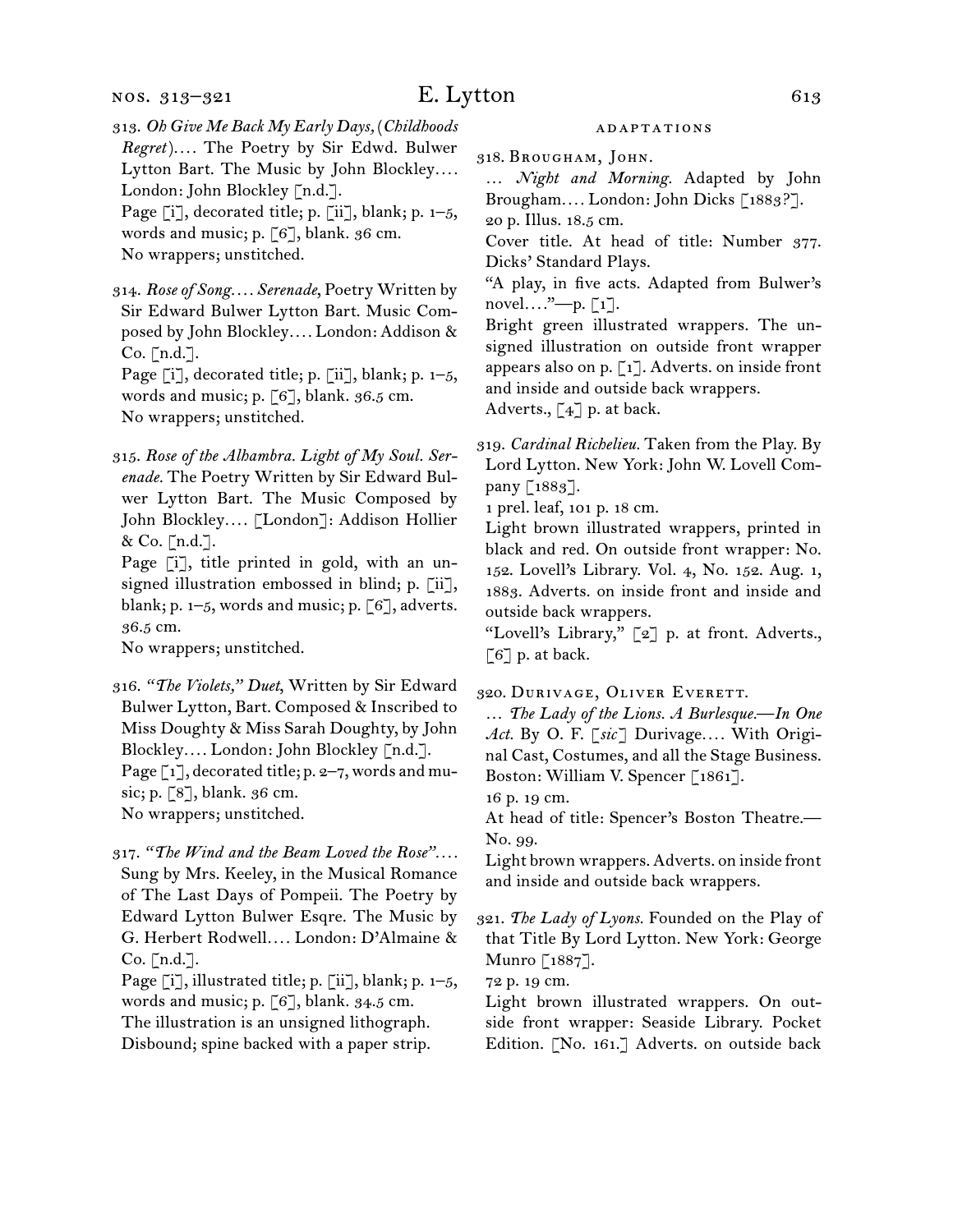wrapper. Stamped on outside front wrapper: Feb. 20, 1884.

Adverts.,  $\lbrack 2 \rbrack$ , 20,  $\lbrack 2 \rbrack$  p. at back.

322. Martin, O. D.

*The Wooing of Master Fox.* By Sir Edward Bulwer Lytton, Bart. Arranged for Children by O. D. Martin. Illustrated by [George G.] White. Philadelphia: Ashmead & Evans, 1866.

32 p. Colored front., [4] colored plates. 20 cm.

Added colored t.p., engraved.

Dark pink diaper cloth, front cover blocked in black and gold, back cover blocked in blind. Bevelled boards.

323. Medina, Louisa H.

… *Ernest Maltravers. A Drama, in Three Acts. . . .*  New-York: Samuel French [n.d.].

37 p. 18.5 cm.

At head of title: French's Standard Drama. The Acting Edition. No. 143.

Orange brown wrappers. Adverts. on inside front and inside and outside back wrappers. Adverts.,  $\lceil 3 \rceil$  p. at back.

Signature of H. W. Bryant on outside front wrapper.

324. Medina, Louisa H.

… *The Last Days of Pompeii: A Dramatic Spectacle, Taken from Bulwer's Celebrated Novel of the Same Title. . . .* New York: Samuel French; London: Samuel French, Ltd. [1907 or after].

31 p. 19 cm.

At head of title: French's Standard Drama. No. 146.

Copyright 1856.

Orange brown wrappers. Adverts. on outside and inside of front and back wrappers.

Advert. (*Cupid at Vassar,* by Owen Davis), verso of p. 31.

325. … *Money as Coined in the Celebrated Play*, by Sir E. Bulwer Lytton. Philadelphia, Pa.: Franklin News Co., 1887. 15 p. 28.5 cm.

Caption title. At head of title: The Marvelous Library. No. 54. Feb. 19th, 1887. An adaptation in novelette form. No wrappers; stitched. Adverts., p. 16–20.

326. Pacini, Giovanni.

*L'Utimo* [sic] *Giorno di Pompei; Melodrama Tragico.* Musica del Maestro Pacini con accompagnamento di Piano-Forte*. . . .* Paris: Richault [1838].

2 leaves, 257 p. 34.5 cm.

The first two leaves and all pages are numbered at foot 5532.

Words (in Italian) and music.

"L'Ultimo" is correctly spelled on the second leaf.

Dark red coarse sand grain paper over boards. Dark red leather spine. Sprinkled edges, blue.

327. Peruzzini, Giovanni.

*Jone. Dramma Lirico in Quattro Atti. . . .* Musica del Maestro Errico Petrella da rappresentarsi al Teatro Regio di Torino il Carnevale 1863. Milano: Coi Tipi di Francesco Lucca [1863?]. 39 p. 17.5 cm.

Without the music

"Gli ultimi giorni di Pompei, mi ha suggerita l'idea del presente dramma lirico."—"Al Lettore," p.  $\lceil 3 \rceil$ .

Light green wrappers. Adverts. on outside back wrapper.

328. ———*. . . .*Musica di Enrico Petrella da Rappresentarsi Nel R. Teatro Nuovo in Pisa nella Stagione di Carnevale 1871–72. Milano: Coi Tipi di Francesco Lucca, 12–70 [1872?].

39 p. 17.5 cm.

Without the music.

Bright pink decorated wrappers. Numbered in print on outside front wrapper 3322.

329. Peruzzini, Giovanni.

*Jone, or The Last Days of Pompei: A Grand Opera in Four Acts. . . .* The Music by Errigo Petrella. New York: Published at the Academy of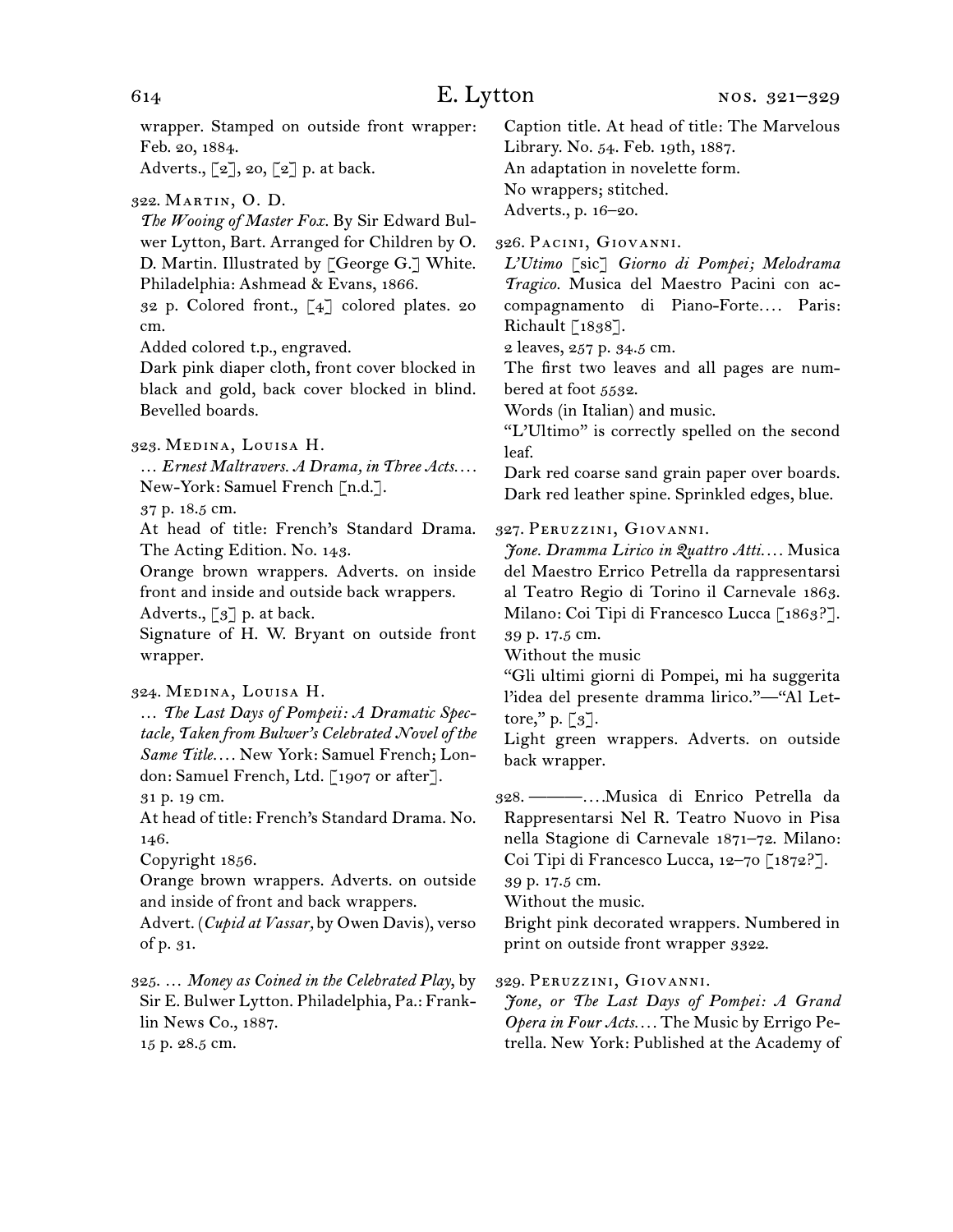nos. 329–335

# E. Lytton 615

Music, 1863.

21 p. 25.5 cm.

Without the music.

The text is printed in double column: the left side in Italian, the right in English.

Light brown decorated wrappers, printed in blue. Adverts. on inside front and inside and outside back wrappers.

Inscribed on outside front wrapper: Louis Murdock Ada Murdock New York.

330. *Viola Pisani. Dramma Lirico-Romantico in Quattro Atti.* Musica di E. Perelli. Da Rappresentarsi al Teatro alla Scala Carnevale-Quaresima 1872–73. Milano: Stabilimento Musicale F. Lucca, 3–[18]73.

44 p. 17.5 cm.

Without the music.

"Il presente libretto trae i suoi personnagi dal noto romanzo di sir E. Bulwer col titolo: Zanoni."—p.  $\lceil 5 \rceil$ .

Light blue decorated wrappers.

331. Webster, Benjamin Nottingham.

*Paul Clifford; The Highwayman of 1770: A Drama, In Three Acts*, (Adapted from the Novel of Edward Lytton Bulwer, Esq.)*. . . .* Printed from the Acting Copy, with Remarks, Biographical and Critical, by D–G*. . . .* Embellished with a Fine Engraving, By Mr. Bonner, from a Drawing taken in the Theatre by Mr. R. Cruikshank. London: John Cumberland [1832]. 76 p. Front. 15 cm.

"Cumberland's Minor Theatre," No. 47.

Light brown illustrated wrappers. Adverts. on inside front and inside and outside back wrappers.

# miscellanea

332. [Bulwer-Lytton, Elizabeth Barbara Lytton.]

*The Abbey de la Trappe. A Poem. . . .* London: Not Published, 1826.

2 prel. leaves, 67 p. 22.5 cm.

By Bulwer-Lytton's mother.

Signed Eliz: B.B.L. 1806, on p. 52. Includes "Miscellaneous Pieces," p. [53]–67. Moderate brown boards.

### 333. Devey, Louisa.

*Life of Rosina, Lady Lytton*, with Numerous Extracts from Her MS. Autobiography and Other Original Documents, Published in Vindication of Her Memory*. . . .* London: Swan Sonnenschein, Lowrey & Co., 1887.

xvi, 432 p. Front. 22.5 cm.

The frontispiece is a portrait of Rosina Lytton by A. E. Chalon, engraved by I. Jewell Penstone.

Dark red fine diaper cloth.

334. Fairfield, Sumner Lincoln.

*The Last Night of Pompeii; A Poem: and Lays and Legends. . . .* New-York: Printed by Elliott and Palmer, 1832.

309 p. 22.5 cm.

A source book for *The Last Days of Pompeii.*

Pinkish red boards. Dark red smooth cloth spine. Paper label on spine.

335. Glasgow. University.

13 posters and broadsides relating to the reelection of Sir Edward Bulwer Lytton as Lord Rector, 1858.

For an account of the election, with reproductions of 5 other posters in the Dickens section of the Parrish Collection, see Ada B. Nisbet, "Dickens Loses an Election," *The Princeton University Library Chronicle,* Vol. 11, No. 4 (Summer 1950), 157–176.

1. "Letters to the Conservative Club, by a Living Junius." 16 lines of anti-Lytton verse, printed on blue paper. 22.5 by 16 cm.

2. "An Ode for the Independents*. . . .* Vote for Bulwer." 20 lines of verse. 22.5 by 14.5 cm.

3. "A Peculiar Song by a Peculiar Man." 40 lines of anti-Lytton verse. 26.5 by 15 cm.

4. "A Poetical Dirge." 36 lines of pro-Lytton verse. 28 by 22.5 cm.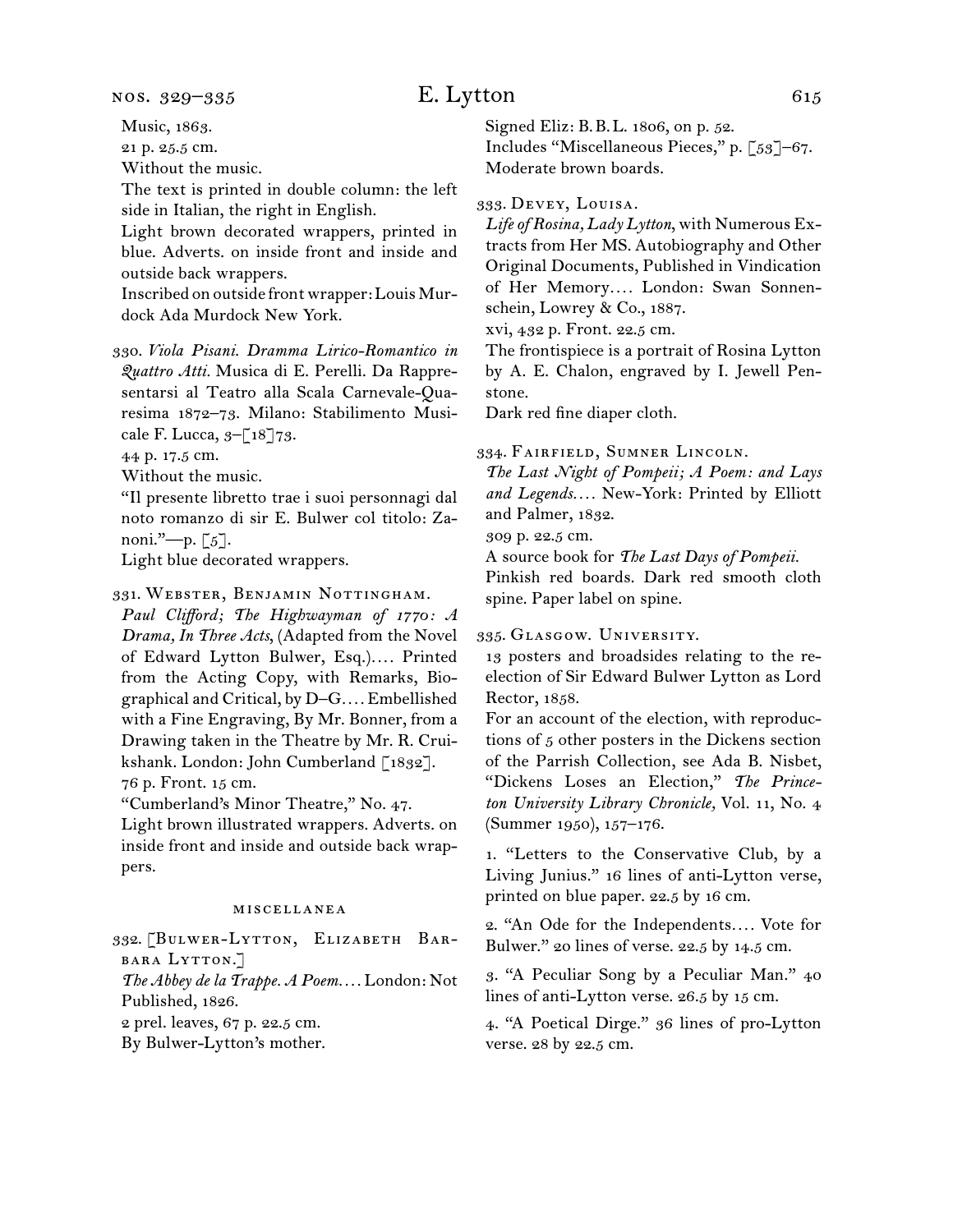5. "What has Bulwer Lytton Done for Students' Rights? Nothing*. . . .* Uphold Shaftesbury and Downright Truth." Liberal Association, 8th November, 1858. 28.5 by 22.5 cm.

6. "To the Students of the University of Glasgow*. . . .* Vote for Sir Edward Bulwer Lytton." Conservative Club Committee Rooms, November 8th, 1858. Printed on green paper. 28.5 by 23 cm.

7. "To the Students of the University of Glasgow*. . . .* by enthusiastically returning The Right Hon. Sir Edward Bulwer Lytton." Conservative Club Committee Rooms, 8th November, 1858. George Richardson, Printer to the University. Printed on pink paper. 29 by 22.5 cm.

8. "To the Students of the University of Glasgow*. . . .* Vote for Sir Edward Bulwer Lytton." Conservative Club Committee Rooms, 10th November, 1858. Printed on yellow paper. 28.5 by 22.5 cm.

9. "To the Students of the University of Glasgow*. . . .* Vote for Sir Edward Bulwer Lytton." Conservative Club Committee Rooms, November 11, 1858. Printed on pink paper. 29 by 23 cm.

10. "To the Students of the University of Glasgow. The Conservative Club desires to take the earliest opportunity of reprobating, in the strongest terms, the proceedings of last night's Meeting." Conservative Club Committee Rooms, November 11, 1858. Printed on pink paper. 22.5 by 29. 5 cm.

11. "Hoop de Doodin Do." The Conservative Club Rooms, November 12, 1858. 50 lines of pro-Lytton verse, printed on yellow paper. 22.5 by 14 cm.

12. "To the Students of the University of Glasgow*. . . .* Vote for The Right Hon. Sir Edward Bulwer Lytton." Conservative Club Committee Rooms, November 15, 1858. Printed on pink paper. 23 by 29 cm.

13. "To the Students of the University of Glasgow. Gentlemen, The Conservative Club beg to congratulate the supporters of Sir Edward Bulwer Lytton upon the success which has crowned their efforts during the recent Election*. . . .*" 28.5 by 22.5 cm.

336. Guild of Literature and Art.

*Prospectus of a New Endowment in Connexion with an Insurance Company, for the Benefit of Artists and Men of Letters.* [Whitefriars: Bradbury & Evans (Printers Extraordinary to the  $[$ [1851.]

14 p. 22.5 cm.

Caption title, p.  $\lceil 3 \rceil$ . Page  $\lceil 1 \rceil$  is an announcement by The Amateur Company of the Guild of Literature and Art of their performance of Lytton's comedy *Not So Bad As We Seem* at Devonshire House on 30th of April, 1851.

Unbound; unstitched.

With an admission card, signed by W. H. Wills, the Honorary Secretary.

337. Hood, Thomas.

*The Dream of Eugene Aram, The Murderer. . . .*  With Designs by W. Harvey. Engraved on Wood by Branston and Wright. London: Charles Tilt, 1831.

31, [1] p. Front., plates, illus. 19 cm.

Light brown wrappers. Adverts. on outside back wrapper.

Advert., 2 p. at back.

Bookplate of George Folliott.

338. Copy 2.

19.5 cm.

Dark green fine diaper cloth, spine blocked in gold.

Without advert.

Bookplate of Frank Fletcher.

339. ———*. . . .* New-York: Peabody & Co., 1832.

21 p. 18.5 cm.

Pale yellow wrappers. Advert. on outside back wrapper.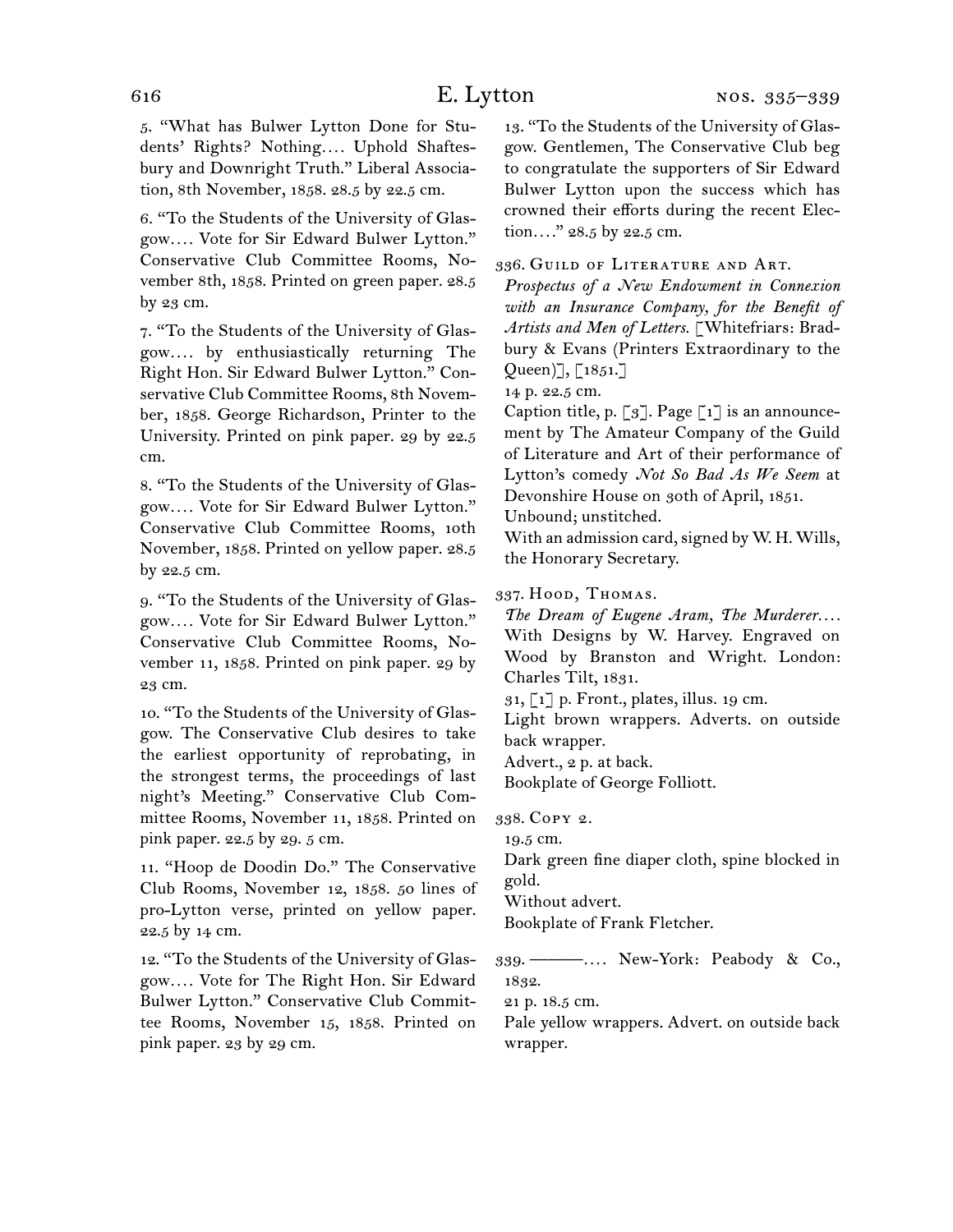# E. Lytton 617

- 340. *In Remembrance of the Late Mr. Douglas Jerrold. . . .* On Saturday Evening, June 27th, A Concert Will Take Place in St. Martin's Hall*. . . .* [London: "Nassau Steam Press," W. S. Johnson], [1857.]
- $\lceil 4 \rceil$  p. 46 by 18.5 cm.

Wilkie Collins, Esq.,Charles Dickens, Esq., Sir Edward Bulwer Lytton, Bart., M.P., and William M. Thackeray, Esq., are listed as members of the Committee.

Part i of the Programme includes "Song—'Little Dorrit's Love' (first time) [by] Macfarren"; Part II, "Song-'Three Fishers went sailing' Poem by the Rev. C. Kingsley, set to Music for Miss Dolby by John Hullah."—p. [1].

"On Tuesday Evening, June 30th, Mr. Charles Dickens Will Read His Christmas Carol in St. Martin's Hall*. . . .* On Saturday Evening, July 11th, 1857, at 8 o'Clock exactly, Will be Presented an Entirely New Romantic Drama, in Three Acts, by Mr. Wilkie Collins, Called The Frozen Deep [with Charles Dickens and Wilkie Collins listed as members of the cast]*. . . .*"—p. [2].

"To conclude with the Farce, in One Act, Two o'Clock in the Morning [with Charles Dickens in the role of Mr. Snobbington]*. . . .*"—p.  $\lceil 3 \rceil$ .

"On Wednesday Evening, July 22nd, Mr. W. M. Thackeray Will Deliver a Lecture on 'Week-Day Preachers,' in St. Martin's Hall*. . . .*" p. [4].

Bound in yellowish green buckram. In DICKENS collection [CD 811].

# 341. [James, Elizabeth Maria.]

*The History of Jenny Spinner, the Ghost of Knebworth House, Written by Herself. . . .* London: Printed for the Author, 1800 [1856?].

70 p., 1 leaf. 21.5 cm.

Brilliant blue vertical cord cloth, covers blocked in blind, spine blocked in gold.

Inscribed at head of t.p.: Richmond Novr 4th 1856. From EMJ: to her dearest & most beloved ERE:[?] Hyde Park Gardens London.

342. Lytton, Rosina Doyle Wheeler Bulwer-Lytton, Baroness.

*The Budget of the Bubble Family. . . .* New-York: Harper & Brothers, 1840.

2 vols. 19 cm.

Black fine morocco cloth. Paper label on spine.

Adverts.,  $\lceil 4 \rceil$  p. at back of Vol. II.

Signature of Jos. Ingraham in several locations in both vols.

Bookplate of Michael Sadleir.

343. Lytton, Rosina Doyle Wheeler Bulwer-Lytton, Baroness.

*Cheveley; or, The Man of Honour. . . .* New-York: Harper & Brothers, 1839.

2 vols. 19 cm.

Light brown boards. Greenish blue morocco cloth spine. Paper label on spine.

Adverts.,  $2, 8, \lceil 1 \rceil$  p. at front of Vol. II.

Signature of J. Ingraham in several locations in both vols.

Bookplate of Michael Sadleir.

# *Cheveley. Swedish*

344. *Cheveley, eller, En Man af Heder.* Roman af Lady Lytton Bulwer. Ofversättning i Trenne Delar*. . . .* Stockholm: L. J. Hjerta, 1839. 3 vols. 16.5 cm.

Added t.p., with series: Nytt Läse-Bibliothek.

Light blue decorated wrappers. Adverts. on outside back wrapper.

345. Lytton, Rosina Doyle Wheeler Bulwer-Lytton, Baroness.

*Refutation of an Audacious Forgery of the Dowager Lady Lytton's Name to a Book Of the Publication of which she was Totally Ignorant.* [n.p., 1880.]

14 p. 21 cm.

Caption title.

Unbound; stitched.

Inscribed by Lady Lytton at foot of p. 14: I certify, that every circumstance, narrated in the foregoing statement, is strictly true. Rosina Lytton December the 15th 1880.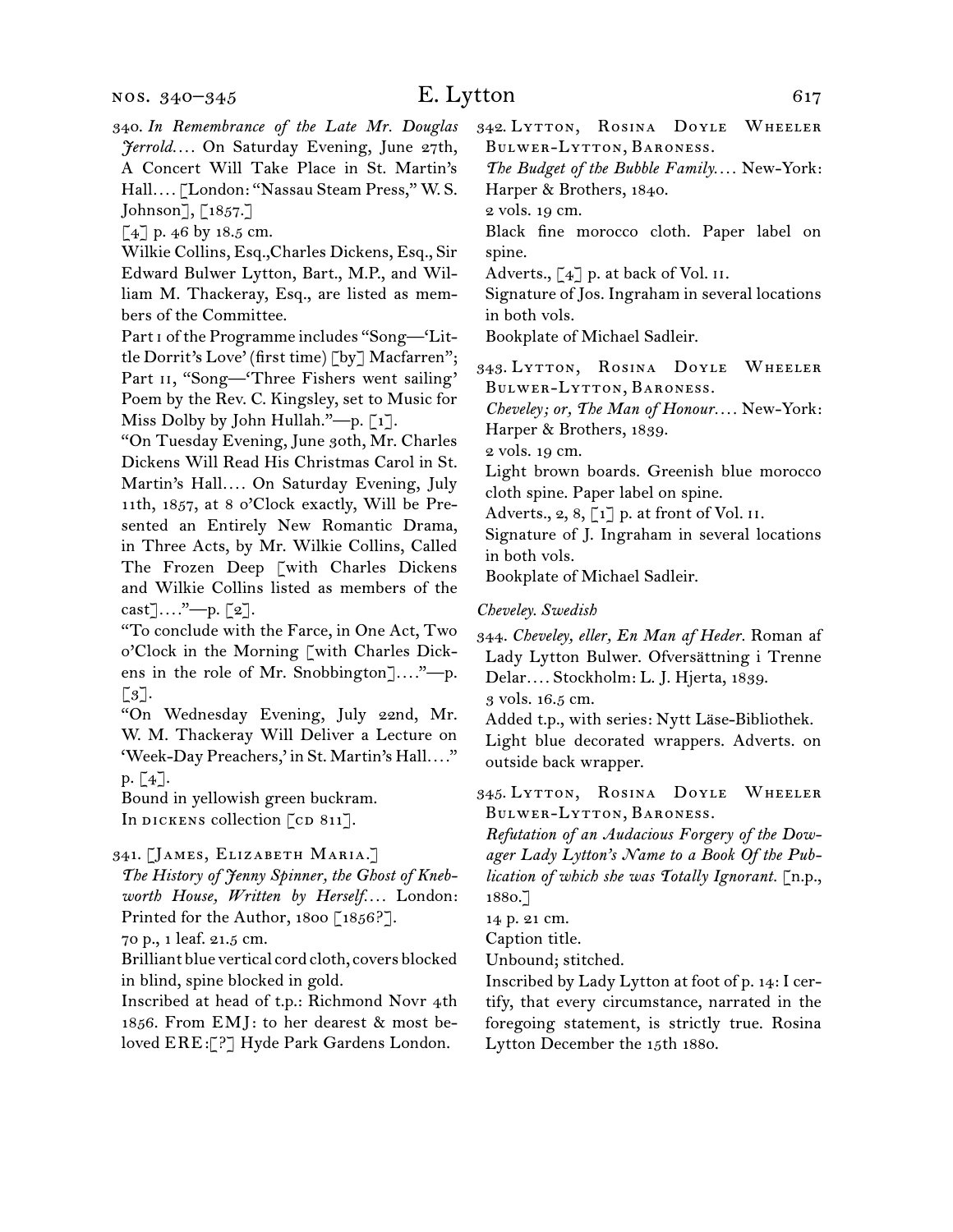Inscribed also, apparently by Lady Lytton, at head of p. [1]: It was Mr. Maurice Kenealy (son of Dr. Kenealy) who published a M.S. in 1880 of Lady Lyttons, lent by a friend of hers in 1866—to his Father—& entitled it "A Blighted Life"—she not being aware till some months after—of this cruel and dastardly act.

346. *The Mask: A Humorous and Fantastic Review of the Month.* Edited by Alfred Thompson and Leopold Lewis. Volume i. February to December, 1868. London: Office [1868].

vi, 375 p. Illus., folding plates. 27 cm.

"Every article in the present Volume has been written by one or the other of the two editors. Every illustration has been drawn by one of them (Mr. Alfred Thompson)."—p. iii.

"The Rightful Heir*. . . .* Charles Yellowplush, Esq., to the Right Honourable Lord Lytton," p. [289]–294, with a folding plate, "Lord Lytton's Rightful Heir." The author expresses the wish that Lytton "had burnt the old *Sea Capting,* instead of vamping it up into the *Rightful Hair.*"

Dark green fine morocco cloth. Dark green leather spine and corners, spine tooled in gold. Glazed edges, red. Red, blue, and yellow nonpareil marbled endpapers.

In READE collection [CR 232].

347. *The Original and the Only Authentic Account of the Trial of Eugene Aram … for the Murder of Daniel Clark. . . .* To Which is Added, "The Dream of Eugene Aram," by Thomas Hood, Esquire*. . . .* Knaresbrough: Printed and Sold by W. Langdale [after 1832].

[3]–78 p. 18 cm.

"The Dream of Eugene Aram," p. [77]–78. Brown calf.

348. RADCLIFFE, FREDERICK PETER DELMÉ. … *Epilogue to "Every Man in His Humour."* Written for the Occasion*. . . .* [Whitefriars: Bradbury & Evans, Printers], [1850.] 4 p. 20 cm.

Caption title. At head of title: Knebworth Private Theatricals, 1850.

Unbound.

With an invitation from Sir Edward Bulwer Lytton, dated Knebworth, Herts, October 10th, 1850, to the performance of Ben Jonson's comedy on November 20th, 1850, which includes a list of the cast, printed on two leaves.

349. … *Read's Illustrations to Pelham, or Adventures of a Gentleman.* By Sir Edwd. Bulwer Lytton Bart. M.P*. . . .* [London]: Read & Co., 1856.

[8] colored plates. 16 cm.

Cover title. At head of title: To bind up with the work.

Light green illustrated wrappers. Adverts. on outside back wrapper.

350. [Royal] General Theatrical Fund. *General Theatrical Fund. The Nobility, Gentry, and Public in general, are most respectfully informed that the Eighth Anniversary Of the above Institution, will be celebrated by a Public Dinner at the London Tavern, Bishopsgate Street, On Monday, March 29th, 1847, W. C. Macready, Esq. in the Chair.* Supported by Charles Dickens, Esq*. . . .* [London]: Brewster & West, Printers  $\lceil 1847 \rceil$ .

Broadside. 44.5 by 28 cm.

"List of Vice-Presidents … Sir Edward Bulwer Lytton, Bart*. . . .* Charles Dickens, Esq*. . . .*" In DICKENS collection [CD 822].

351. [Royal] General Theatrical Fund. *General Theatrical Fund. Ninth Anniversary, Monday, April 17, 1848, Sir Edward Bulwer*   $Lytton, Bart.$  *in the Chair....* [n.p., n.d.] Broadside. 32 by 11 cm. Printed on yellow paper.

"Vice-Presidents … Charles Dickins [*sic* ],  $Esq...$ "

352. [Scharf, George.] … *Recollections of The Scenic Effects of Covent* 

*Garden Theatre during the Season 1838–9.* Dedi-